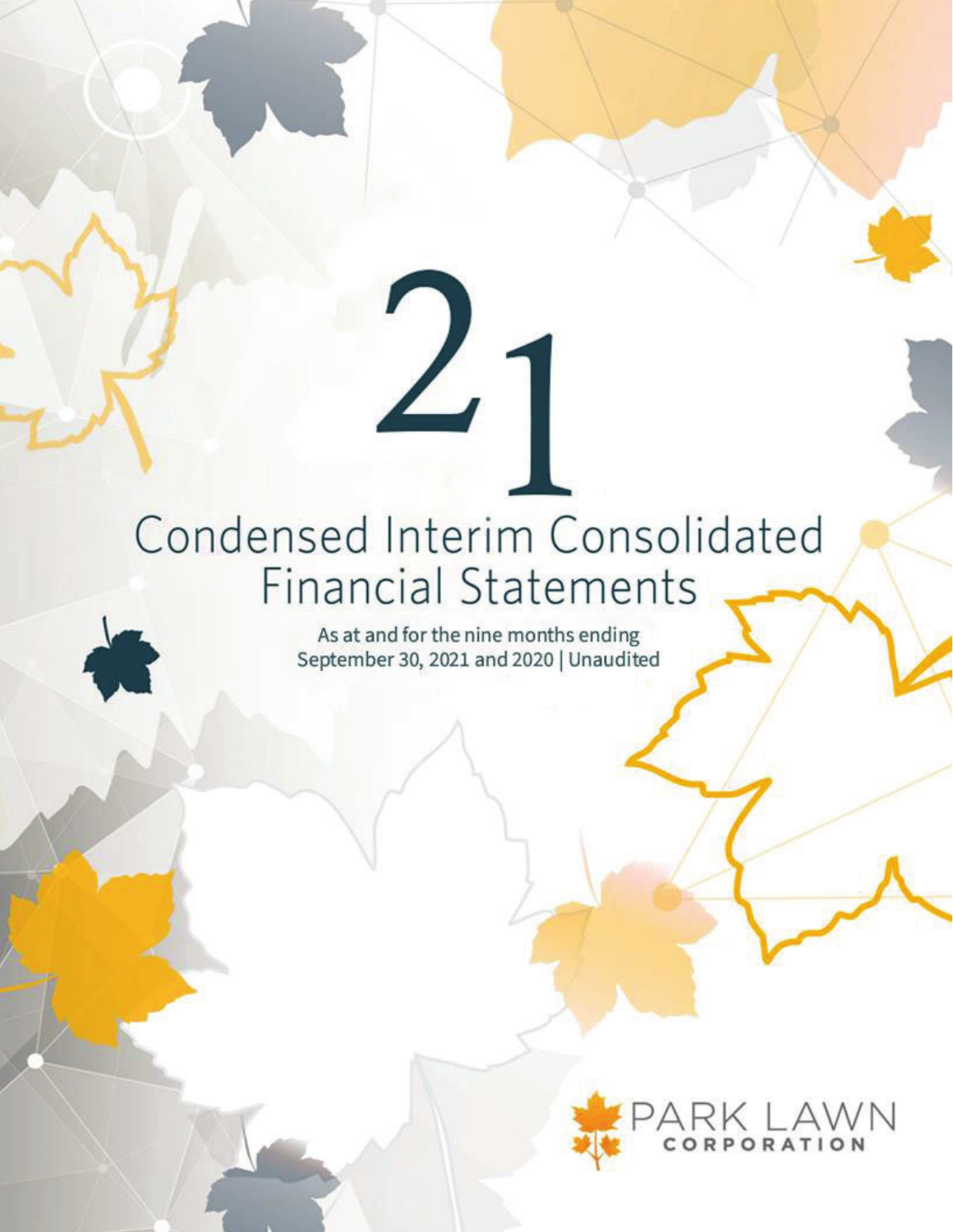# **NOTICE TO READER**

Park Lawn Corporation's independent auditor has not performed a review of these unaudited condensed interim consolidated financial statements.

(signed) "*Paul G. Smith"* (signed) "*Steven Scott*" Paul G. Smith Chairman, Director Director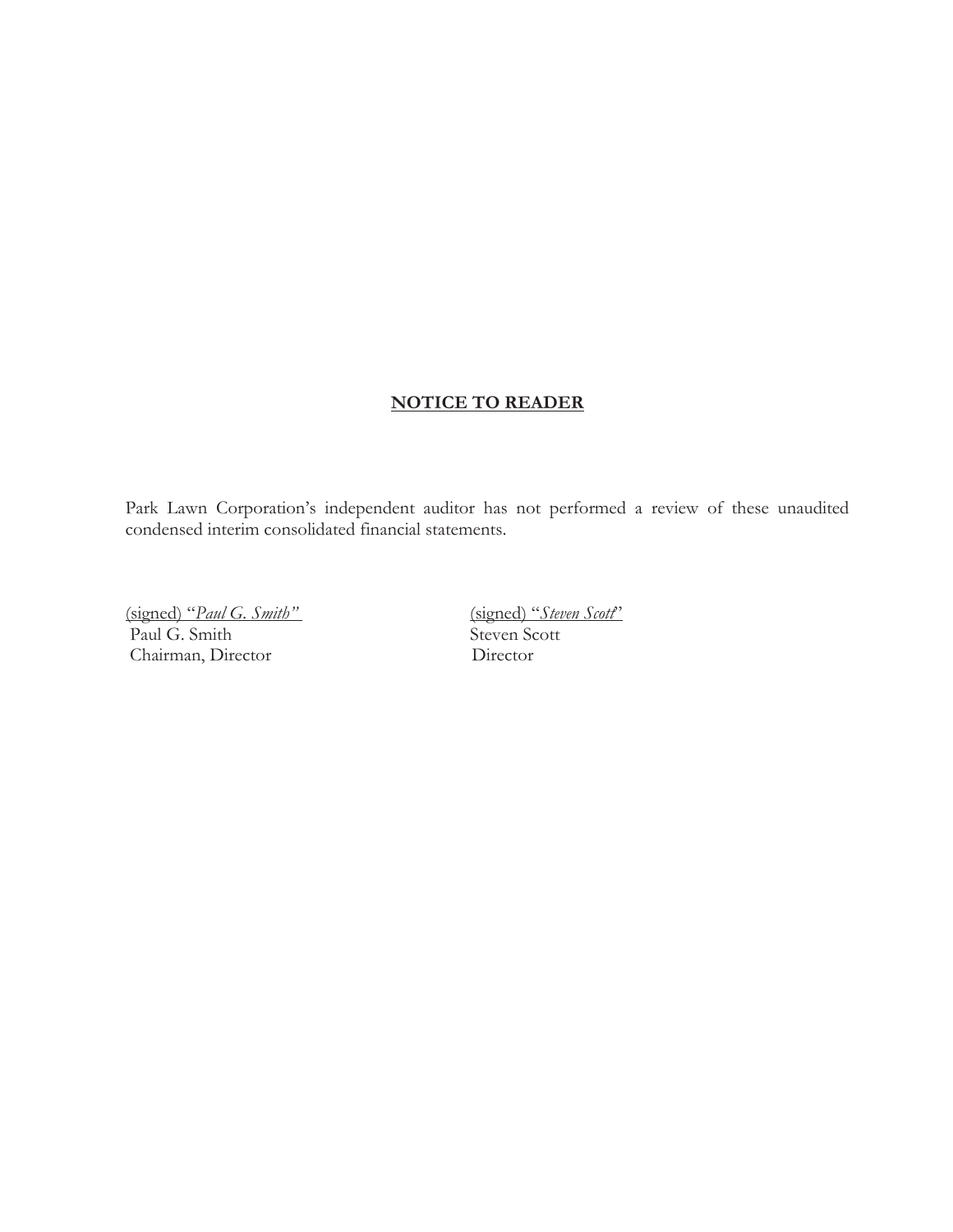#### **PARK LAWN CORPORATION CONDENSED INTERIM CONSOLIDATED STATEMENTS OF FINANCIAL POSITION AS AT SEPTEMBER 30, 2021 AND DECEMBER 31, 2020 (UNAUDITED)**

|                                                                                              | September 30,<br>2021  | December 31,<br>2020<br>(Restated,<br>Measurement Period<br>Adjustment - see<br>Note $6$ |
|----------------------------------------------------------------------------------------------|------------------------|------------------------------------------------------------------------------------------|
| Assets<br>Current assets                                                                     |                        |                                                                                          |
| Cash                                                                                         | s<br>52, 551, 757      | s<br>31,475,091                                                                          |
| Accounts receivable                                                                          | 19,873,661             | 14,015,313                                                                               |
| Pre-need receivables, current portion (Note 4)                                               | 35,615,782             | 33,120,302                                                                               |
| Inventories, current portion (Note 5)                                                        | 12, 157, 223           | 12,103,621                                                                               |
| Prepaid expenses and other assets (Note 14)                                                  | 9,079,332              | 11,971,945                                                                               |
|                                                                                              | 129, 277, 755          | 102,686,272                                                                              |
| Non-current assets<br>Pre-need receivables, net of current portion (Note 4)                  | 77,999,961             | 72,013,545                                                                               |
| Inventories, net of current portion (Note 5)                                                 | 89,564,018             | 91,897,283                                                                               |
| Land held for development (Note 7)                                                           | 29,101,013             | 26,624,737                                                                               |
| Property and equipment (Note 8)                                                              | 262,316,732            | 227, 201, 137                                                                            |
| Care and maintenance trust fund investments (Note 9)                                         | 276,983,414            | 246,001,481                                                                              |
| Pre-need merchandise and service trust fund investments (Note 10)                            | 308, 303, 878          | 293,048,584                                                                              |
| Deferred tax assets                                                                          | 8,242,652              | 5,142,370                                                                                |
| Goodwill and intangibles (Note 6 and 12)                                                     | 480,379,870            | 425,010,012                                                                              |
| Deferred commissions (Note 13)                                                               | 34,970,095             | 32,814,234                                                                               |
| Prepaid expenses and other assets (Note 14)                                                  | 7,809,272              | 8,097,713                                                                                |
|                                                                                              | 1,575,670,905          | 1,427,851,096                                                                            |
| TOTAL ASSETS                                                                                 | 1,704,948,660          | 1,530,537,368                                                                            |
| Liabilities                                                                                  |                        |                                                                                          |
| Current liabilities                                                                          |                        |                                                                                          |
| Accounts payable and accrued liabilities (Note 26)                                           | \$<br>46,806,077       | \$<br>45,172,738                                                                         |
| Dividends payable (Note 20)                                                                  | 1,288,223              | 1,123,452                                                                                |
| Current portion of long-term debt (Note 15)                                                  | 231,375                | 353,389                                                                                  |
| Current portion of notes payable (Note 16)<br>Current portion of lease liabilities (Note 17) | 4,812,430<br>1,538,976 | 2,697,019<br>2,154,722                                                                   |
|                                                                                              | 54,677,081             | 51,501,320                                                                               |
| Non-current liabilities                                                                      |                        |                                                                                          |
| Long-term debt, net of current portion (Note 15)                                             | 84,501,674             | 143,347,019                                                                              |
| Notes payable, net of current portion (Note 16)                                              | 9,753,803              | 7,963,765                                                                                |
| Lease liabilities, net of current portion (Note 17)                                          | 4,610,238              | 5,136,666                                                                                |
| Senior Unsecured Debentures (Note 18)                                                        | 82,515,446             | 81,964,547                                                                               |
| Deferred tax liabilities                                                                     | 14,728,442             | 12,501,714                                                                               |
| Deferred revenue (Note 19)                                                                   | 192,623,393            | 175,572,383                                                                              |
| Care and maintenance trusts' corpus (Note 9)                                                 | 276,983,414            | 246,001,481                                                                              |
| Deferred pre-need receipts held in trust (Note 10)                                           | 308, 303, 878          | 293,048,584                                                                              |
| Shareholders' Equity                                                                         | 974,020,288            | 965,536,159                                                                              |
| Share capital (Note 21)                                                                      | 655,239,389            | 505,560,310                                                                              |
| Contributed surplus                                                                          | 10,401,673             | 11,406,852                                                                               |
| Accumulated other comprehensive income                                                       | (15,657,250)           | (16,327,689)                                                                             |
| Retained earnings                                                                            | 26, 267, 479           | 10,673,762                                                                               |
|                                                                                              | 676,251,291            | 511, 313, 235                                                                            |
| Non-controlling interest                                                                     |                        | 2,186,654                                                                                |
|                                                                                              | 676, 251, 291          | 513,499,889                                                                              |
| TOTAL LIABILITIES AND SHAREHOLDERS' EQUITY                                                   | 1,704,948,660          | 1,530,537,368                                                                            |
| <b>Commitments and Contingencies</b> (Note 28)<br><b>Subsequent Events (Note 30)</b>         |                        |                                                                                          |
| Approved by the Board of Directors<br>"Paul G. Smith"                                        | "Steven Scott"         |                                                                                          |
| Paul G. Smith - Chairman, Director                                                           | Steven Scott, Director |                                                                                          |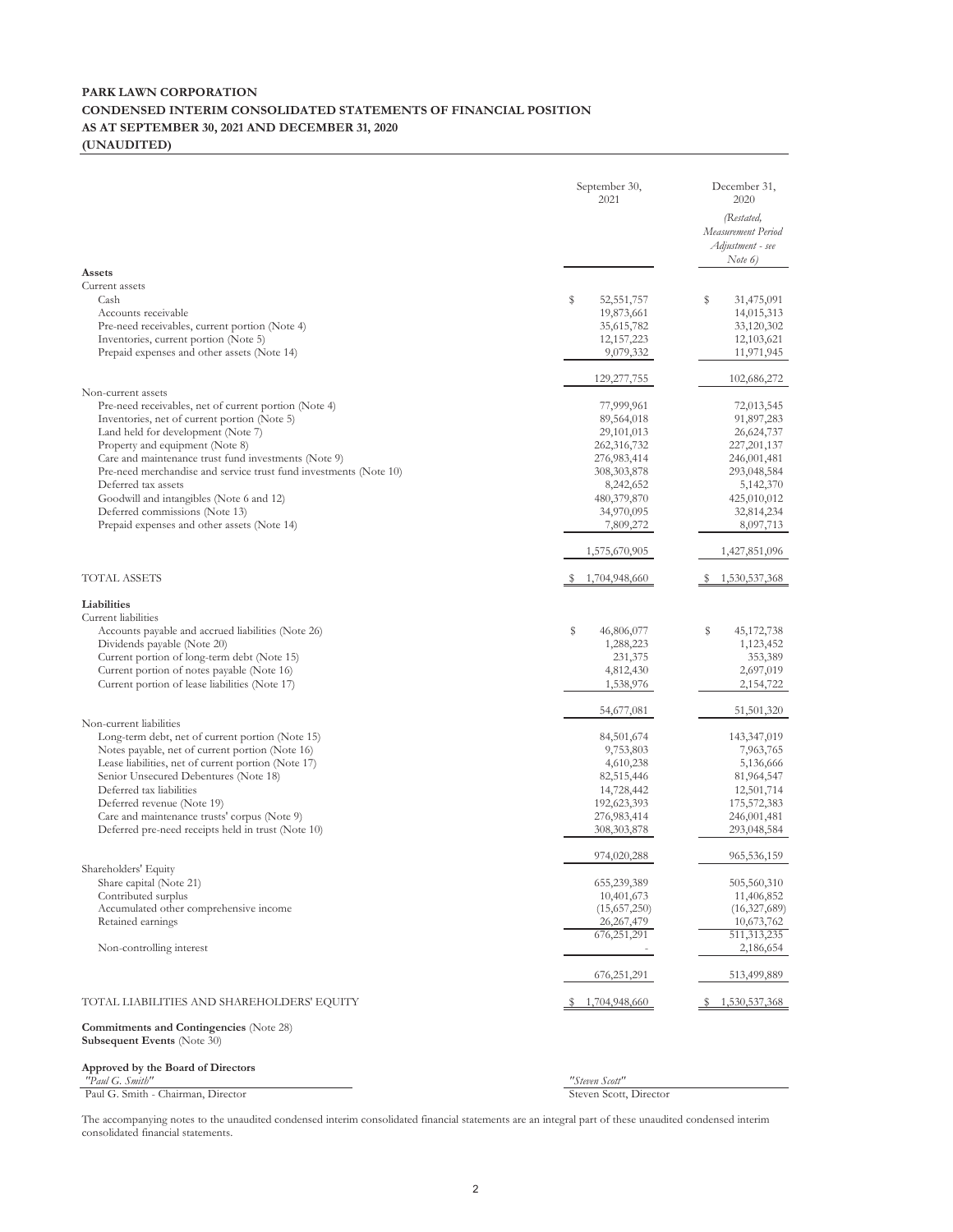#### **PARK LAWN CORPORATION CONDENSED INTERIM CONSOLIDATED STATEMENTS OF EARNINGS FOR THE THREE AND NINE MONTHS ENDED SEPTEMBER 30, 2021 AND 2020 (UNAUDITED)**

| Three Months Ended September 30,                    |               |             |             |            | Nine Months Ended September 30, |              |             |             |  |
|-----------------------------------------------------|---------------|-------------|-------------|------------|---------------------------------|--------------|-------------|-------------|--|
|                                                     |               | 2021        |             | 2020       |                                 | 2021         |             | 2020        |  |
| Net revenue                                         |               |             |             |            |                                 |              |             |             |  |
| Net sales (Note 23)                                 | \$            | 88,099,412  | \$          | 75,993,483 | \$                              | 257,037,710  | \$          | 220,499,950 |  |
| Income from care and maintenance funds (Note 9)     |               | 2,608,987   |             | 2,624,919  |                                 | 8,304,989    |             | 7,670,850   |  |
| Interest and other income                           |               | 1,339,372   |             | 1,648,995  |                                 | 4,712,953    |             | 4,892,360   |  |
|                                                     |               | 92,047,771  |             | 80,267,397 |                                 | 270,055,652  |             | 233,063,160 |  |
| Cost of sales                                       |               | 14,591,054  |             | 12,505,076 |                                 | 43,033,520   |             | 36,051,706  |  |
| Gross profit                                        |               | 77,456,717  |             | 67,762,321 |                                 | 227,022,132  |             | 197,011,454 |  |
| <b>Operating expenses</b>                           |               |             |             |            |                                 |              |             |             |  |
| General and administrative                          |               | 39,069,007  |             | 35,006,800 |                                 | 114,024,896  |             | 103,787,778 |  |
| Amortization of intangibles (Note 12)               |               | 350,838     |             | 576,415    |                                 | 1,379,051    |             | 1,846,655   |  |
| Maintenance                                         |               | 9,505,573   |             | 8,956,200  |                                 | 26,740,821   |             | 25,657,038  |  |
| Advertising and selling                             |               | 10,355,246  |             | 10,396,677 |                                 | 31,270,817   |             | 27,299,418  |  |
| Finance costs (Note 24)                             |               | 2,326,425   |             | 2,720,149  |                                 | 7,470,583    |             | 7,243,761   |  |
| Share based incentive compensation (Note 22 and 26) |               | 1,143,149   |             | 1,165,547  |                                 | 3,432,453    |             | 3,768,325   |  |
|                                                     |               | 62,750,238  |             | 58,821,788 |                                 | 184,318,621  |             | 169,602,975 |  |
| Earnings from operations                            |               | 14,706,479  |             | 8,940,533  |                                 | 42,703,511   |             | 27,408,479  |  |
| Acquisition and integration costs (Note 6)          |               | (1,825,179) |             | (537, 757) |                                 | (4,597,162)  |             | (4,809,746) |  |
| Other income (expenses) (Note 25)                   |               | (393, 165)  |             | (491, 547) |                                 | (1,278,043)  |             | (3,327,640) |  |
| Earnings before income taxes                        |               | 12,488,135  |             | 7,911,229  |                                 | 36,828,306   |             | 19,271,093  |  |
| Income tax expense                                  |               | 3,434,378   |             | 2,436,037  |                                 | 10,811,793   |             | 6,337,849   |  |
| Net earnings for the period                         | \$            | 9,053,757   | \$          | 5,475,192  | S                               | 26,016,513   | \$          | 12,933,244  |  |
| Net earnings attributable to:                       |               |             |             |            |                                 |              |             |             |  |
| Equity holders of PLC                               | ${\mathbb S}$ | 9,053,757   | \$          | 5,403,038  | \$                              | 25,906,770   | \$          | 12,769,609  |  |
| Non-controlling interest                            |               |             |             | 72,154     |                                 | 109,743      |             | 163,635     |  |
|                                                     |               | 9,053,757   | \$          | 5,475,192  | \$                              | 26,016,513   | $\mathbb S$ | 12,933,244  |  |
| Attributable to equity holders of PLC               |               |             |             |            |                                 |              |             |             |  |
| Net earnings per share - basic                      |               | 0.291       | \$          | 0.181      | \$                              | 0.859        | \$          | 0.430       |  |
| Net earnings per share - diluted                    |               | 0.288       | $\mathbb S$ | 0.180      | $\mathbb{S}$                    | 0.848        | \$          | 0.428       |  |
| Weighted average number of common shares:           |               |             |             |            |                                 |              |             |             |  |
| - basic                                             |               | 31,092,526  |             | 29,814,306 |                                 | 30, 157, 416 |             | 29,684,349  |  |
| - diluted                                           |               | 31,436,261  |             | 29,942,397 |                                 | 30,555,003   |             | 29,845,277  |  |
|                                                     |               |             |             |            |                                 |              |             |             |  |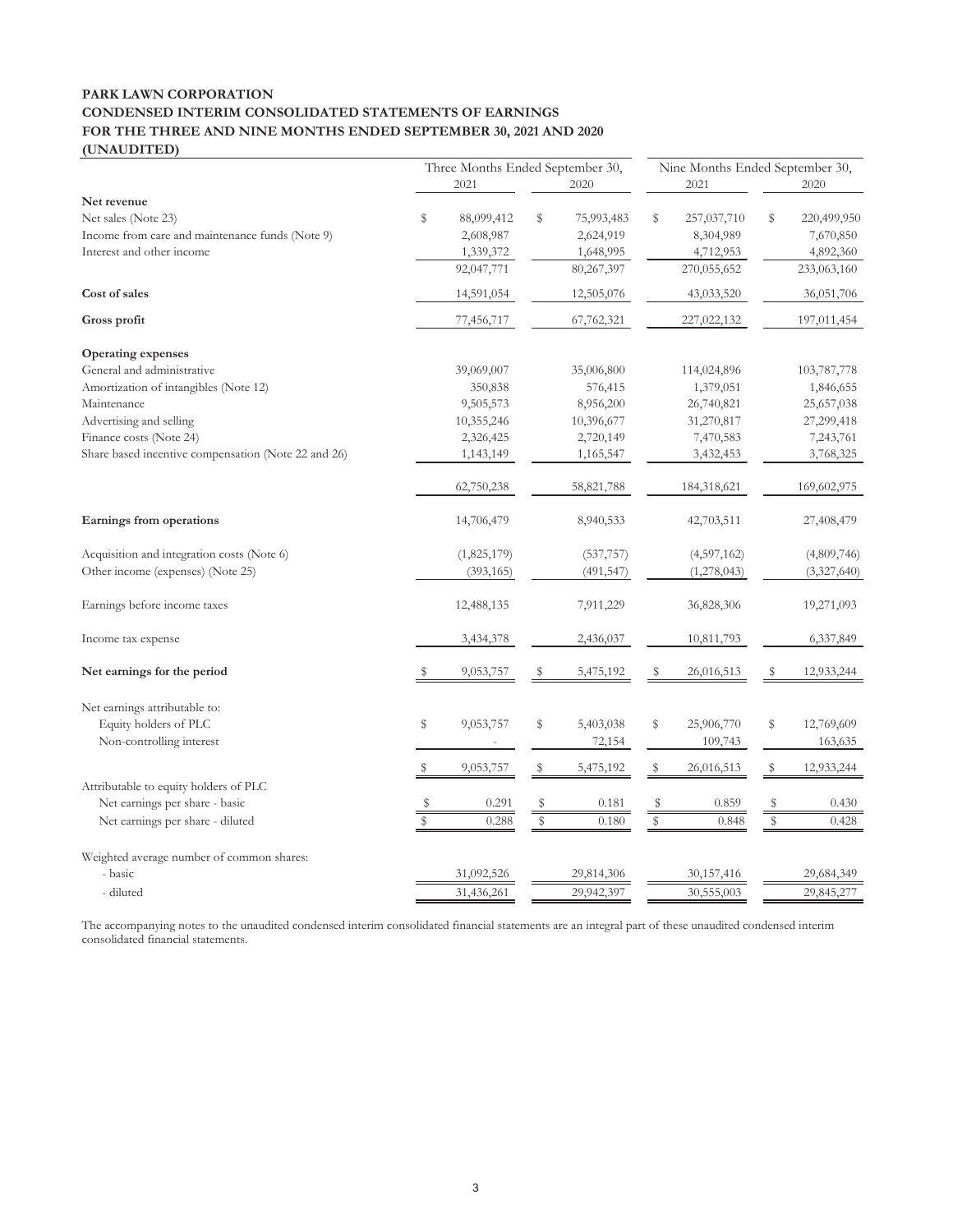#### **PARK LAWN CORPORATION CONDENSED INTERIM CONSOLIDATED STATEMENTS OF COMPREHENSIVE INCOME (LOSS) FOR THE THREE AND NINE MONTHS ENDED SEPTEMBER 30, 2021 AND 2020 (UNAUDITED)**

| 10111011110                                        |                                  |              |  |              |  |                                 |  |              |  |
|----------------------------------------------------|----------------------------------|--------------|--|--------------|--|---------------------------------|--|--------------|--|
|                                                    | Three Months Ended September 30, |              |  |              |  | Nine Months Ended September 30, |  |              |  |
|                                                    |                                  | 2021<br>2020 |  | 2021         |  | 2020                            |  |              |  |
| Net earnings for the period                        |                                  | 9,053,757    |  | 5,475,192    |  | 26,016,513                      |  | 12,933,244   |  |
| Item of other comprehensive income to be           |                                  |              |  |              |  |                                 |  |              |  |
| subsequently reclassified to net earnings          |                                  |              |  |              |  |                                 |  |              |  |
| Foreign currency translation of foreign operations |                                  | 17,985,938   |  | (14,671,318) |  | 670,439                         |  | 16, 113, 126 |  |
|                                                    |                                  |              |  |              |  |                                 |  |              |  |
| Comprehensive income (loss)                        |                                  | 27,039,695   |  | (9,196,126)  |  | 26,686,952                      |  | 29,046,370   |  |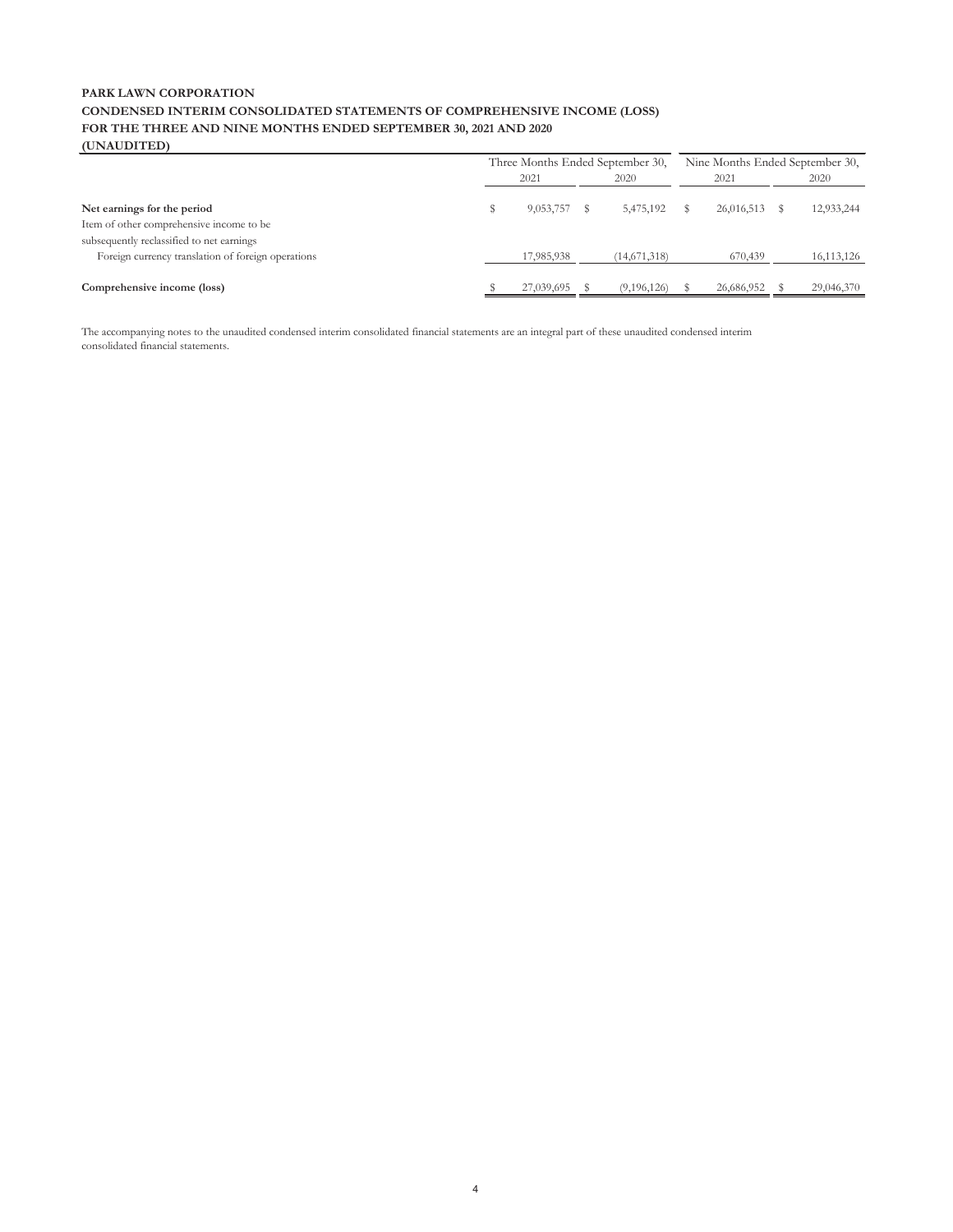#### **PARK LAWN CORPORATION CONDENSED INTERIM CONSOLIDATED STATEMENTS OF CHANGES IN SHAREHOLDERS' EQUITY FOR THE THREE AND NINE MONTHS ENDED SEPTEMBER 30, 2021 AND 2020 (UNAUDITED)**

|                                                |                                  |                                |                        |                      | Accumulated                  |                         |                         |
|------------------------------------------------|----------------------------------|--------------------------------|------------------------|----------------------|------------------------------|-------------------------|-------------------------|
|                                                | # of Common                      |                                |                        |                      | Other                        | Non                     |                         |
|                                                | Shares Issued<br>and Outstanding |                                | Contributed<br>Surplus | Retained<br>Earnings | Comprehensive<br>Income/Loss | Controlling             | Shareholders'<br>Equity |
| Balance at January 1, 2020                     | 29,354,844                       | Share Capital<br>\$502,047,830 | \$7,618,962            | \$<br>5,091,160      | \$<br>(2, 112, 155)          | Interest<br>\$1,879,038 | \$514,524,835           |
|                                                |                                  |                                |                        |                      |                              |                         |                         |
| Dividends declared (Note 20)                   |                                  |                                |                        | (10,079,903)         |                              |                         | (10,079,903)            |
| Equity incentive plan (Note 22)                |                                  |                                | 3,363,465              |                      |                              |                         | 3,363,465               |
| Shares issued:                                 |                                  |                                |                        |                      |                              |                         |                         |
| Dividend reinvestment plan (Note 21i)          | 64,599                           | 1,554,756                      |                        |                      |                              |                         | 1,554,756               |
| Exercise of Equity incentive plan (Note 22)    | 104,795                          | 978,680                        | (978,680)              |                      |                              |                         |                         |
| Other comprehensive income (loss)              |                                  |                                |                        |                      | 16,113,126                   |                         | 16, 113, 126            |
| Net earnings for the period                    |                                  |                                |                        | 12,769,609           |                              | 163,635                 | 12,933,244              |
| Balance at September 30, 2020                  | 29,524,238                       | \$504,581,266                  | \$10,003,747           | 7,780,866<br>S       | 14,000,971<br>S              | \$2,042,673             | 538,409,523<br>S        |
|                                                |                                  |                                |                        |                      |                              |                         |                         |
| Balance at January 1, 2021                     | 29,564,526                       | \$505,560,310                  | \$11,406,852           | \$10,673,762         | \$<br>(16,327,689)           | \$2,186,654             | \$513,499,889           |
| Dividends declared (Note 20)                   |                                  |                                |                        | (10,313,053)         |                              |                         | (10, 313, 053)          |
| Equity incentive plan (Note 22)                |                                  |                                | 3,314,174              |                      |                              |                         | 3,314,174               |
| Shares issued:                                 |                                  |                                |                        |                      |                              |                         |                         |
| Dividend reinvestment plan (Note 21i)          | 66,519                           | 2,140,973                      |                        |                      |                              |                         | 2,140,973               |
| Exercise of Equity incentive plan (Note 22)    | 188,547                          | 4,319,353                      | (4,319,353)            |                      |                              |                         |                         |
| Prospectus financing, net of costs (Note 21ii) | 4,081,000                        | 143,218,753                    |                        |                      |                              |                         | 143,218,753             |
| Other comprehensive income (loss)              |                                  |                                |                        |                      | 670,439                      |                         | 670,439                 |
| Sale of non-strategic business (Note 25)       |                                  |                                |                        |                      |                              | (2,296,397)             | (2, 296, 397)           |
| Net earnings for the period                    |                                  |                                |                        | 25,906,770           |                              | 109,743                 | 26,016,513              |
| Balance at September 30, 2021                  | 33,900,592                       | \$655,239,389                  | \$10,401,673           | \$26,267,479         | (15,657,250)<br>S            | \$                      | \$676,251,291           |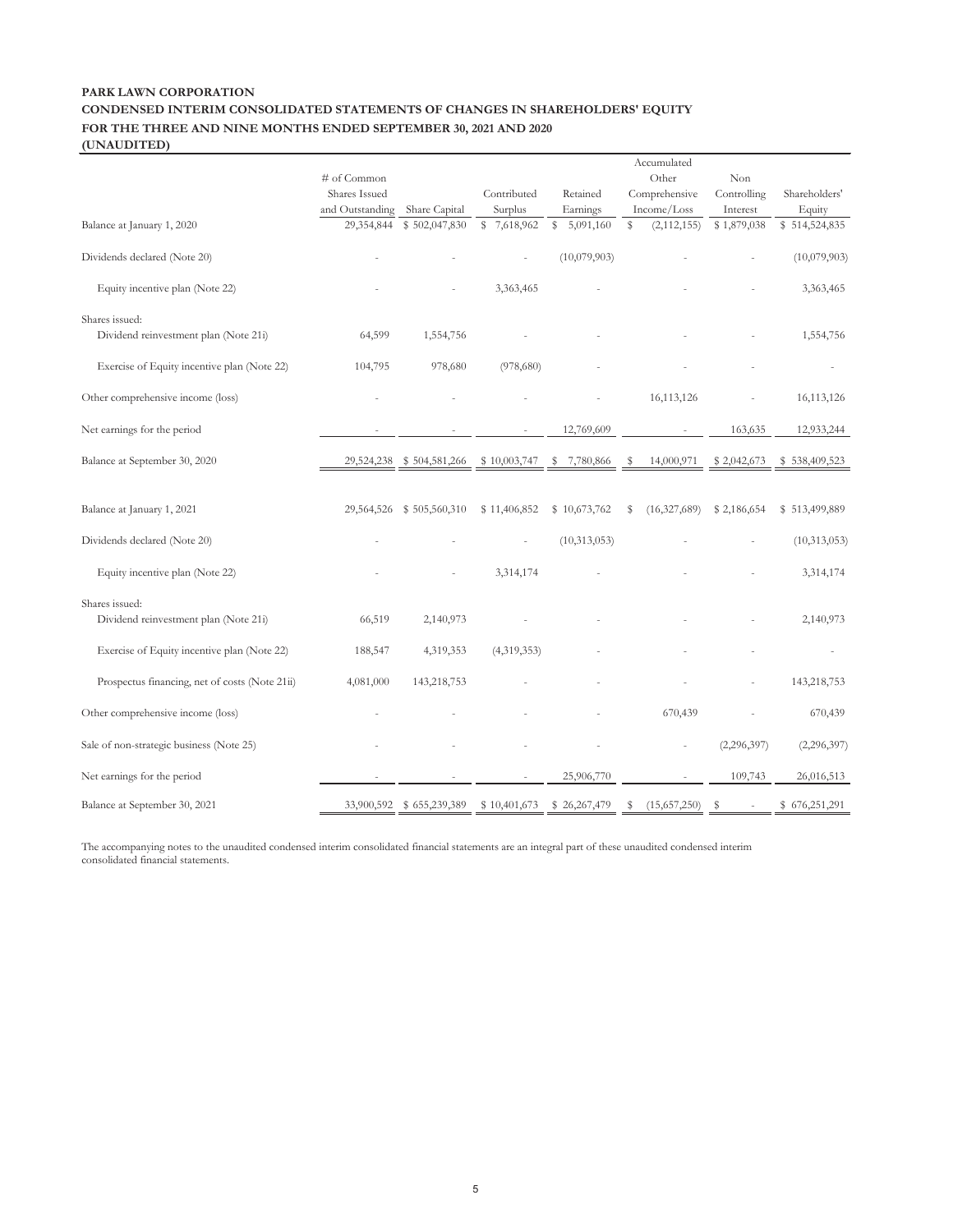#### **PARK LAWN CORPORATION CONDENSED INTERIM CONSOLIDATED STATEMENTS OF CASH FLOWS FOR THE THREE AND NINE MONTHS ENDED SEPTEMBER 30, 2021 AND 2020 (UNAUDITED)**

| 2021<br>2020<br>2021<br>2020<br>Cash provided by (used in):<br>Operating activities<br>Net earnings for the period<br>\$<br>9,053,757<br>5,475,192<br>26,016,513<br>12,933,244<br>S<br>- S<br>-S<br>Adjustments to reconcile net income to cash provided by (used in) operating activities:<br>Loss on the sale of non-strategic business (Note 25)<br>847,462<br>1,825,179<br>537,757<br>4,597,162<br>4,809,746<br>Acquisition and integration costs<br>2,027,360<br>2,736,849<br>1,492,669<br>5,457,849<br>Deferred tax expense (recovery)<br>Depreciation of property and equipment, and amortization of intangibles (Note 8 and 12)<br>10,762,402<br>11,700,963<br>3,524,275<br>3,964,144<br>1,823,898<br>2,448,478<br>6,359,014<br>6,007,496<br>Amortization of cemetery property<br>2,962,770<br>866,757<br>Amortization of deferred commissions (Note 13)<br>6,652,491<br>3,174,150<br>243,610<br>336,134<br>627,501<br>576,682<br>Amortization of deferred financing costs (Note 15 and 24)<br>Accretion expense on senior unsecured debentures (Note 18 and 24)<br>188,807<br>550,899<br>÷.<br>67,294<br>Interest on lease liabilities (Note 17)<br>92,825<br>255,401<br>217,411<br>Share based incentive compensation (Note 22)<br>1,054,976<br>1,162,707<br>3,314,174<br>3,623,894<br>Loss on forgiveness of loan and other non-cash amounts (Note 25)<br>1,511,179<br>(Gain) loss on disposal of property and equipment (Note 8)<br>12,821<br>(13, 408)<br>(4,984)<br>(Gain) loss on sale of other assets (Note 14)<br>57,624<br>÷<br>Impairment on other assets (Note 14 and 25)<br>306,667<br>306,667<br>Changes in working capital that provided (required) cash:<br>1,835,983<br>6,006,323<br>Accounts receivable<br>(3,366,195)<br>(3,433,155)<br>(359, 563)<br>2,687,171<br>(3,545,438)<br>Net receipts on pre-need activity<br>(777,663)<br>Merchandise inventories<br>(1,850)<br>65,174<br>(139,006)<br>(211,088)<br>Prepaid expenses and other current assets<br>(729, 454)<br>(406, 579)<br>213,669<br>(1, 253, 541)<br>Deferred commissions (Note 13)<br>(3,598,469)<br>(2,761,355)<br>(8,314,775)<br>(5,574,780)<br>4,898,656<br>3,606,005<br>1,337,598<br>3,234,976<br>Accounts payable and accrued liabilities<br>Cash provided by (used in) operating activities<br>19,960,070<br>19,156,877<br>54,128,872<br>48,713,282<br>Investing activities<br>Acquisition and integration costs<br>(1,825,179)<br>(537,757)<br>(4,597,162)<br>(4,809,746)<br>Net cash on acquisitions (Note 6)<br>(1, 347, 241)<br>(40,080,623)<br>(59, 342, 985)<br>(89,611,249)<br>(1,933,956)<br>(5, 189, 402)<br>Additions to cemetery property<br>(1,089,286)<br>(3,683,526)<br>Acquisition of property and equipment (Note 8)<br>(5,765,824)<br>(3,519,421)<br>(15,256,800)<br>(11, 574, 947)<br>Proceeds on disposal of property and equipment (Note 8)<br>256,619<br>522,849<br>756,809<br>1,716,911<br>3,328,126<br>Net cash from sale of non-strategic business (Note 25)<br>Additions to computer software (Note 12)<br>(168, 151)<br>(620, 396)<br>Cash interest from other assets (Note 14)<br>756,954<br>54,250<br>54,250<br>249,416<br>Proceeds from sale of other assets (Note 14)<br>692,960<br>652,210<br>312,088<br>6,022,721<br>380,121<br>Disposals (additions) to prepaid expenses and other assets<br>(67, 568, 468)<br>Cash provided by (used in) investing activities<br>(6,109,066)<br>(101, 944, 421)<br>Financing activities<br>Proceeds from issuance of long-term debt (Note 15)<br>61,493,270<br>78,193,270<br>46,400,000<br>Repayment of long-term debt (Note 15)<br>(119, 145, 280)<br>(77, 257, 785)<br>(136, 193, 990)<br>(82, 475, 030)<br>Proceeds from prospectus financing, net of costs (Note 21)<br>141,297,179<br>141,297,179<br>Proceeds from senior unsecured debentures (Note 18)<br>86,250,000<br>86,250,000<br>Proceeds (repayment) of note payable (Note 16)<br>1,927,061<br>1,327,446<br>(687, 277)<br>(2, 131, 939)<br>(699, 825)<br>(1,549,646)<br>Proceeds (repayment) of lease liabilities (Note 17)<br>(413, 188)<br>(1,774,719)<br>Dividends and distributions paid<br>(2,726,373)<br>(2,845,198)<br>(8,172,080)<br>(8,525,147)<br>Financing costs (Note 15)<br>(666.202)<br>(4.614.633)<br>(691.177)<br>(5.363.917)<br>Cash provided by (used in) financing activities<br>78,865,493<br>3,046,257<br>70,526,545<br>36,063,706<br>Translation adjustment on cash<br>(2,470,099)<br>(4,353,847)<br>(1,634,331)<br>(382, 681)<br>Net increase (decrease) in cash<br>28,786,996<br>11,740,221<br>21,076,666<br>24,818,895<br>Cash, beginning of period<br>23,764,761<br>34,334,004<br>31,475,091<br>21,255,330<br>52,551,757<br>s<br>46,074,225<br>Cash, end of period<br>s<br>52,551,757<br>s<br>46,074,225<br>Supplemental disclosures:<br>Income taxes paid<br>2,146,583<br>Ş<br>264,486<br>S<br>8,532,745<br>-S<br>551,715<br>s<br>Interest expenses paid<br>537,608<br>s<br>1,536,572<br>\$<br>4,848,079<br>s<br>5,597,414<br>\$ | Three Months Ended September 30, |  |  |  | Nine Months Ended September 30, |  |  |  |
|--------------------------------------------------------------------------------------------------------------------------------------------------------------------------------------------------------------------------------------------------------------------------------------------------------------------------------------------------------------------------------------------------------------------------------------------------------------------------------------------------------------------------------------------------------------------------------------------------------------------------------------------------------------------------------------------------------------------------------------------------------------------------------------------------------------------------------------------------------------------------------------------------------------------------------------------------------------------------------------------------------------------------------------------------------------------------------------------------------------------------------------------------------------------------------------------------------------------------------------------------------------------------------------------------------------------------------------------------------------------------------------------------------------------------------------------------------------------------------------------------------------------------------------------------------------------------------------------------------------------------------------------------------------------------------------------------------------------------------------------------------------------------------------------------------------------------------------------------------------------------------------------------------------------------------------------------------------------------------------------------------------------------------------------------------------------------------------------------------------------------------------------------------------------------------------------------------------------------------------------------------------------------------------------------------------------------------------------------------------------------------------------------------------------------------------------------------------------------------------------------------------------------------------------------------------------------------------------------------------------------------------------------------------------------------------------------------------------------------------------------------------------------------------------------------------------------------------------------------------------------------------------------------------------------------------------------------------------------------------------------------------------------------------------------------------------------------------------------------------------------------------------------------------------------------------------------------------------------------------------------------------------------------------------------------------------------------------------------------------------------------------------------------------------------------------------------------------------------------------------------------------------------------------------------------------------------------------------------------------------------------------------------------------------------------------------------------------------------------------------------------------------------------------------------------------------------------------------------------------------------------------------------------------------------------------------------------------------------------------------------------------------------------------------------------------------------------------------------------------------------------------------------------------------------------------------------------------------------------------------------------------------------------------------------------------------------------------------------------------------------------------------------------------------------------------------------------------------------------------------------------------------------------------------------------------------------------------------------------------------------------------------------------------------------------------------------------------------------------------------------------------------------------------------------------------------------------------------------------------------------------------------------------------------------------------------------------------------------------------------|----------------------------------|--|--|--|---------------------------------|--|--|--|
| (59, 575, 412)                                                                                                                                                                                                                                                                                                                                                                                                                                                                                                                                                                                                                                                                                                                                                                                                                                                                                                                                                                                                                                                                                                                                                                                                                                                                                                                                                                                                                                                                                                                                                                                                                                                                                                                                                                                                                                                                                                                                                                                                                                                                                                                                                                                                                                                                                                                                                                                                                                                                                                                                                                                                                                                                                                                                                                                                                                                                                                                                                                                                                                                                                                                                                                                                                                                                                                                                                                                                                                                                                                                                                                                                                                                                                                                                                                                                                                                                                                                                                                                                                                                                                                                                                                                                                                                                                                                                                                                                                                                                                                                                                                                                                                                                                                                                                                                                                                                                                                                                                                             |                                  |  |  |  |                                 |  |  |  |
|                                                                                                                                                                                                                                                                                                                                                                                                                                                                                                                                                                                                                                                                                                                                                                                                                                                                                                                                                                                                                                                                                                                                                                                                                                                                                                                                                                                                                                                                                                                                                                                                                                                                                                                                                                                                                                                                                                                                                                                                                                                                                                                                                                                                                                                                                                                                                                                                                                                                                                                                                                                                                                                                                                                                                                                                                                                                                                                                                                                                                                                                                                                                                                                                                                                                                                                                                                                                                                                                                                                                                                                                                                                                                                                                                                                                                                                                                                                                                                                                                                                                                                                                                                                                                                                                                                                                                                                                                                                                                                                                                                                                                                                                                                                                                                                                                                                                                                                                                                                            |                                  |  |  |  |                                 |  |  |  |
|                                                                                                                                                                                                                                                                                                                                                                                                                                                                                                                                                                                                                                                                                                                                                                                                                                                                                                                                                                                                                                                                                                                                                                                                                                                                                                                                                                                                                                                                                                                                                                                                                                                                                                                                                                                                                                                                                                                                                                                                                                                                                                                                                                                                                                                                                                                                                                                                                                                                                                                                                                                                                                                                                                                                                                                                                                                                                                                                                                                                                                                                                                                                                                                                                                                                                                                                                                                                                                                                                                                                                                                                                                                                                                                                                                                                                                                                                                                                                                                                                                                                                                                                                                                                                                                                                                                                                                                                                                                                                                                                                                                                                                                                                                                                                                                                                                                                                                                                                                                            |                                  |  |  |  |                                 |  |  |  |
|                                                                                                                                                                                                                                                                                                                                                                                                                                                                                                                                                                                                                                                                                                                                                                                                                                                                                                                                                                                                                                                                                                                                                                                                                                                                                                                                                                                                                                                                                                                                                                                                                                                                                                                                                                                                                                                                                                                                                                                                                                                                                                                                                                                                                                                                                                                                                                                                                                                                                                                                                                                                                                                                                                                                                                                                                                                                                                                                                                                                                                                                                                                                                                                                                                                                                                                                                                                                                                                                                                                                                                                                                                                                                                                                                                                                                                                                                                                                                                                                                                                                                                                                                                                                                                                                                                                                                                                                                                                                                                                                                                                                                                                                                                                                                                                                                                                                                                                                                                                            |                                  |  |  |  |                                 |  |  |  |
|                                                                                                                                                                                                                                                                                                                                                                                                                                                                                                                                                                                                                                                                                                                                                                                                                                                                                                                                                                                                                                                                                                                                                                                                                                                                                                                                                                                                                                                                                                                                                                                                                                                                                                                                                                                                                                                                                                                                                                                                                                                                                                                                                                                                                                                                                                                                                                                                                                                                                                                                                                                                                                                                                                                                                                                                                                                                                                                                                                                                                                                                                                                                                                                                                                                                                                                                                                                                                                                                                                                                                                                                                                                                                                                                                                                                                                                                                                                                                                                                                                                                                                                                                                                                                                                                                                                                                                                                                                                                                                                                                                                                                                                                                                                                                                                                                                                                                                                                                                                            |                                  |  |  |  |                                 |  |  |  |
|                                                                                                                                                                                                                                                                                                                                                                                                                                                                                                                                                                                                                                                                                                                                                                                                                                                                                                                                                                                                                                                                                                                                                                                                                                                                                                                                                                                                                                                                                                                                                                                                                                                                                                                                                                                                                                                                                                                                                                                                                                                                                                                                                                                                                                                                                                                                                                                                                                                                                                                                                                                                                                                                                                                                                                                                                                                                                                                                                                                                                                                                                                                                                                                                                                                                                                                                                                                                                                                                                                                                                                                                                                                                                                                                                                                                                                                                                                                                                                                                                                                                                                                                                                                                                                                                                                                                                                                                                                                                                                                                                                                                                                                                                                                                                                                                                                                                                                                                                                                            |                                  |  |  |  |                                 |  |  |  |
|                                                                                                                                                                                                                                                                                                                                                                                                                                                                                                                                                                                                                                                                                                                                                                                                                                                                                                                                                                                                                                                                                                                                                                                                                                                                                                                                                                                                                                                                                                                                                                                                                                                                                                                                                                                                                                                                                                                                                                                                                                                                                                                                                                                                                                                                                                                                                                                                                                                                                                                                                                                                                                                                                                                                                                                                                                                                                                                                                                                                                                                                                                                                                                                                                                                                                                                                                                                                                                                                                                                                                                                                                                                                                                                                                                                                                                                                                                                                                                                                                                                                                                                                                                                                                                                                                                                                                                                                                                                                                                                                                                                                                                                                                                                                                                                                                                                                                                                                                                                            |                                  |  |  |  |                                 |  |  |  |
|                                                                                                                                                                                                                                                                                                                                                                                                                                                                                                                                                                                                                                                                                                                                                                                                                                                                                                                                                                                                                                                                                                                                                                                                                                                                                                                                                                                                                                                                                                                                                                                                                                                                                                                                                                                                                                                                                                                                                                                                                                                                                                                                                                                                                                                                                                                                                                                                                                                                                                                                                                                                                                                                                                                                                                                                                                                                                                                                                                                                                                                                                                                                                                                                                                                                                                                                                                                                                                                                                                                                                                                                                                                                                                                                                                                                                                                                                                                                                                                                                                                                                                                                                                                                                                                                                                                                                                                                                                                                                                                                                                                                                                                                                                                                                                                                                                                                                                                                                                                            |                                  |  |  |  |                                 |  |  |  |
|                                                                                                                                                                                                                                                                                                                                                                                                                                                                                                                                                                                                                                                                                                                                                                                                                                                                                                                                                                                                                                                                                                                                                                                                                                                                                                                                                                                                                                                                                                                                                                                                                                                                                                                                                                                                                                                                                                                                                                                                                                                                                                                                                                                                                                                                                                                                                                                                                                                                                                                                                                                                                                                                                                                                                                                                                                                                                                                                                                                                                                                                                                                                                                                                                                                                                                                                                                                                                                                                                                                                                                                                                                                                                                                                                                                                                                                                                                                                                                                                                                                                                                                                                                                                                                                                                                                                                                                                                                                                                                                                                                                                                                                                                                                                                                                                                                                                                                                                                                                            |                                  |  |  |  |                                 |  |  |  |
|                                                                                                                                                                                                                                                                                                                                                                                                                                                                                                                                                                                                                                                                                                                                                                                                                                                                                                                                                                                                                                                                                                                                                                                                                                                                                                                                                                                                                                                                                                                                                                                                                                                                                                                                                                                                                                                                                                                                                                                                                                                                                                                                                                                                                                                                                                                                                                                                                                                                                                                                                                                                                                                                                                                                                                                                                                                                                                                                                                                                                                                                                                                                                                                                                                                                                                                                                                                                                                                                                                                                                                                                                                                                                                                                                                                                                                                                                                                                                                                                                                                                                                                                                                                                                                                                                                                                                                                                                                                                                                                                                                                                                                                                                                                                                                                                                                                                                                                                                                                            |                                  |  |  |  |                                 |  |  |  |
|                                                                                                                                                                                                                                                                                                                                                                                                                                                                                                                                                                                                                                                                                                                                                                                                                                                                                                                                                                                                                                                                                                                                                                                                                                                                                                                                                                                                                                                                                                                                                                                                                                                                                                                                                                                                                                                                                                                                                                                                                                                                                                                                                                                                                                                                                                                                                                                                                                                                                                                                                                                                                                                                                                                                                                                                                                                                                                                                                                                                                                                                                                                                                                                                                                                                                                                                                                                                                                                                                                                                                                                                                                                                                                                                                                                                                                                                                                                                                                                                                                                                                                                                                                                                                                                                                                                                                                                                                                                                                                                                                                                                                                                                                                                                                                                                                                                                                                                                                                                            |                                  |  |  |  |                                 |  |  |  |
|                                                                                                                                                                                                                                                                                                                                                                                                                                                                                                                                                                                                                                                                                                                                                                                                                                                                                                                                                                                                                                                                                                                                                                                                                                                                                                                                                                                                                                                                                                                                                                                                                                                                                                                                                                                                                                                                                                                                                                                                                                                                                                                                                                                                                                                                                                                                                                                                                                                                                                                                                                                                                                                                                                                                                                                                                                                                                                                                                                                                                                                                                                                                                                                                                                                                                                                                                                                                                                                                                                                                                                                                                                                                                                                                                                                                                                                                                                                                                                                                                                                                                                                                                                                                                                                                                                                                                                                                                                                                                                                                                                                                                                                                                                                                                                                                                                                                                                                                                                                            |                                  |  |  |  |                                 |  |  |  |
|                                                                                                                                                                                                                                                                                                                                                                                                                                                                                                                                                                                                                                                                                                                                                                                                                                                                                                                                                                                                                                                                                                                                                                                                                                                                                                                                                                                                                                                                                                                                                                                                                                                                                                                                                                                                                                                                                                                                                                                                                                                                                                                                                                                                                                                                                                                                                                                                                                                                                                                                                                                                                                                                                                                                                                                                                                                                                                                                                                                                                                                                                                                                                                                                                                                                                                                                                                                                                                                                                                                                                                                                                                                                                                                                                                                                                                                                                                                                                                                                                                                                                                                                                                                                                                                                                                                                                                                                                                                                                                                                                                                                                                                                                                                                                                                                                                                                                                                                                                                            |                                  |  |  |  |                                 |  |  |  |
|                                                                                                                                                                                                                                                                                                                                                                                                                                                                                                                                                                                                                                                                                                                                                                                                                                                                                                                                                                                                                                                                                                                                                                                                                                                                                                                                                                                                                                                                                                                                                                                                                                                                                                                                                                                                                                                                                                                                                                                                                                                                                                                                                                                                                                                                                                                                                                                                                                                                                                                                                                                                                                                                                                                                                                                                                                                                                                                                                                                                                                                                                                                                                                                                                                                                                                                                                                                                                                                                                                                                                                                                                                                                                                                                                                                                                                                                                                                                                                                                                                                                                                                                                                                                                                                                                                                                                                                                                                                                                                                                                                                                                                                                                                                                                                                                                                                                                                                                                                                            |                                  |  |  |  |                                 |  |  |  |
|                                                                                                                                                                                                                                                                                                                                                                                                                                                                                                                                                                                                                                                                                                                                                                                                                                                                                                                                                                                                                                                                                                                                                                                                                                                                                                                                                                                                                                                                                                                                                                                                                                                                                                                                                                                                                                                                                                                                                                                                                                                                                                                                                                                                                                                                                                                                                                                                                                                                                                                                                                                                                                                                                                                                                                                                                                                                                                                                                                                                                                                                                                                                                                                                                                                                                                                                                                                                                                                                                                                                                                                                                                                                                                                                                                                                                                                                                                                                                                                                                                                                                                                                                                                                                                                                                                                                                                                                                                                                                                                                                                                                                                                                                                                                                                                                                                                                                                                                                                                            |                                  |  |  |  |                                 |  |  |  |
|                                                                                                                                                                                                                                                                                                                                                                                                                                                                                                                                                                                                                                                                                                                                                                                                                                                                                                                                                                                                                                                                                                                                                                                                                                                                                                                                                                                                                                                                                                                                                                                                                                                                                                                                                                                                                                                                                                                                                                                                                                                                                                                                                                                                                                                                                                                                                                                                                                                                                                                                                                                                                                                                                                                                                                                                                                                                                                                                                                                                                                                                                                                                                                                                                                                                                                                                                                                                                                                                                                                                                                                                                                                                                                                                                                                                                                                                                                                                                                                                                                                                                                                                                                                                                                                                                                                                                                                                                                                                                                                                                                                                                                                                                                                                                                                                                                                                                                                                                                                            |                                  |  |  |  |                                 |  |  |  |
|                                                                                                                                                                                                                                                                                                                                                                                                                                                                                                                                                                                                                                                                                                                                                                                                                                                                                                                                                                                                                                                                                                                                                                                                                                                                                                                                                                                                                                                                                                                                                                                                                                                                                                                                                                                                                                                                                                                                                                                                                                                                                                                                                                                                                                                                                                                                                                                                                                                                                                                                                                                                                                                                                                                                                                                                                                                                                                                                                                                                                                                                                                                                                                                                                                                                                                                                                                                                                                                                                                                                                                                                                                                                                                                                                                                                                                                                                                                                                                                                                                                                                                                                                                                                                                                                                                                                                                                                                                                                                                                                                                                                                                                                                                                                                                                                                                                                                                                                                                                            |                                  |  |  |  |                                 |  |  |  |
|                                                                                                                                                                                                                                                                                                                                                                                                                                                                                                                                                                                                                                                                                                                                                                                                                                                                                                                                                                                                                                                                                                                                                                                                                                                                                                                                                                                                                                                                                                                                                                                                                                                                                                                                                                                                                                                                                                                                                                                                                                                                                                                                                                                                                                                                                                                                                                                                                                                                                                                                                                                                                                                                                                                                                                                                                                                                                                                                                                                                                                                                                                                                                                                                                                                                                                                                                                                                                                                                                                                                                                                                                                                                                                                                                                                                                                                                                                                                                                                                                                                                                                                                                                                                                                                                                                                                                                                                                                                                                                                                                                                                                                                                                                                                                                                                                                                                                                                                                                                            |                                  |  |  |  |                                 |  |  |  |
|                                                                                                                                                                                                                                                                                                                                                                                                                                                                                                                                                                                                                                                                                                                                                                                                                                                                                                                                                                                                                                                                                                                                                                                                                                                                                                                                                                                                                                                                                                                                                                                                                                                                                                                                                                                                                                                                                                                                                                                                                                                                                                                                                                                                                                                                                                                                                                                                                                                                                                                                                                                                                                                                                                                                                                                                                                                                                                                                                                                                                                                                                                                                                                                                                                                                                                                                                                                                                                                                                                                                                                                                                                                                                                                                                                                                                                                                                                                                                                                                                                                                                                                                                                                                                                                                                                                                                                                                                                                                                                                                                                                                                                                                                                                                                                                                                                                                                                                                                                                            |                                  |  |  |  |                                 |  |  |  |
|                                                                                                                                                                                                                                                                                                                                                                                                                                                                                                                                                                                                                                                                                                                                                                                                                                                                                                                                                                                                                                                                                                                                                                                                                                                                                                                                                                                                                                                                                                                                                                                                                                                                                                                                                                                                                                                                                                                                                                                                                                                                                                                                                                                                                                                                                                                                                                                                                                                                                                                                                                                                                                                                                                                                                                                                                                                                                                                                                                                                                                                                                                                                                                                                                                                                                                                                                                                                                                                                                                                                                                                                                                                                                                                                                                                                                                                                                                                                                                                                                                                                                                                                                                                                                                                                                                                                                                                                                                                                                                                                                                                                                                                                                                                                                                                                                                                                                                                                                                                            |                                  |  |  |  |                                 |  |  |  |
|                                                                                                                                                                                                                                                                                                                                                                                                                                                                                                                                                                                                                                                                                                                                                                                                                                                                                                                                                                                                                                                                                                                                                                                                                                                                                                                                                                                                                                                                                                                                                                                                                                                                                                                                                                                                                                                                                                                                                                                                                                                                                                                                                                                                                                                                                                                                                                                                                                                                                                                                                                                                                                                                                                                                                                                                                                                                                                                                                                                                                                                                                                                                                                                                                                                                                                                                                                                                                                                                                                                                                                                                                                                                                                                                                                                                                                                                                                                                                                                                                                                                                                                                                                                                                                                                                                                                                                                                                                                                                                                                                                                                                                                                                                                                                                                                                                                                                                                                                                                            |                                  |  |  |  |                                 |  |  |  |
|                                                                                                                                                                                                                                                                                                                                                                                                                                                                                                                                                                                                                                                                                                                                                                                                                                                                                                                                                                                                                                                                                                                                                                                                                                                                                                                                                                                                                                                                                                                                                                                                                                                                                                                                                                                                                                                                                                                                                                                                                                                                                                                                                                                                                                                                                                                                                                                                                                                                                                                                                                                                                                                                                                                                                                                                                                                                                                                                                                                                                                                                                                                                                                                                                                                                                                                                                                                                                                                                                                                                                                                                                                                                                                                                                                                                                                                                                                                                                                                                                                                                                                                                                                                                                                                                                                                                                                                                                                                                                                                                                                                                                                                                                                                                                                                                                                                                                                                                                                                            |                                  |  |  |  |                                 |  |  |  |
|                                                                                                                                                                                                                                                                                                                                                                                                                                                                                                                                                                                                                                                                                                                                                                                                                                                                                                                                                                                                                                                                                                                                                                                                                                                                                                                                                                                                                                                                                                                                                                                                                                                                                                                                                                                                                                                                                                                                                                                                                                                                                                                                                                                                                                                                                                                                                                                                                                                                                                                                                                                                                                                                                                                                                                                                                                                                                                                                                                                                                                                                                                                                                                                                                                                                                                                                                                                                                                                                                                                                                                                                                                                                                                                                                                                                                                                                                                                                                                                                                                                                                                                                                                                                                                                                                                                                                                                                                                                                                                                                                                                                                                                                                                                                                                                                                                                                                                                                                                                            |                                  |  |  |  |                                 |  |  |  |
|                                                                                                                                                                                                                                                                                                                                                                                                                                                                                                                                                                                                                                                                                                                                                                                                                                                                                                                                                                                                                                                                                                                                                                                                                                                                                                                                                                                                                                                                                                                                                                                                                                                                                                                                                                                                                                                                                                                                                                                                                                                                                                                                                                                                                                                                                                                                                                                                                                                                                                                                                                                                                                                                                                                                                                                                                                                                                                                                                                                                                                                                                                                                                                                                                                                                                                                                                                                                                                                                                                                                                                                                                                                                                                                                                                                                                                                                                                                                                                                                                                                                                                                                                                                                                                                                                                                                                                                                                                                                                                                                                                                                                                                                                                                                                                                                                                                                                                                                                                                            |                                  |  |  |  |                                 |  |  |  |
|                                                                                                                                                                                                                                                                                                                                                                                                                                                                                                                                                                                                                                                                                                                                                                                                                                                                                                                                                                                                                                                                                                                                                                                                                                                                                                                                                                                                                                                                                                                                                                                                                                                                                                                                                                                                                                                                                                                                                                                                                                                                                                                                                                                                                                                                                                                                                                                                                                                                                                                                                                                                                                                                                                                                                                                                                                                                                                                                                                                                                                                                                                                                                                                                                                                                                                                                                                                                                                                                                                                                                                                                                                                                                                                                                                                                                                                                                                                                                                                                                                                                                                                                                                                                                                                                                                                                                                                                                                                                                                                                                                                                                                                                                                                                                                                                                                                                                                                                                                                            |                                  |  |  |  |                                 |  |  |  |
|                                                                                                                                                                                                                                                                                                                                                                                                                                                                                                                                                                                                                                                                                                                                                                                                                                                                                                                                                                                                                                                                                                                                                                                                                                                                                                                                                                                                                                                                                                                                                                                                                                                                                                                                                                                                                                                                                                                                                                                                                                                                                                                                                                                                                                                                                                                                                                                                                                                                                                                                                                                                                                                                                                                                                                                                                                                                                                                                                                                                                                                                                                                                                                                                                                                                                                                                                                                                                                                                                                                                                                                                                                                                                                                                                                                                                                                                                                                                                                                                                                                                                                                                                                                                                                                                                                                                                                                                                                                                                                                                                                                                                                                                                                                                                                                                                                                                                                                                                                                            |                                  |  |  |  |                                 |  |  |  |
|                                                                                                                                                                                                                                                                                                                                                                                                                                                                                                                                                                                                                                                                                                                                                                                                                                                                                                                                                                                                                                                                                                                                                                                                                                                                                                                                                                                                                                                                                                                                                                                                                                                                                                                                                                                                                                                                                                                                                                                                                                                                                                                                                                                                                                                                                                                                                                                                                                                                                                                                                                                                                                                                                                                                                                                                                                                                                                                                                                                                                                                                                                                                                                                                                                                                                                                                                                                                                                                                                                                                                                                                                                                                                                                                                                                                                                                                                                                                                                                                                                                                                                                                                                                                                                                                                                                                                                                                                                                                                                                                                                                                                                                                                                                                                                                                                                                                                                                                                                                            |                                  |  |  |  |                                 |  |  |  |
|                                                                                                                                                                                                                                                                                                                                                                                                                                                                                                                                                                                                                                                                                                                                                                                                                                                                                                                                                                                                                                                                                                                                                                                                                                                                                                                                                                                                                                                                                                                                                                                                                                                                                                                                                                                                                                                                                                                                                                                                                                                                                                                                                                                                                                                                                                                                                                                                                                                                                                                                                                                                                                                                                                                                                                                                                                                                                                                                                                                                                                                                                                                                                                                                                                                                                                                                                                                                                                                                                                                                                                                                                                                                                                                                                                                                                                                                                                                                                                                                                                                                                                                                                                                                                                                                                                                                                                                                                                                                                                                                                                                                                                                                                                                                                                                                                                                                                                                                                                                            |                                  |  |  |  |                                 |  |  |  |
|                                                                                                                                                                                                                                                                                                                                                                                                                                                                                                                                                                                                                                                                                                                                                                                                                                                                                                                                                                                                                                                                                                                                                                                                                                                                                                                                                                                                                                                                                                                                                                                                                                                                                                                                                                                                                                                                                                                                                                                                                                                                                                                                                                                                                                                                                                                                                                                                                                                                                                                                                                                                                                                                                                                                                                                                                                                                                                                                                                                                                                                                                                                                                                                                                                                                                                                                                                                                                                                                                                                                                                                                                                                                                                                                                                                                                                                                                                                                                                                                                                                                                                                                                                                                                                                                                                                                                                                                                                                                                                                                                                                                                                                                                                                                                                                                                                                                                                                                                                                            |                                  |  |  |  |                                 |  |  |  |
|                                                                                                                                                                                                                                                                                                                                                                                                                                                                                                                                                                                                                                                                                                                                                                                                                                                                                                                                                                                                                                                                                                                                                                                                                                                                                                                                                                                                                                                                                                                                                                                                                                                                                                                                                                                                                                                                                                                                                                                                                                                                                                                                                                                                                                                                                                                                                                                                                                                                                                                                                                                                                                                                                                                                                                                                                                                                                                                                                                                                                                                                                                                                                                                                                                                                                                                                                                                                                                                                                                                                                                                                                                                                                                                                                                                                                                                                                                                                                                                                                                                                                                                                                                                                                                                                                                                                                                                                                                                                                                                                                                                                                                                                                                                                                                                                                                                                                                                                                                                            |                                  |  |  |  |                                 |  |  |  |
|                                                                                                                                                                                                                                                                                                                                                                                                                                                                                                                                                                                                                                                                                                                                                                                                                                                                                                                                                                                                                                                                                                                                                                                                                                                                                                                                                                                                                                                                                                                                                                                                                                                                                                                                                                                                                                                                                                                                                                                                                                                                                                                                                                                                                                                                                                                                                                                                                                                                                                                                                                                                                                                                                                                                                                                                                                                                                                                                                                                                                                                                                                                                                                                                                                                                                                                                                                                                                                                                                                                                                                                                                                                                                                                                                                                                                                                                                                                                                                                                                                                                                                                                                                                                                                                                                                                                                                                                                                                                                                                                                                                                                                                                                                                                                                                                                                                                                                                                                                                            |                                  |  |  |  |                                 |  |  |  |
|                                                                                                                                                                                                                                                                                                                                                                                                                                                                                                                                                                                                                                                                                                                                                                                                                                                                                                                                                                                                                                                                                                                                                                                                                                                                                                                                                                                                                                                                                                                                                                                                                                                                                                                                                                                                                                                                                                                                                                                                                                                                                                                                                                                                                                                                                                                                                                                                                                                                                                                                                                                                                                                                                                                                                                                                                                                                                                                                                                                                                                                                                                                                                                                                                                                                                                                                                                                                                                                                                                                                                                                                                                                                                                                                                                                                                                                                                                                                                                                                                                                                                                                                                                                                                                                                                                                                                                                                                                                                                                                                                                                                                                                                                                                                                                                                                                                                                                                                                                                            |                                  |  |  |  |                                 |  |  |  |
|                                                                                                                                                                                                                                                                                                                                                                                                                                                                                                                                                                                                                                                                                                                                                                                                                                                                                                                                                                                                                                                                                                                                                                                                                                                                                                                                                                                                                                                                                                                                                                                                                                                                                                                                                                                                                                                                                                                                                                                                                                                                                                                                                                                                                                                                                                                                                                                                                                                                                                                                                                                                                                                                                                                                                                                                                                                                                                                                                                                                                                                                                                                                                                                                                                                                                                                                                                                                                                                                                                                                                                                                                                                                                                                                                                                                                                                                                                                                                                                                                                                                                                                                                                                                                                                                                                                                                                                                                                                                                                                                                                                                                                                                                                                                                                                                                                                                                                                                                                                            |                                  |  |  |  |                                 |  |  |  |
|                                                                                                                                                                                                                                                                                                                                                                                                                                                                                                                                                                                                                                                                                                                                                                                                                                                                                                                                                                                                                                                                                                                                                                                                                                                                                                                                                                                                                                                                                                                                                                                                                                                                                                                                                                                                                                                                                                                                                                                                                                                                                                                                                                                                                                                                                                                                                                                                                                                                                                                                                                                                                                                                                                                                                                                                                                                                                                                                                                                                                                                                                                                                                                                                                                                                                                                                                                                                                                                                                                                                                                                                                                                                                                                                                                                                                                                                                                                                                                                                                                                                                                                                                                                                                                                                                                                                                                                                                                                                                                                                                                                                                                                                                                                                                                                                                                                                                                                                                                                            |                                  |  |  |  |                                 |  |  |  |
|                                                                                                                                                                                                                                                                                                                                                                                                                                                                                                                                                                                                                                                                                                                                                                                                                                                                                                                                                                                                                                                                                                                                                                                                                                                                                                                                                                                                                                                                                                                                                                                                                                                                                                                                                                                                                                                                                                                                                                                                                                                                                                                                                                                                                                                                                                                                                                                                                                                                                                                                                                                                                                                                                                                                                                                                                                                                                                                                                                                                                                                                                                                                                                                                                                                                                                                                                                                                                                                                                                                                                                                                                                                                                                                                                                                                                                                                                                                                                                                                                                                                                                                                                                                                                                                                                                                                                                                                                                                                                                                                                                                                                                                                                                                                                                                                                                                                                                                                                                                            |                                  |  |  |  |                                 |  |  |  |
|                                                                                                                                                                                                                                                                                                                                                                                                                                                                                                                                                                                                                                                                                                                                                                                                                                                                                                                                                                                                                                                                                                                                                                                                                                                                                                                                                                                                                                                                                                                                                                                                                                                                                                                                                                                                                                                                                                                                                                                                                                                                                                                                                                                                                                                                                                                                                                                                                                                                                                                                                                                                                                                                                                                                                                                                                                                                                                                                                                                                                                                                                                                                                                                                                                                                                                                                                                                                                                                                                                                                                                                                                                                                                                                                                                                                                                                                                                                                                                                                                                                                                                                                                                                                                                                                                                                                                                                                                                                                                                                                                                                                                                                                                                                                                                                                                                                                                                                                                                                            |                                  |  |  |  |                                 |  |  |  |
|                                                                                                                                                                                                                                                                                                                                                                                                                                                                                                                                                                                                                                                                                                                                                                                                                                                                                                                                                                                                                                                                                                                                                                                                                                                                                                                                                                                                                                                                                                                                                                                                                                                                                                                                                                                                                                                                                                                                                                                                                                                                                                                                                                                                                                                                                                                                                                                                                                                                                                                                                                                                                                                                                                                                                                                                                                                                                                                                                                                                                                                                                                                                                                                                                                                                                                                                                                                                                                                                                                                                                                                                                                                                                                                                                                                                                                                                                                                                                                                                                                                                                                                                                                                                                                                                                                                                                                                                                                                                                                                                                                                                                                                                                                                                                                                                                                                                                                                                                                                            |                                  |  |  |  |                                 |  |  |  |
|                                                                                                                                                                                                                                                                                                                                                                                                                                                                                                                                                                                                                                                                                                                                                                                                                                                                                                                                                                                                                                                                                                                                                                                                                                                                                                                                                                                                                                                                                                                                                                                                                                                                                                                                                                                                                                                                                                                                                                                                                                                                                                                                                                                                                                                                                                                                                                                                                                                                                                                                                                                                                                                                                                                                                                                                                                                                                                                                                                                                                                                                                                                                                                                                                                                                                                                                                                                                                                                                                                                                                                                                                                                                                                                                                                                                                                                                                                                                                                                                                                                                                                                                                                                                                                                                                                                                                                                                                                                                                                                                                                                                                                                                                                                                                                                                                                                                                                                                                                                            |                                  |  |  |  |                                 |  |  |  |
|                                                                                                                                                                                                                                                                                                                                                                                                                                                                                                                                                                                                                                                                                                                                                                                                                                                                                                                                                                                                                                                                                                                                                                                                                                                                                                                                                                                                                                                                                                                                                                                                                                                                                                                                                                                                                                                                                                                                                                                                                                                                                                                                                                                                                                                                                                                                                                                                                                                                                                                                                                                                                                                                                                                                                                                                                                                                                                                                                                                                                                                                                                                                                                                                                                                                                                                                                                                                                                                                                                                                                                                                                                                                                                                                                                                                                                                                                                                                                                                                                                                                                                                                                                                                                                                                                                                                                                                                                                                                                                                                                                                                                                                                                                                                                                                                                                                                                                                                                                                            |                                  |  |  |  |                                 |  |  |  |
|                                                                                                                                                                                                                                                                                                                                                                                                                                                                                                                                                                                                                                                                                                                                                                                                                                                                                                                                                                                                                                                                                                                                                                                                                                                                                                                                                                                                                                                                                                                                                                                                                                                                                                                                                                                                                                                                                                                                                                                                                                                                                                                                                                                                                                                                                                                                                                                                                                                                                                                                                                                                                                                                                                                                                                                                                                                                                                                                                                                                                                                                                                                                                                                                                                                                                                                                                                                                                                                                                                                                                                                                                                                                                                                                                                                                                                                                                                                                                                                                                                                                                                                                                                                                                                                                                                                                                                                                                                                                                                                                                                                                                                                                                                                                                                                                                                                                                                                                                                                            |                                  |  |  |  |                                 |  |  |  |
|                                                                                                                                                                                                                                                                                                                                                                                                                                                                                                                                                                                                                                                                                                                                                                                                                                                                                                                                                                                                                                                                                                                                                                                                                                                                                                                                                                                                                                                                                                                                                                                                                                                                                                                                                                                                                                                                                                                                                                                                                                                                                                                                                                                                                                                                                                                                                                                                                                                                                                                                                                                                                                                                                                                                                                                                                                                                                                                                                                                                                                                                                                                                                                                                                                                                                                                                                                                                                                                                                                                                                                                                                                                                                                                                                                                                                                                                                                                                                                                                                                                                                                                                                                                                                                                                                                                                                                                                                                                                                                                                                                                                                                                                                                                                                                                                                                                                                                                                                                                            |                                  |  |  |  |                                 |  |  |  |
|                                                                                                                                                                                                                                                                                                                                                                                                                                                                                                                                                                                                                                                                                                                                                                                                                                                                                                                                                                                                                                                                                                                                                                                                                                                                                                                                                                                                                                                                                                                                                                                                                                                                                                                                                                                                                                                                                                                                                                                                                                                                                                                                                                                                                                                                                                                                                                                                                                                                                                                                                                                                                                                                                                                                                                                                                                                                                                                                                                                                                                                                                                                                                                                                                                                                                                                                                                                                                                                                                                                                                                                                                                                                                                                                                                                                                                                                                                                                                                                                                                                                                                                                                                                                                                                                                                                                                                                                                                                                                                                                                                                                                                                                                                                                                                                                                                                                                                                                                                                            |                                  |  |  |  |                                 |  |  |  |
|                                                                                                                                                                                                                                                                                                                                                                                                                                                                                                                                                                                                                                                                                                                                                                                                                                                                                                                                                                                                                                                                                                                                                                                                                                                                                                                                                                                                                                                                                                                                                                                                                                                                                                                                                                                                                                                                                                                                                                                                                                                                                                                                                                                                                                                                                                                                                                                                                                                                                                                                                                                                                                                                                                                                                                                                                                                                                                                                                                                                                                                                                                                                                                                                                                                                                                                                                                                                                                                                                                                                                                                                                                                                                                                                                                                                                                                                                                                                                                                                                                                                                                                                                                                                                                                                                                                                                                                                                                                                                                                                                                                                                                                                                                                                                                                                                                                                                                                                                                                            |                                  |  |  |  |                                 |  |  |  |
|                                                                                                                                                                                                                                                                                                                                                                                                                                                                                                                                                                                                                                                                                                                                                                                                                                                                                                                                                                                                                                                                                                                                                                                                                                                                                                                                                                                                                                                                                                                                                                                                                                                                                                                                                                                                                                                                                                                                                                                                                                                                                                                                                                                                                                                                                                                                                                                                                                                                                                                                                                                                                                                                                                                                                                                                                                                                                                                                                                                                                                                                                                                                                                                                                                                                                                                                                                                                                                                                                                                                                                                                                                                                                                                                                                                                                                                                                                                                                                                                                                                                                                                                                                                                                                                                                                                                                                                                                                                                                                                                                                                                                                                                                                                                                                                                                                                                                                                                                                                            |                                  |  |  |  |                                 |  |  |  |
|                                                                                                                                                                                                                                                                                                                                                                                                                                                                                                                                                                                                                                                                                                                                                                                                                                                                                                                                                                                                                                                                                                                                                                                                                                                                                                                                                                                                                                                                                                                                                                                                                                                                                                                                                                                                                                                                                                                                                                                                                                                                                                                                                                                                                                                                                                                                                                                                                                                                                                                                                                                                                                                                                                                                                                                                                                                                                                                                                                                                                                                                                                                                                                                                                                                                                                                                                                                                                                                                                                                                                                                                                                                                                                                                                                                                                                                                                                                                                                                                                                                                                                                                                                                                                                                                                                                                                                                                                                                                                                                                                                                                                                                                                                                                                                                                                                                                                                                                                                                            |                                  |  |  |  |                                 |  |  |  |
|                                                                                                                                                                                                                                                                                                                                                                                                                                                                                                                                                                                                                                                                                                                                                                                                                                                                                                                                                                                                                                                                                                                                                                                                                                                                                                                                                                                                                                                                                                                                                                                                                                                                                                                                                                                                                                                                                                                                                                                                                                                                                                                                                                                                                                                                                                                                                                                                                                                                                                                                                                                                                                                                                                                                                                                                                                                                                                                                                                                                                                                                                                                                                                                                                                                                                                                                                                                                                                                                                                                                                                                                                                                                                                                                                                                                                                                                                                                                                                                                                                                                                                                                                                                                                                                                                                                                                                                                                                                                                                                                                                                                                                                                                                                                                                                                                                                                                                                                                                                            |                                  |  |  |  |                                 |  |  |  |
|                                                                                                                                                                                                                                                                                                                                                                                                                                                                                                                                                                                                                                                                                                                                                                                                                                                                                                                                                                                                                                                                                                                                                                                                                                                                                                                                                                                                                                                                                                                                                                                                                                                                                                                                                                                                                                                                                                                                                                                                                                                                                                                                                                                                                                                                                                                                                                                                                                                                                                                                                                                                                                                                                                                                                                                                                                                                                                                                                                                                                                                                                                                                                                                                                                                                                                                                                                                                                                                                                                                                                                                                                                                                                                                                                                                                                                                                                                                                                                                                                                                                                                                                                                                                                                                                                                                                                                                                                                                                                                                                                                                                                                                                                                                                                                                                                                                                                                                                                                                            |                                  |  |  |  |                                 |  |  |  |
|                                                                                                                                                                                                                                                                                                                                                                                                                                                                                                                                                                                                                                                                                                                                                                                                                                                                                                                                                                                                                                                                                                                                                                                                                                                                                                                                                                                                                                                                                                                                                                                                                                                                                                                                                                                                                                                                                                                                                                                                                                                                                                                                                                                                                                                                                                                                                                                                                                                                                                                                                                                                                                                                                                                                                                                                                                                                                                                                                                                                                                                                                                                                                                                                                                                                                                                                                                                                                                                                                                                                                                                                                                                                                                                                                                                                                                                                                                                                                                                                                                                                                                                                                                                                                                                                                                                                                                                                                                                                                                                                                                                                                                                                                                                                                                                                                                                                                                                                                                                            |                                  |  |  |  |                                 |  |  |  |
|                                                                                                                                                                                                                                                                                                                                                                                                                                                                                                                                                                                                                                                                                                                                                                                                                                                                                                                                                                                                                                                                                                                                                                                                                                                                                                                                                                                                                                                                                                                                                                                                                                                                                                                                                                                                                                                                                                                                                                                                                                                                                                                                                                                                                                                                                                                                                                                                                                                                                                                                                                                                                                                                                                                                                                                                                                                                                                                                                                                                                                                                                                                                                                                                                                                                                                                                                                                                                                                                                                                                                                                                                                                                                                                                                                                                                                                                                                                                                                                                                                                                                                                                                                                                                                                                                                                                                                                                                                                                                                                                                                                                                                                                                                                                                                                                                                                                                                                                                                                            |                                  |  |  |  |                                 |  |  |  |
|                                                                                                                                                                                                                                                                                                                                                                                                                                                                                                                                                                                                                                                                                                                                                                                                                                                                                                                                                                                                                                                                                                                                                                                                                                                                                                                                                                                                                                                                                                                                                                                                                                                                                                                                                                                                                                                                                                                                                                                                                                                                                                                                                                                                                                                                                                                                                                                                                                                                                                                                                                                                                                                                                                                                                                                                                                                                                                                                                                                                                                                                                                                                                                                                                                                                                                                                                                                                                                                                                                                                                                                                                                                                                                                                                                                                                                                                                                                                                                                                                                                                                                                                                                                                                                                                                                                                                                                                                                                                                                                                                                                                                                                                                                                                                                                                                                                                                                                                                                                            |                                  |  |  |  |                                 |  |  |  |
|                                                                                                                                                                                                                                                                                                                                                                                                                                                                                                                                                                                                                                                                                                                                                                                                                                                                                                                                                                                                                                                                                                                                                                                                                                                                                                                                                                                                                                                                                                                                                                                                                                                                                                                                                                                                                                                                                                                                                                                                                                                                                                                                                                                                                                                                                                                                                                                                                                                                                                                                                                                                                                                                                                                                                                                                                                                                                                                                                                                                                                                                                                                                                                                                                                                                                                                                                                                                                                                                                                                                                                                                                                                                                                                                                                                                                                                                                                                                                                                                                                                                                                                                                                                                                                                                                                                                                                                                                                                                                                                                                                                                                                                                                                                                                                                                                                                                                                                                                                                            |                                  |  |  |  |                                 |  |  |  |
|                                                                                                                                                                                                                                                                                                                                                                                                                                                                                                                                                                                                                                                                                                                                                                                                                                                                                                                                                                                                                                                                                                                                                                                                                                                                                                                                                                                                                                                                                                                                                                                                                                                                                                                                                                                                                                                                                                                                                                                                                                                                                                                                                                                                                                                                                                                                                                                                                                                                                                                                                                                                                                                                                                                                                                                                                                                                                                                                                                                                                                                                                                                                                                                                                                                                                                                                                                                                                                                                                                                                                                                                                                                                                                                                                                                                                                                                                                                                                                                                                                                                                                                                                                                                                                                                                                                                                                                                                                                                                                                                                                                                                                                                                                                                                                                                                                                                                                                                                                                            |                                  |  |  |  |                                 |  |  |  |
|                                                                                                                                                                                                                                                                                                                                                                                                                                                                                                                                                                                                                                                                                                                                                                                                                                                                                                                                                                                                                                                                                                                                                                                                                                                                                                                                                                                                                                                                                                                                                                                                                                                                                                                                                                                                                                                                                                                                                                                                                                                                                                                                                                                                                                                                                                                                                                                                                                                                                                                                                                                                                                                                                                                                                                                                                                                                                                                                                                                                                                                                                                                                                                                                                                                                                                                                                                                                                                                                                                                                                                                                                                                                                                                                                                                                                                                                                                                                                                                                                                                                                                                                                                                                                                                                                                                                                                                                                                                                                                                                                                                                                                                                                                                                                                                                                                                                                                                                                                                            |                                  |  |  |  |                                 |  |  |  |
|                                                                                                                                                                                                                                                                                                                                                                                                                                                                                                                                                                                                                                                                                                                                                                                                                                                                                                                                                                                                                                                                                                                                                                                                                                                                                                                                                                                                                                                                                                                                                                                                                                                                                                                                                                                                                                                                                                                                                                                                                                                                                                                                                                                                                                                                                                                                                                                                                                                                                                                                                                                                                                                                                                                                                                                                                                                                                                                                                                                                                                                                                                                                                                                                                                                                                                                                                                                                                                                                                                                                                                                                                                                                                                                                                                                                                                                                                                                                                                                                                                                                                                                                                                                                                                                                                                                                                                                                                                                                                                                                                                                                                                                                                                                                                                                                                                                                                                                                                                                            |                                  |  |  |  |                                 |  |  |  |
|                                                                                                                                                                                                                                                                                                                                                                                                                                                                                                                                                                                                                                                                                                                                                                                                                                                                                                                                                                                                                                                                                                                                                                                                                                                                                                                                                                                                                                                                                                                                                                                                                                                                                                                                                                                                                                                                                                                                                                                                                                                                                                                                                                                                                                                                                                                                                                                                                                                                                                                                                                                                                                                                                                                                                                                                                                                                                                                                                                                                                                                                                                                                                                                                                                                                                                                                                                                                                                                                                                                                                                                                                                                                                                                                                                                                                                                                                                                                                                                                                                                                                                                                                                                                                                                                                                                                                                                                                                                                                                                                                                                                                                                                                                                                                                                                                                                                                                                                                                                            |                                  |  |  |  |                                 |  |  |  |
|                                                                                                                                                                                                                                                                                                                                                                                                                                                                                                                                                                                                                                                                                                                                                                                                                                                                                                                                                                                                                                                                                                                                                                                                                                                                                                                                                                                                                                                                                                                                                                                                                                                                                                                                                                                                                                                                                                                                                                                                                                                                                                                                                                                                                                                                                                                                                                                                                                                                                                                                                                                                                                                                                                                                                                                                                                                                                                                                                                                                                                                                                                                                                                                                                                                                                                                                                                                                                                                                                                                                                                                                                                                                                                                                                                                                                                                                                                                                                                                                                                                                                                                                                                                                                                                                                                                                                                                                                                                                                                                                                                                                                                                                                                                                                                                                                                                                                                                                                                                            |                                  |  |  |  |                                 |  |  |  |
|                                                                                                                                                                                                                                                                                                                                                                                                                                                                                                                                                                                                                                                                                                                                                                                                                                                                                                                                                                                                                                                                                                                                                                                                                                                                                                                                                                                                                                                                                                                                                                                                                                                                                                                                                                                                                                                                                                                                                                                                                                                                                                                                                                                                                                                                                                                                                                                                                                                                                                                                                                                                                                                                                                                                                                                                                                                                                                                                                                                                                                                                                                                                                                                                                                                                                                                                                                                                                                                                                                                                                                                                                                                                                                                                                                                                                                                                                                                                                                                                                                                                                                                                                                                                                                                                                                                                                                                                                                                                                                                                                                                                                                                                                                                                                                                                                                                                                                                                                                                            |                                  |  |  |  |                                 |  |  |  |
|                                                                                                                                                                                                                                                                                                                                                                                                                                                                                                                                                                                                                                                                                                                                                                                                                                                                                                                                                                                                                                                                                                                                                                                                                                                                                                                                                                                                                                                                                                                                                                                                                                                                                                                                                                                                                                                                                                                                                                                                                                                                                                                                                                                                                                                                                                                                                                                                                                                                                                                                                                                                                                                                                                                                                                                                                                                                                                                                                                                                                                                                                                                                                                                                                                                                                                                                                                                                                                                                                                                                                                                                                                                                                                                                                                                                                                                                                                                                                                                                                                                                                                                                                                                                                                                                                                                                                                                                                                                                                                                                                                                                                                                                                                                                                                                                                                                                                                                                                                                            |                                  |  |  |  |                                 |  |  |  |
|                                                                                                                                                                                                                                                                                                                                                                                                                                                                                                                                                                                                                                                                                                                                                                                                                                                                                                                                                                                                                                                                                                                                                                                                                                                                                                                                                                                                                                                                                                                                                                                                                                                                                                                                                                                                                                                                                                                                                                                                                                                                                                                                                                                                                                                                                                                                                                                                                                                                                                                                                                                                                                                                                                                                                                                                                                                                                                                                                                                                                                                                                                                                                                                                                                                                                                                                                                                                                                                                                                                                                                                                                                                                                                                                                                                                                                                                                                                                                                                                                                                                                                                                                                                                                                                                                                                                                                                                                                                                                                                                                                                                                                                                                                                                                                                                                                                                                                                                                                                            |                                  |  |  |  |                                 |  |  |  |
|                                                                                                                                                                                                                                                                                                                                                                                                                                                                                                                                                                                                                                                                                                                                                                                                                                                                                                                                                                                                                                                                                                                                                                                                                                                                                                                                                                                                                                                                                                                                                                                                                                                                                                                                                                                                                                                                                                                                                                                                                                                                                                                                                                                                                                                                                                                                                                                                                                                                                                                                                                                                                                                                                                                                                                                                                                                                                                                                                                                                                                                                                                                                                                                                                                                                                                                                                                                                                                                                                                                                                                                                                                                                                                                                                                                                                                                                                                                                                                                                                                                                                                                                                                                                                                                                                                                                                                                                                                                                                                                                                                                                                                                                                                                                                                                                                                                                                                                                                                                            |                                  |  |  |  |                                 |  |  |  |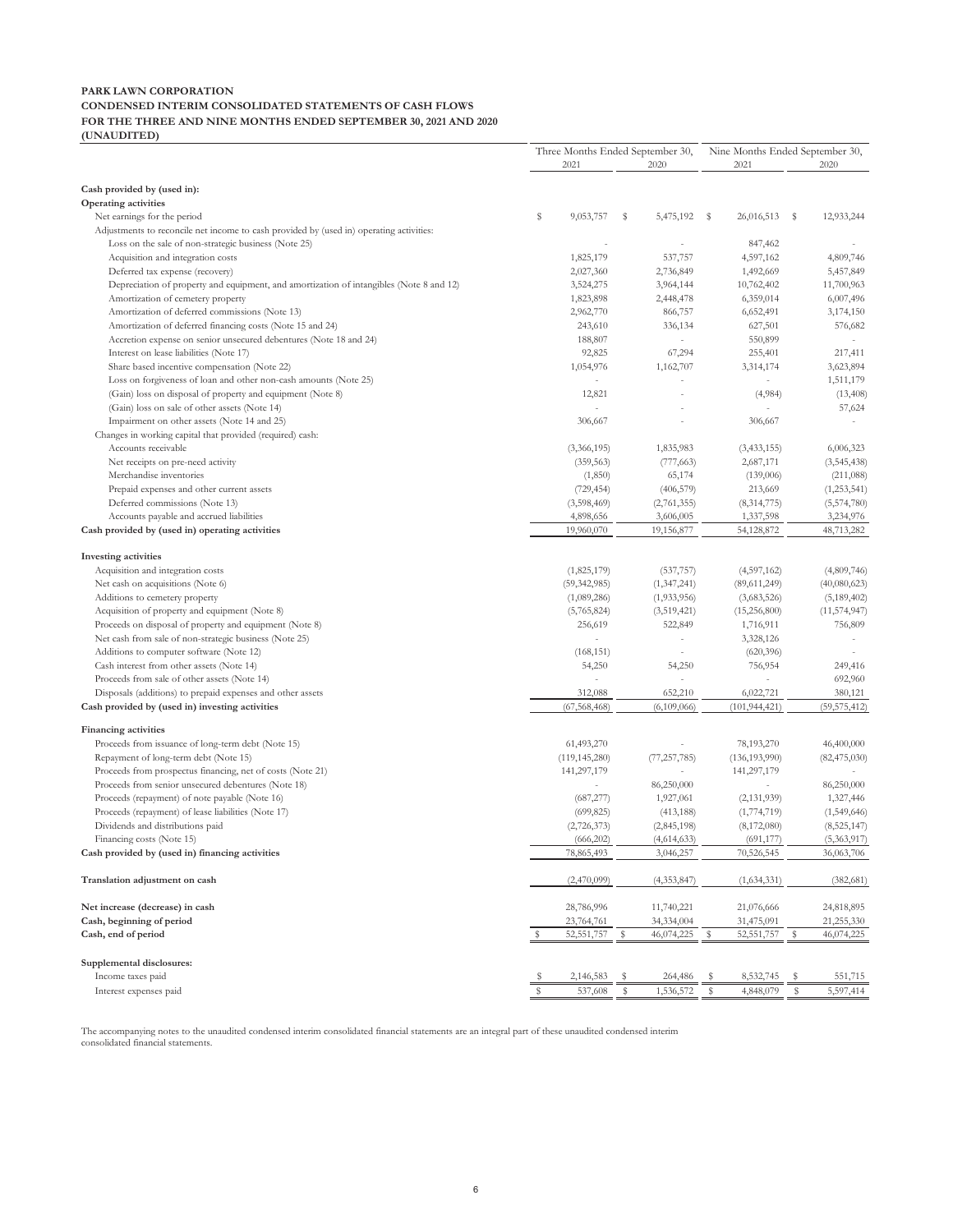# **1. NATURE OF OPERATIONS**

Park Lawn Corporation (the "Company" or "PLC"), located at 2 St. Clair Ave. West, Suite 1300, Toronto, Ontario, M4V 1L5, is an Ontario corporation which owns and operates cemeteries, crematoriums and funeral homes in Canada and the U.S. The Company is publicly traded on the TSX with the stock symbol of PLC.

# **2. SUMMARY OF SIGNIFICANT ACCOUNTING POLICIES**

## **a. Statement of compliance**

The accompanying unaudited condensed interim consolidated financial statements have been prepared by management in accordance with International Financial Reporting Standards ("IFRS"), including International Accounting Standards 34, Interim Financial Reporting ("IAS 34"), on a basis consistent with policies disclosed in the Company's annual audited consolidated financial statements for the fiscal year ended December 31, 2020 which were prepared in accordance with IFRS as issued by the International Accounting Standards Board ("IASB") and interpretations of the IFRS Interpretations Committee ("IFRIC").

Certain information and footnote disclosure normally included in the annual audited consolidated financial statements, prepared in accordance with IFRS, have been omitted or are condensed. These unaudited condensed interim consolidated financial statements should be read in conjunction with the annual audited consolidated financial statements of the Company for the year ended December 31, 2020.

The financial information included herein reflects all adjustments that, in the opinion of management, are necessary for a fair presentation of the results for the interim periods presented. The results of operations for the periods ended September 30, 2021 and 2020 are not necessarily indicative of the results to be expected for the full year.

These unaudited condensed interim consolidated financial statements were approved by the board of directors of the Company (the "Board of Directors") on November 11, 2021.

## **b. Basis of presentation**

The unaudited condensed interim consolidated financial statements of the Company have been prepared on a historical cost basis with the exception of certain financial instruments that are measured at fair value. Historical cost is generally based on the fair value of the consideration given in exchange for assets.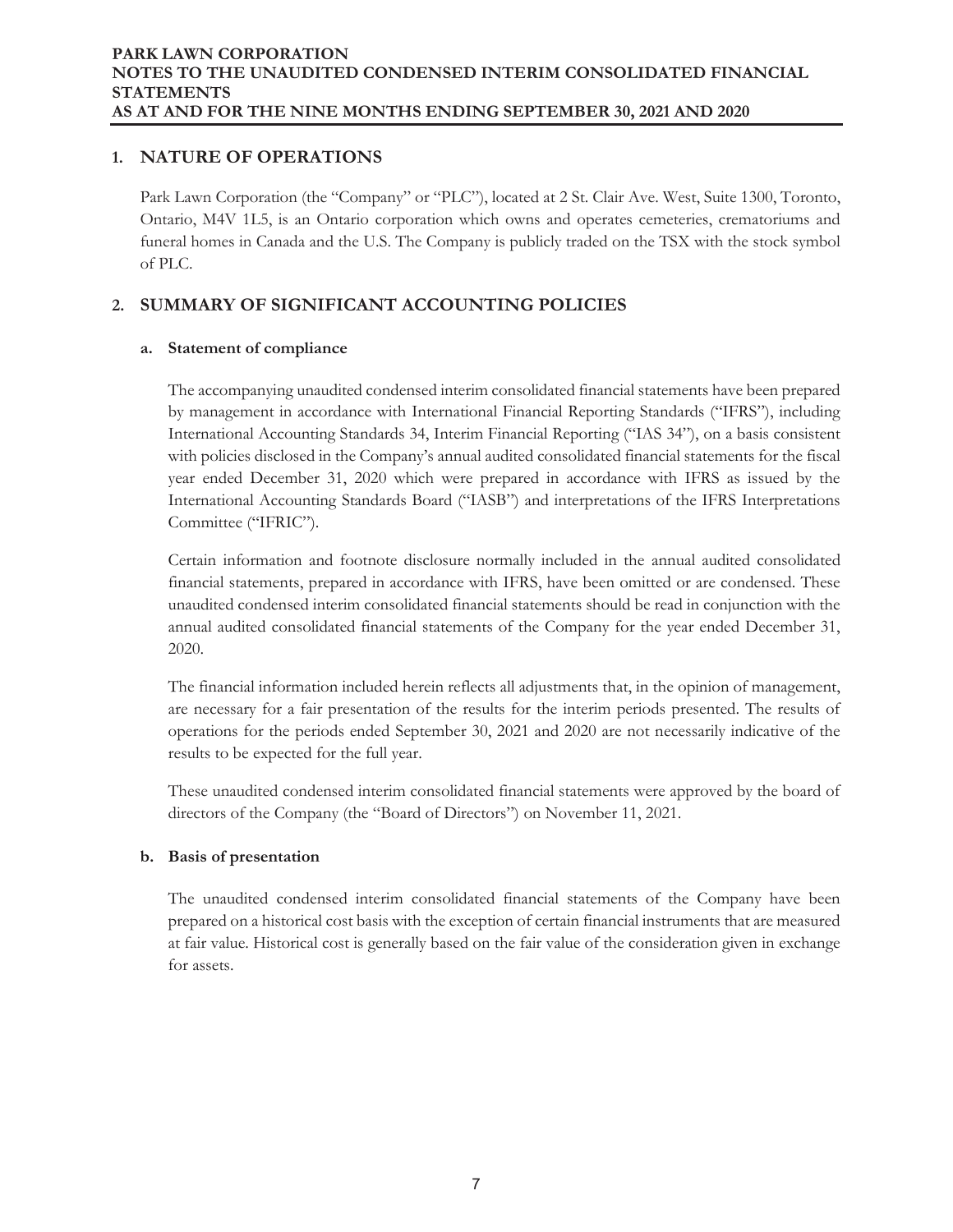## **2. SUMMARY OF SIGNIFICANT ACCOUNTING POLICIES – continued**

#### **c. Basis of consolidation**

The unaudited condensed interim consolidated financial statements incorporate the financial statements of the Company and entities, including structured entities ("SEs") controlled by the Company. Control exists when the Company is exposed to, or has the rights to, variable returns from its involvement with the entity and has the ability to affect those returns through its power over the entity.

#### *Investment entities*

The Company consolidates SEs when it has control over such SEs, irrespective of the size of the equity investment held in a particular SE.

Pre-need merchandise and service trust fund investments represent amounts set aside in both provincially and state legislated trust funds related to pre-need cemetery and funeral contracts. Care and maintenance trust fund investments represent amounts set aside in trust for provincially and state legislated care and maintenance fund obligations and non-legislated care and maintenance fund investments related to cemetery interment right sales. These trust funds are SEs as defined in IFRS 12, "Disclosure of interests in other entities." The Company assesses control over these entities in accordance with IFRS 10, "Consolidated financial statements." In accordance with this guidance, the Company has determined that the Company is the primary beneficiary of these trusts, as the Company is exposed to the majority of variable losses and returns associated with these trusts and has the ability to affect those returns through its power over the trusts. The Company directs the investment policies of these trust funds to obtain the majority of the benefits of the activities of these trusts.

#### *Pre-need trust fund*

The pre-need merchandise and service trust funds are recorded at fair value and amortized cost. Any unrealized net gain or loss resulting from changes in the fair value of the legislated trust funds, as well as accumulated and undistributed income, are recorded to deferred pre-need receipts held in trust.

#### *Care and maintenance trust fund*

The care and maintenance fund investments are recorded at fair value and amortized cost. Any unrealized net gain or loss resulting from changes in the fair value of the cemetery care and maintenance fund investments is recorded to the care and maintenance trusts' corpus.

## *Transactions eliminated on consolidation*

All intra-group transactions, balances, income, and expenses are eliminated in full on consolidation.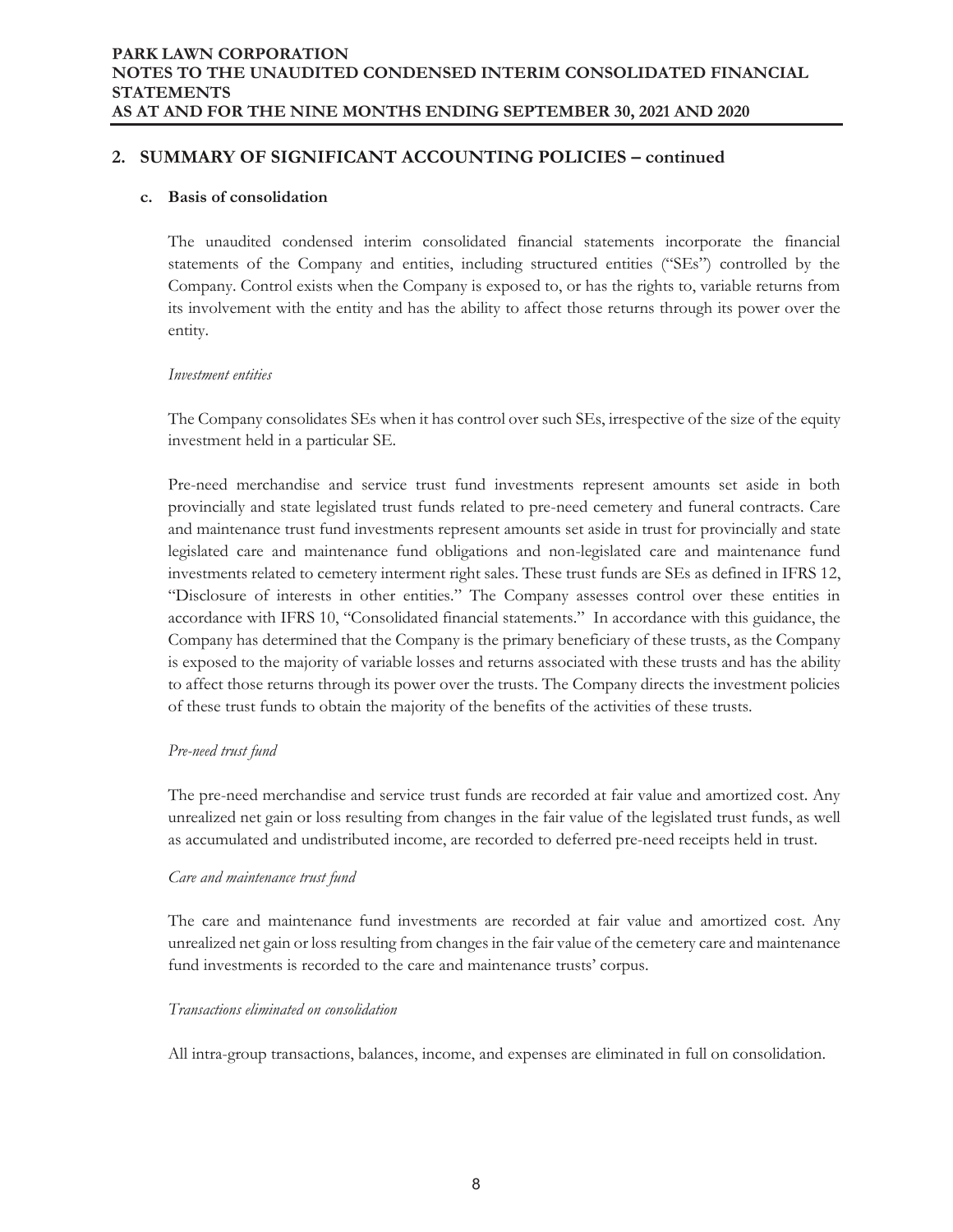# **2. SUMMARY OF SIGNIFICANT ACCOUNTING POLICIES – continued**

#### **d. Functional currency**

The unaudited condensed interim consolidated financial statements are presented in Canadian dollars, which is also the parent company's functional currency. The financial statements of foreign subsidiaries for which the functional currency is not the Canadian dollar are translated into Canadian dollars using the exchange rate in effect at the end of the reporting period for assets and liabilities and the average exchange rates for the period for revenue, expenses and cash flows. Foreign exchange differences arising on translation are recognized in other comprehensive income and in accumulated other comprehensive income in shareholders' equity.

Within each entity, transactions in currencies other than the functional currency are recorded at the rates of exchange prevailing on dates of transactions. At the end of each reporting period, monetary assets and liabilities denominated in foreign currencies are translated to the currency at the exchange rate at that date. Foreign exchange differences arising on translation are recognized in the consolidated statements of earnings. Non-monetary assets and liabilities that are measured at historical cost are translated using the exchange rate at the date of the transaction.

#### **e. Earnings per share**

Basic earnings per share are computed by dividing net earnings by the weighted average number of common shares outstanding for the period. Diluted earnings per share are calculated using the same method as basic earnings per share adjusted for the weighted average number of common shares outstanding for the period to reflect the dilutive impact, if any, of convertible instruments and equivalents, assuming they were exercised for the number of common shares calculated by applying the treasury stock method.

#### **f. Business combinations**

The Company applies the acquisition method in accounting for business combinations.

The Company measures goodwill as the difference between the fair value of the consideration transferred, including the recognized amount of any non-controlling interest in the acquiree, and the net recognized amount (generally fair value) of the identifiable assets acquired and liabilities assumed, all measured as of the acquisition date.

The consideration transferred includes the fair value of the assets transferred (including cash), liabilities incurred by the Company on behalf of the acquiree, and equity interests issued by the Company. The consideration transferred also includes the fair value of any contingent consideration.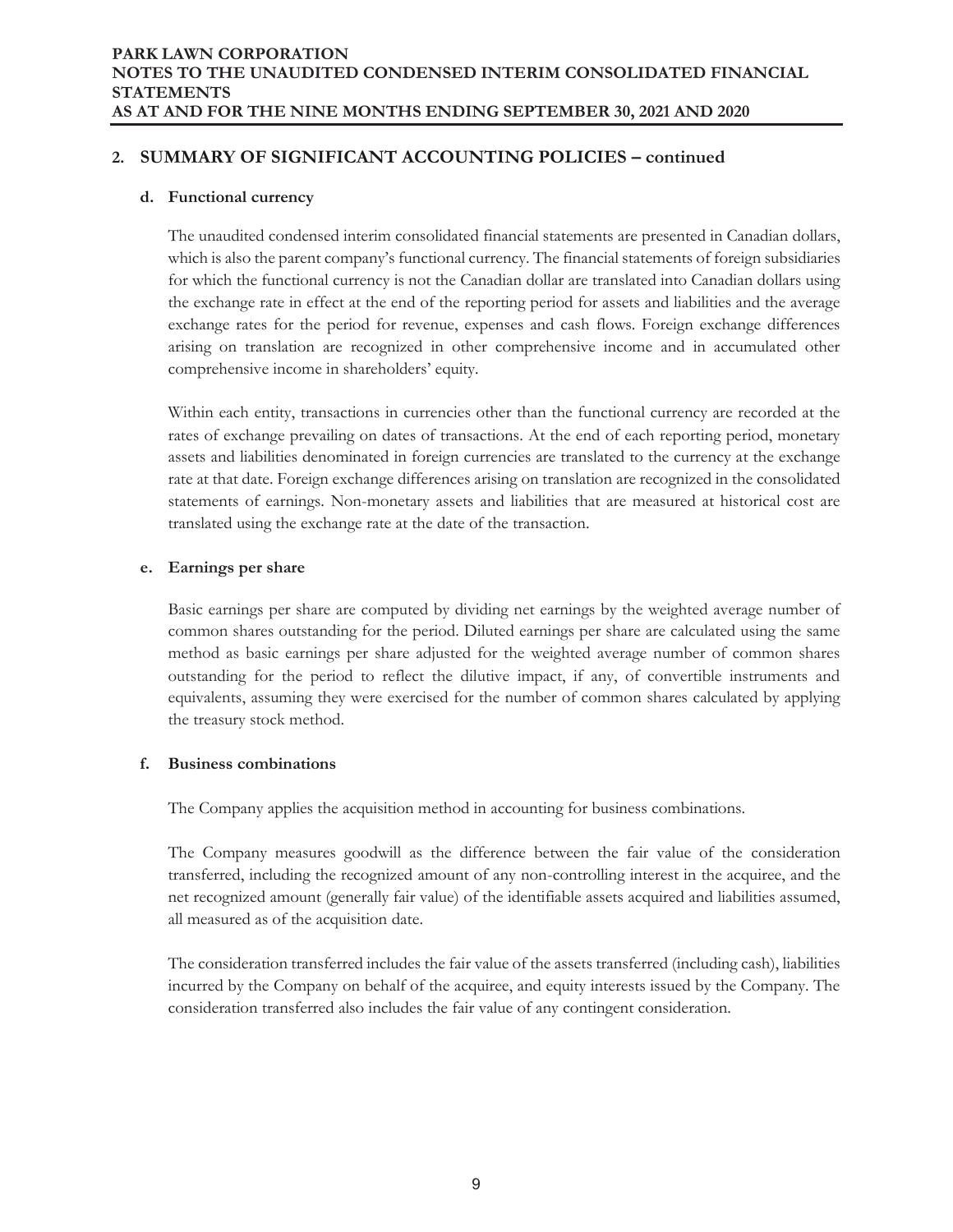## **2. SUMMARY OF SIGNIFICANT ACCOUNTING POLICIES – continued**

#### **f. Business combinations – continued**

Transaction costs that the Company incurs in connection with a business combination, such as finders' fees, legal fees, due diligence fees, and other professional and consulting fees, are expensed in the period as incurred and included in the unaudited condensed interim consolidated statements of earnings as acquisition and integration costs.

# **3. CRITICAL ESTIMATES AND JUDGEMENTS**

#### *Use of estimates*

The preparation of these unaudited condensed interim consolidated financial statements requires management to make certain estimates, judgements and assumptions that affect the reported amounts of assets and liabilities at the date of the unaudited condensed interim consolidated financial statements and the reported expenses during the period. Actual results could differ from these estimates. Significant assumptions about the future and other sources of estimation uncertainty that management has made at the end of the reporting period could result in a material adjustment to the carrying amounts of assets, liabilities, and equity in the event that actual results differ from assumptions. These assumptions are disclosed in Note 3 to its audited annual consolidated financial statements for the year ended December 31, 2020.

The Company is continuing to adapt to evolving regulatory measures and health authority guidelines concerning the COVID-19 pandemic. The outbreak of this contagious illness continues to pose a threat to the health and economic wellbeing of our employees and their families, the families we serve, our vendors and the Company. In all communities we serve, funeral homes and cemeteries have been classified as essential services and we have remained open to serve our families at their time of need. The ongoing pandemic could lead to interruptions in our supply chain and temporary closures of our supplier facilities. The extent to which COVID-19 and its effect on the economy will impact our business is indeterminable, and it is not possible to reliably estimate the length and severity of COVID-19 related impacts on the financial results and operations of the Company. The Company is monitoring the situation closely and will continue to make all efforts to minimize the risk to employees, customers and other stakeholders. Given the Company's ability to continue operating its business, no indicators of impairment were identified in relation to COVID-19.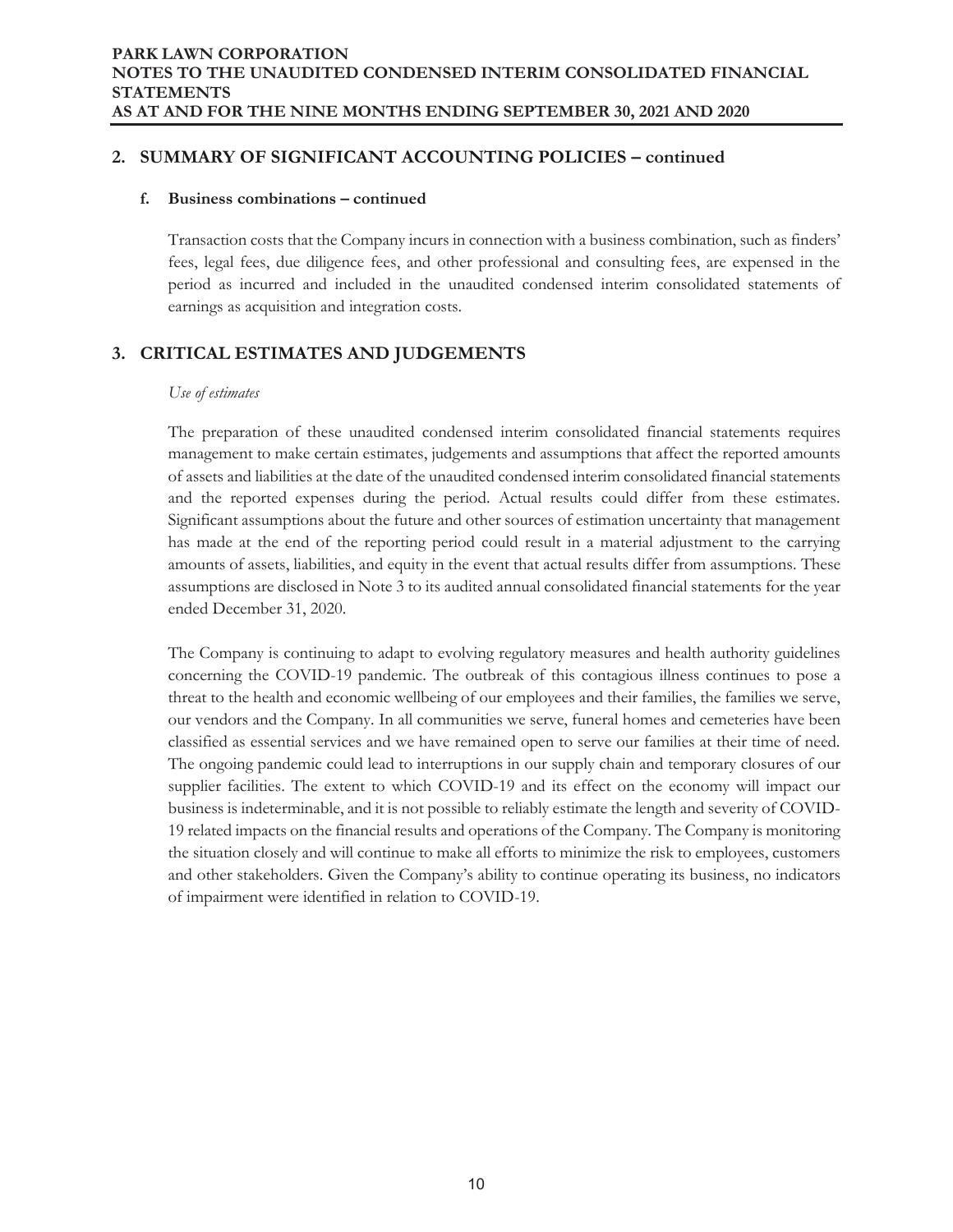## **4. PRE-NEED RECEIVABLES**

|                                              | September 30,<br>2021 |             |  | December 31,  |
|----------------------------------------------|-----------------------|-------------|--|---------------|
|                                              |                       |             |  | 2020          |
| Pre-need receivables, current portion        |                       | 35,615,782  |  | 33,120,302    |
| Pre-need receivables, net of current portion |                       | 77,999,961  |  | 72,013,545    |
| Total                                        |                       | 113,615,743 |  | 105, 133, 847 |

The above is net of an allowance for sales returns of \$14,721,124 at September 30, 2021 (at December 31, 2020 - \$13,101,436).

## **5. INVENTORIES**

|                          | September 30,<br>2021 | December 31,<br>2020                                            |
|--------------------------|-----------------------|-----------------------------------------------------------------|
|                          |                       | (Restated,<br>Measurement Period<br>Adjustment - see Note<br>6) |
| Merchandise inventories  | \$<br>4,466,061       | \$<br>4,365,474                                                 |
| Cemetery lots            | 43,377,562            | 46,710,091                                                      |
| Crypts and niches        | 45,140,942            | 44,758,868                                                      |
| Construction in progress | 8,736,676             | 8,166,471                                                       |
| Total                    | 101,721,241           | 104,000,904                                                     |
| Current portion          | 12, 157, 223          | 12,103,621                                                      |
| Non-current portion      | 89,564,018            | 91,897,283                                                      |

There were no inventory write-downs in either period.

## **6. BUSINESS COMBINATIONS**

*Acquisitions completed in fiscal 2021 through September 30, 2021* 

The following table summarizes the statement of financial position impact on the acquisition date of the Company's business combinations that occurred in the period ended September 30, 2021: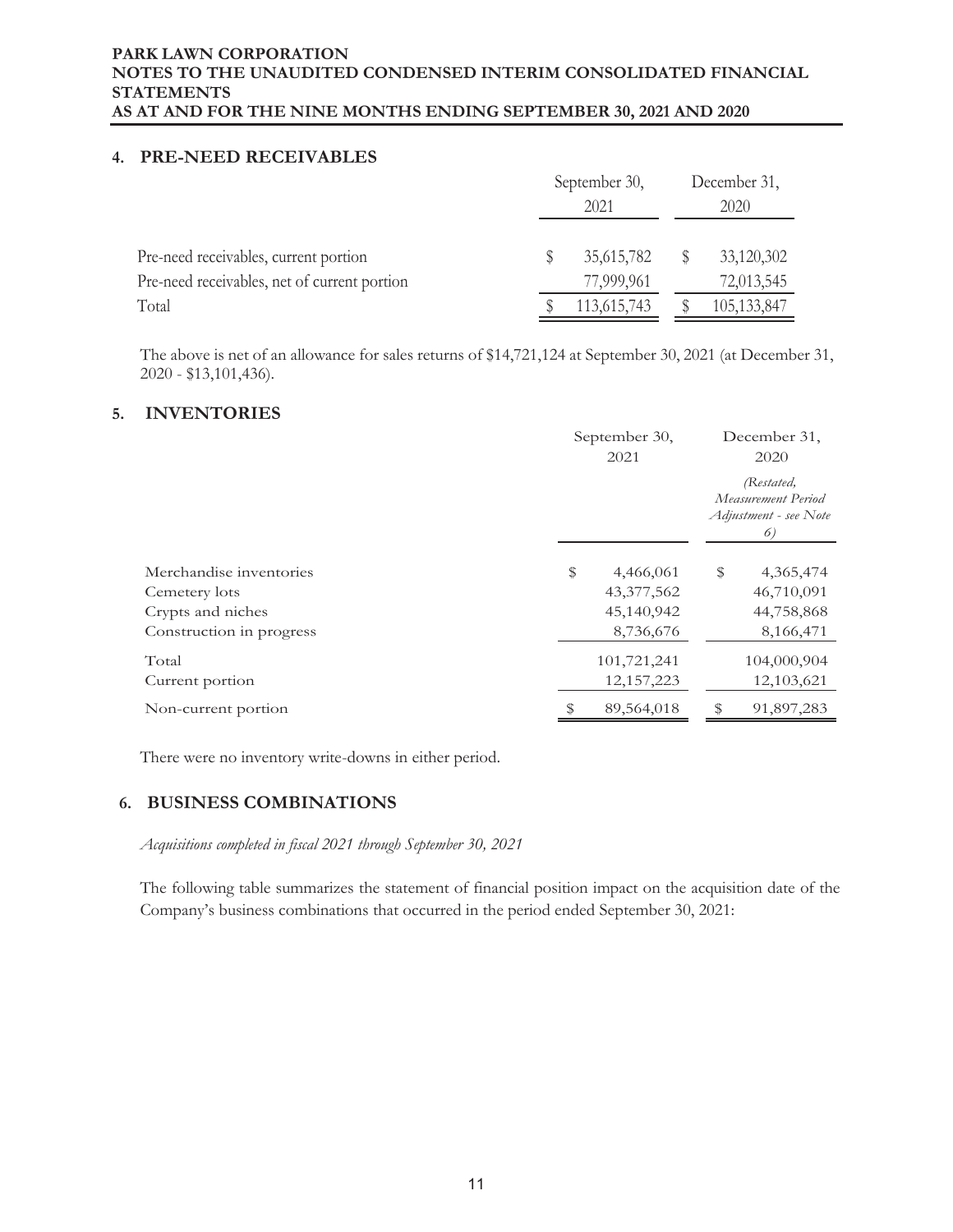*Acquisitions completed in fiscal 2021 – continued* 

|                                             | Preliminary   |                       | Preliminary |                        |              |               |
|---------------------------------------------|---------------|-----------------------|-------------|------------------------|--------------|---------------|
|                                             |               | Other                 |             | Mississippi Businesses |              | Total         |
|                                             |               | (i), (ii), (iii), (v) |             | (iv)                   |              |               |
| Assets acquired:                            |               |                       |             |                        |              |               |
| Cash                                        | ${\mathbb S}$ | 153,716               | \$          | 342,660                | \$           | 496,376       |
| Accounts receivable                         |               | 127,616               |             | 436,619                |              | 564,235       |
| Pre-need receivables                        |               | 337,165               |             | 271,511                |              | 608,676       |
| Inventories                                 |               | 1,631,970             |             | 24,420                 |              | 1,656,390     |
| Land held for development                   |               | 582,689               |             | 125,650                |              | 708,339       |
| Property and equipment                      |               | 18,876,068            |             | 17,120,539             |              | 35,996,607    |
| Care and maintenance trust fund investments |               | 7,486,899             |             | 793,053                |              | 8,279,952     |
| Pre-need merchandise and service trust fund |               |                       |             |                        |              |               |
| investments                                 |               | 3,396,227             |             | 5,091,212              |              | 8,487,439     |
| Deferred commissions                        |               | 326,949               |             | 63,189                 |              | 390,138       |
| Prepaid expenses and other assets           |               |                       |             | 6,794                  |              | 6,794         |
| Goodwill                                    |               | 28,492,676            |             | 24,526,424             |              | 53,019,100    |
| Intangibles                                 |               | 4,268,721             |             |                        |              | 4,268,721     |
| Total assets                                |               | 65,680,696            | \$          | 48,802,071             |              | \$114,482,767 |
| Liabilities assumed:                        |               |                       |             |                        |              |               |
| Accounts payable and accrued liabilities    | \$            | 48,403                | \$          | 193,307                | $\mathbb{S}$ | 241,710       |
| Lease liabilities                           |               | 78,115                |             |                        |              | 78,115        |
| Care and maintenance trusts' corpus         |               | 7,486,899             |             | 793,053                |              | 8,279,952     |
| Deferred pre-need receipts held in trust    |               | 3,396,227             |             | 5,091,212              |              | 8,487,439     |
| Deferred revenue                            |               | 1,802,346             |             | 1,949,428              |              | 3,751,774     |
|                                             |               | 12,811,990            |             | 8,027,000              |              | 20,838,990    |
| Fair value of consideration transferred:    |               |                       |             |                        |              |               |
| Cash consideration                          |               | 49,332,554            |             | 40,775,071             |              | 90,107,625    |
| Deferred cash consideration                 |               | 3,536,152             |             |                        |              | 3,536,152     |
|                                             |               | 52,868,706            |             | 40,775,071             |              | 93,643,777    |
| Total liabilities and considerations        | S             | 65,680,696            | \$          | 48,802,071             |              | \$114,482,767 |

- (i) Effective as of April 1, 2021 the Company completed the acquisition of Wichmann Funeral Home & Crematory, Inc., BDB Company LLP and 312 Milwaukee Street, LLC in Appleton, Menasha, Kaukauna and Kimberly, Wisconsin (collectively the "Wichmann Businesses"). The Wichmann Businesses consist of five funeral homes and one cremation business in the Madison area.
- (ii) On April 22, 2021 the Company completed the acquisition of the assets of West Funeral Home, Inc., West Monument Company and Cemetery, Inc. and Sky View Memorial Park, Inc., in Asheville and Weaverville, North Carolina (collectively the "West Businesses"). The West Businesses consist of one funeral home, three cemeteries and one monument company.
- (iii) On May 1, 2021 the Company completed the acquisition of all of the issued and outstanding membership interests of Cremation Society of Tennessee and Family Care Services, LLC, as well as all of the issued and outstanding stock of Polk Memorial Gardens Corporation and Williams Funeral Home, Inc. with businesses located in Columbia, Mt. Pleasant and Pulaski, Tennessee (collectively the "Williams Businesses"). The Williams Businesses consist of two funeral homes, three cemeteries and one cremation business in Middle Tennessee.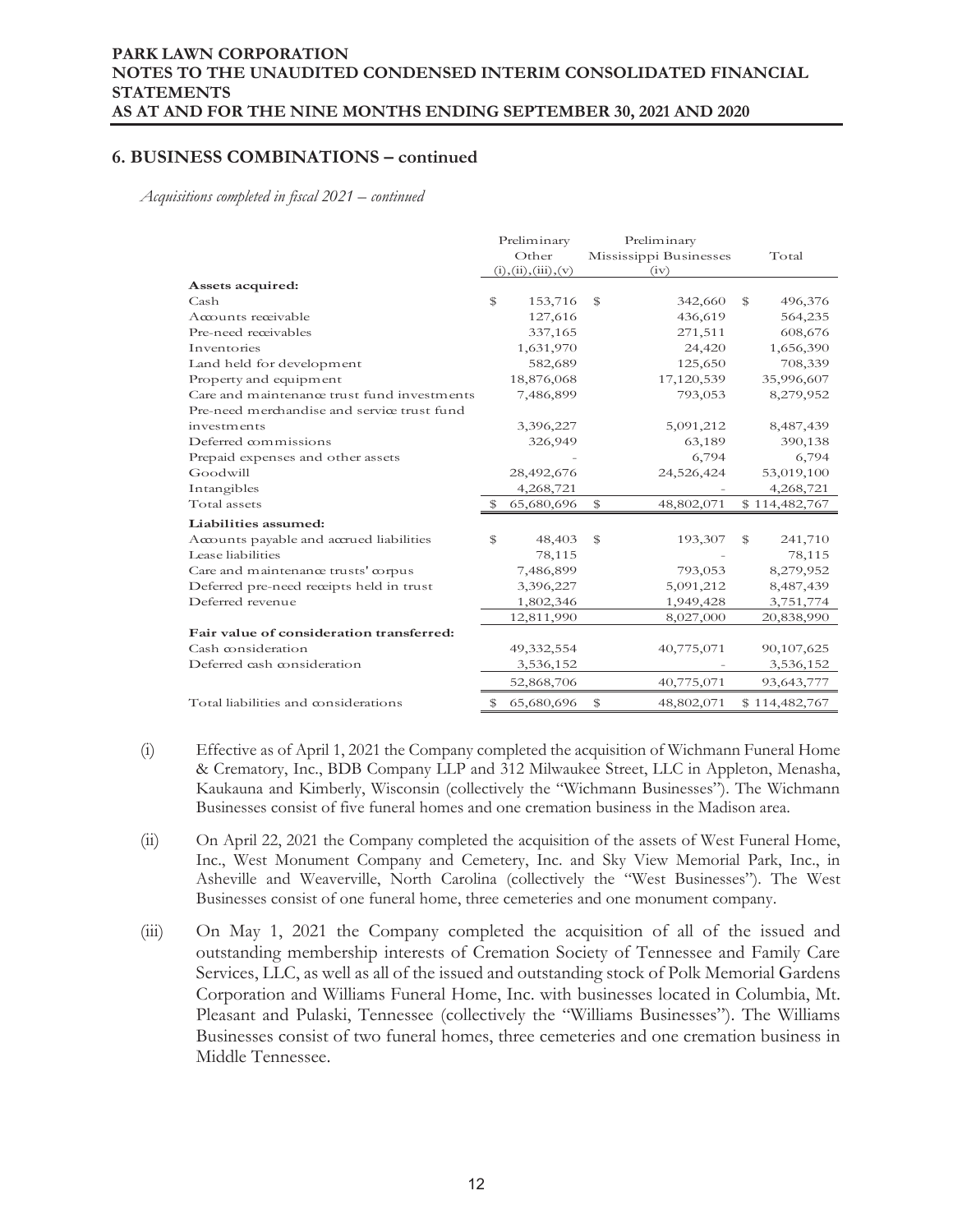*Acquisitions completed in fiscal 2021 – continued* 

- (iv) On August 9, 2021, the Company purchased one on-site funeral home/cemetery property and ten stand-alone funeral homes in Mississippi (collectively the "Mississippi Businesses"). The company purchased all the outstanding stock and membership interests of Mississippi. These businesses both complement the company's existing operations in Jackson, as well as represent new expansion into the Gulf Coast market. The purchase price for Mississippi Businesses was \$40,775,071 (US\$32,451,310).
- (v) On September 1, 2021, the Company acquired substantially all of the assets of Williamson Memorial Funeral Home & Cremation Services and Spring Hill Memorial Park, Funeral Home & Cremation Services in Franklin and Spring Hill, Tennessee, (collectively the "Williamson Businesses"). These properties consist of two combination funeral home and cemetery properties.

The collective purchase price for Wichmann, West, Williams and Williamson Businesses was \$52,868,706 (US\$42,243,991).

The fair value allocations for the above acquisitions are based on preliminary purchase allocations conducted by management. As the acquisitions are within the measurement period under IFRS 10, they continue to be refined. The Company is gathering information to finalize the fair value of inventories, land held for development, property and equipment, intangibles, and deferred revenue.

The above acquisitions include deferred cash consideration which primarily relates to non-compete agreements and other seller notes. In relation to these acquisitions, the Company incurred expenses on legal services, financial and tax due diligence, post closing audits, premiums for representation and warranty insurance, preparation of independent valuation reports to substantiate purchase price allocations, preparation of reports for regulatory compliance purposes, and internal compensation.

For the above acquisitions, goodwill encompasses qualitative factors such as location heritage and workforce synergies.

#### *Acquisitions completed in fiscal 2020*

The Company has restated the comparative figures in the consolidated statement of financial position based on the measurement period adjustments related to the purchase price allocations for the acquisitions of J.F. Floyd Mortuary, Crematory, and Cemetery ("J.F. Floyd"), described below. The following table summarize the effects of the change on the line items of the consolidated statement of financial position for the year ended December 31, 2020.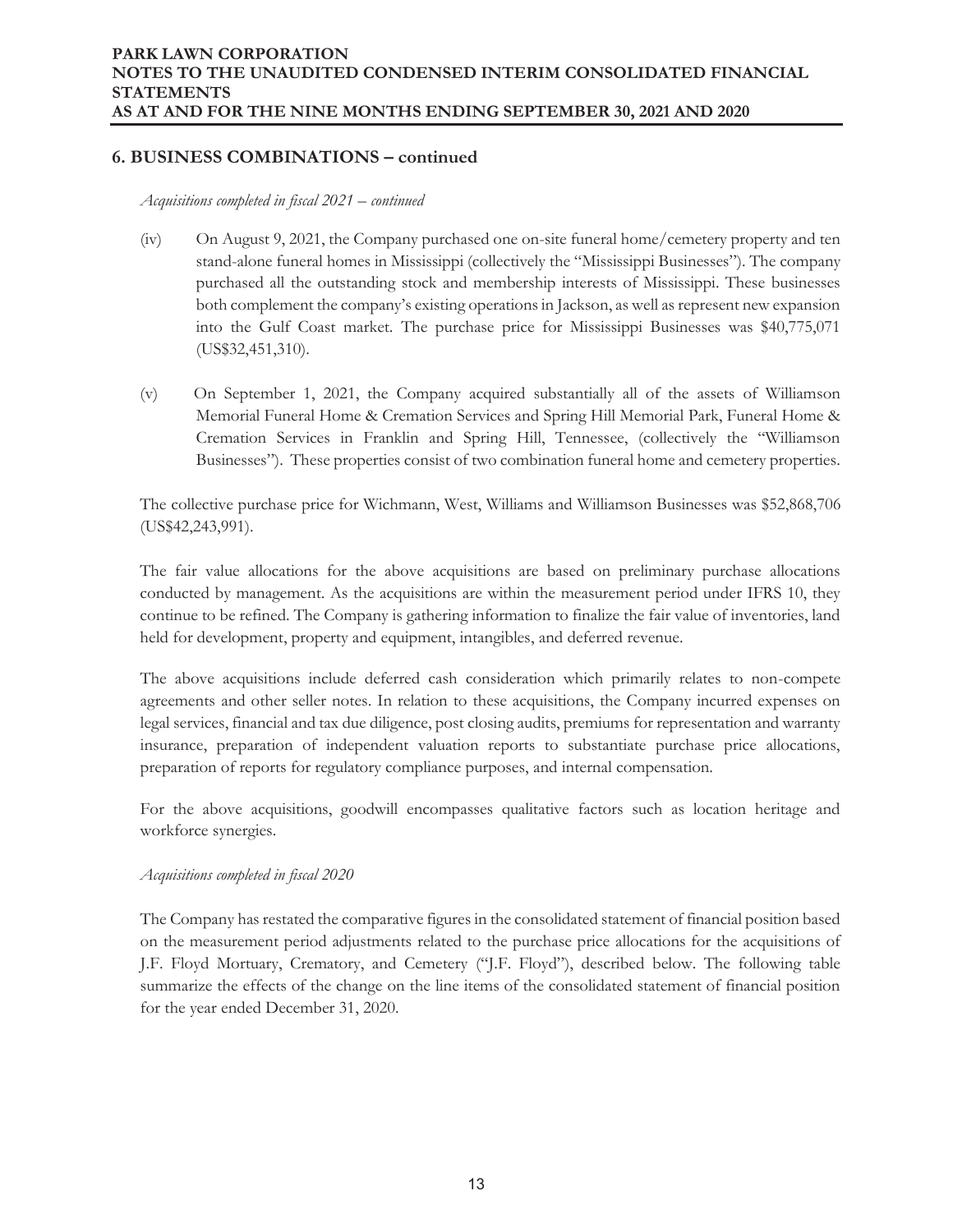*Acquisitions completed in fiscal 2020 – continued* 

|                                     | December 31,                        |                 |  |  |  |  |
|-------------------------------------|-------------------------------------|-----------------|--|--|--|--|
|                                     | 2020                                |                 |  |  |  |  |
|                                     | As previously stated<br>Adjustments | As restated     |  |  |  |  |
| Inventories, net of current portion | 95,211,242<br>$(3,313,959)$ \$      | 91,897,283      |  |  |  |  |
| Land held for development           | 26,414,299<br>210,438               | 26,624,737      |  |  |  |  |
| Goodwill and intangibles            | 422,504,504<br>2,505,508            | 425,010,012     |  |  |  |  |
| Deferred revenue                    | (176, 170, 396)<br>598,013          | (175, 572, 383) |  |  |  |  |
| Total                               | 367,959,649                         | 367,959,649     |  |  |  |  |

The following table summarizes the statement of financial position impact on the acquisition date of the Company's business combinations that occurred in the year ended December 31, 2020:

|                                           | Final             |               | Final        |             | Final       |                 |
|-------------------------------------------|-------------------|---------------|--------------|-------------|-------------|-----------------|
|                                           | Family Legacy     |               | J.F. Floyd   |             | Other       | Total           |
|                                           | and Harpeth Hills |               |              |             |             |                 |
|                                           | $(v_i)$           |               | (viii)       |             | (vii), (ix) |                 |
| Assets acquired:                          |                   |               |              |             |             |                 |
| Cash                                      | \$<br>1,814,726   | \$            | 226,621      | \$          |             | \$<br>2,041,347 |
| Accounts receivable                       | 1,830,190         |               | 1,329,153    |             |             | 3,159,343       |
| Pre-need receivables                      | 3,913,730         |               | 1,068,350    |             |             | 4,982,080       |
| Inventories                               | 7,719,078         |               | 5,755,621    |             | 57,328      | 13,532,027      |
| Land held for development                 | 949,857           |               | 1,698,597    |             |             | 2,648,454       |
| Property and equipment                    | 25,011,093        |               | 7,238,852    |             | 1,743,995   | 33,993,940      |
| Care and maintenance trust fund investmen | 10,556,556        |               | 7,959,370    |             |             | 18,515,926      |
| Pre-need merchandise and service trust    |                   |               |              |             |             |                 |
| fund investments                          | 13,338,371        |               | 4,549,532    |             | 916,939     | 18,804,842      |
| Deferred commissions                      | 2,006,826         |               | 723,930      |             |             | 2,730,756       |
| Prepaid expenses and other assets         | 105,996           |               | 614,099      |             |             | 720,095         |
| Goodwill                                  | 42,159,001        |               | 11,512,032   |             | 2,133,887   | 55,804,920      |
| Intangibles                               | 6,478,200         |               | 1,814,883    |             | 327,220     | 8,620,303       |
|                                           |                   |               |              |             |             |                 |
| Total assets                              | \$115,883,624     | ${\mathbb S}$ | 44,491,040   | $\mathbb S$ | 5,179,369   | \$165,554,033   |
| Liabilities assumed:                      |                   |               |              |             |             |                 |
| Accounts payable and accrued liabilities  | \$<br>2,214,495   | \$            | 277,947      | \$          |             | \$<br>2,492,442 |
| Note payable                              | 756,675           |               |              |             |             | 756,675         |
| Lease liabilities                         | 183,103           |               |              |             | 1,419,540   | 1,602,643       |
| Deferred tax liabilities                  |                   |               | 1,190,795    |             |             | 1,190,795       |
| Care and maintenance trusts' corpus       | 10,556,556        |               | 7,959,370    |             |             | 18,515,926      |
| Deferred pre-need receipts held in trust  | 13,338,371        |               | 4,549,532    |             | 916,939     | 18,804,842      |
| Deferred revenue                          | 19,836,136        |               | 5,276,343    |             |             | 25,112,479      |
|                                           | 46,885,336        |               | 19,253,987   |             | 2,336,479   | 68,475,802      |
| Fair value of consideration transferred:  |                   |               |              |             |             |                 |
| Cash consideration                        | 40,156,875        |               | 24,326,595   |             | 2,715,670   | 67,199,140      |
| Converted promissory note                 | 27,102,791        |               |              |             |             | 27,102,791      |
| Deferred cash consideration               | 1,178,037         |               | 1,325,700    |             | 127,220     | 2,630,957       |
| Working capital adjustment                | 560,585           |               | (415, 242)   |             |             | 145,343         |
|                                           | 68,998,288        |               | 25, 237, 053 |             | 2,842,890   | 97,078,231      |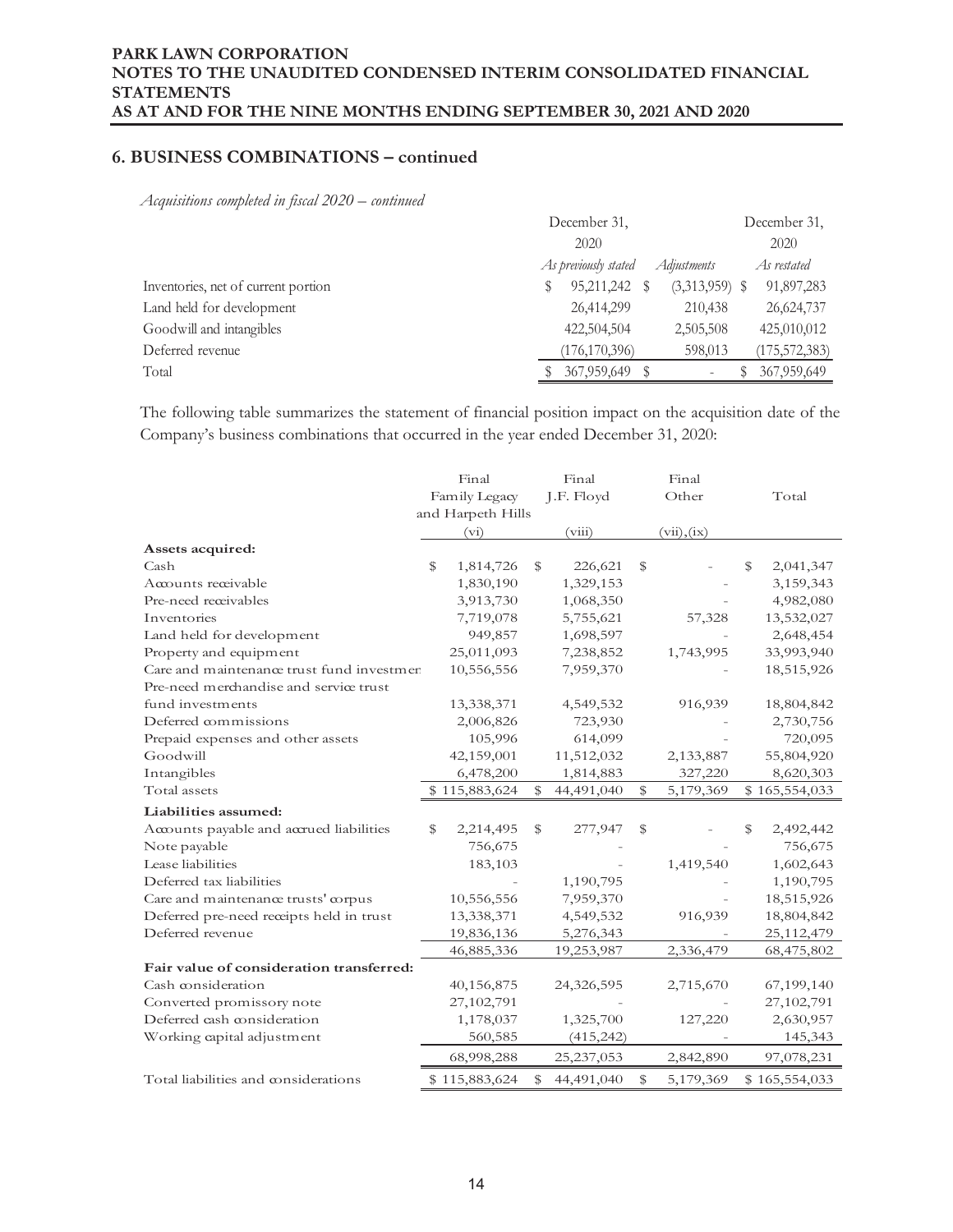*Acquisitions completed in fiscal 2020 – continued* 

- (vi) On January 31, 2020, the Company completed the acquisition of all the outstanding stock and membership interests of Family Legacy, LLC ("Family Legacy") for a purchase price of \$68,998,288 (US\$51,976,111), a business with 12 locations operating in Nashville, Tennessee, as well as all of the outstanding membership interests in WG-TN and HHMG ("Harpeth Hills") a large combination business located in Nashville, Tennessee. In connection with the Harpeth Hills acquisition, a promissory note of \$27,102,791 (US\$20,416,415) was converted to equity interest in Harpeth Hills. The above acquisition expanded PLC's U.S. operations into the high-growth middle Tennessee metropolitan market by adding four combination funeral home and cemetery properties, seven stand-alone funeral homes and two stand-alone cemeteries. The transaction was funded with proceeds from PLC's revolving loan facility (Note 15).
- (vii) On October 1, 2020, the Company completed the acquisition of the assets of Bowers Funeral Service Ltd. ("Bowers"), a three-location funeral home business located in Salmon Arm, Golden and Revelstoke, British Columbia for a purchase price of \$1,920,545. The Bowers' acquisition was funded with the cash on hand.
- (viii) On November 2, 2020, the Company completed the acquisition of all the outstanding stock of J.F. Floyd, a group of businesses located in Spartanburg and Charleston, South Carolina for a purchase price of \$25,237,053 (US\$19,036,776). The J.F. Floyd acquisition added three combination funeral home and cemetery properties, one stand-alone funeral home, six stand-alone cemeteries and one stand-alone crematory.
- (ix) On December 15, 2020, the Company completed the acquisition of the assets of Winscott Funeral Service Corp. ("Winscott"), a business located in Benbrook, Texas. The Winscott acquisition added one funeral home location in the Dallas/Fort Worth region.

The above acquisitions include deferred cash consideration which primarily relates to non-compete agreements and other seller notes. In relation to these acquisitions, the Company incurred expenses on legal services, financial and tax due diligence, post closing audits, premiums for representation and warranty insurance, preparation of independent valuation reports to substantiate purchase price allocations, preparation of reports for regulatory compliance purposes, and internal compensation.

For the above acquisitions, goodwill encompasses qualitative factors such as location heritage and workforce synergies.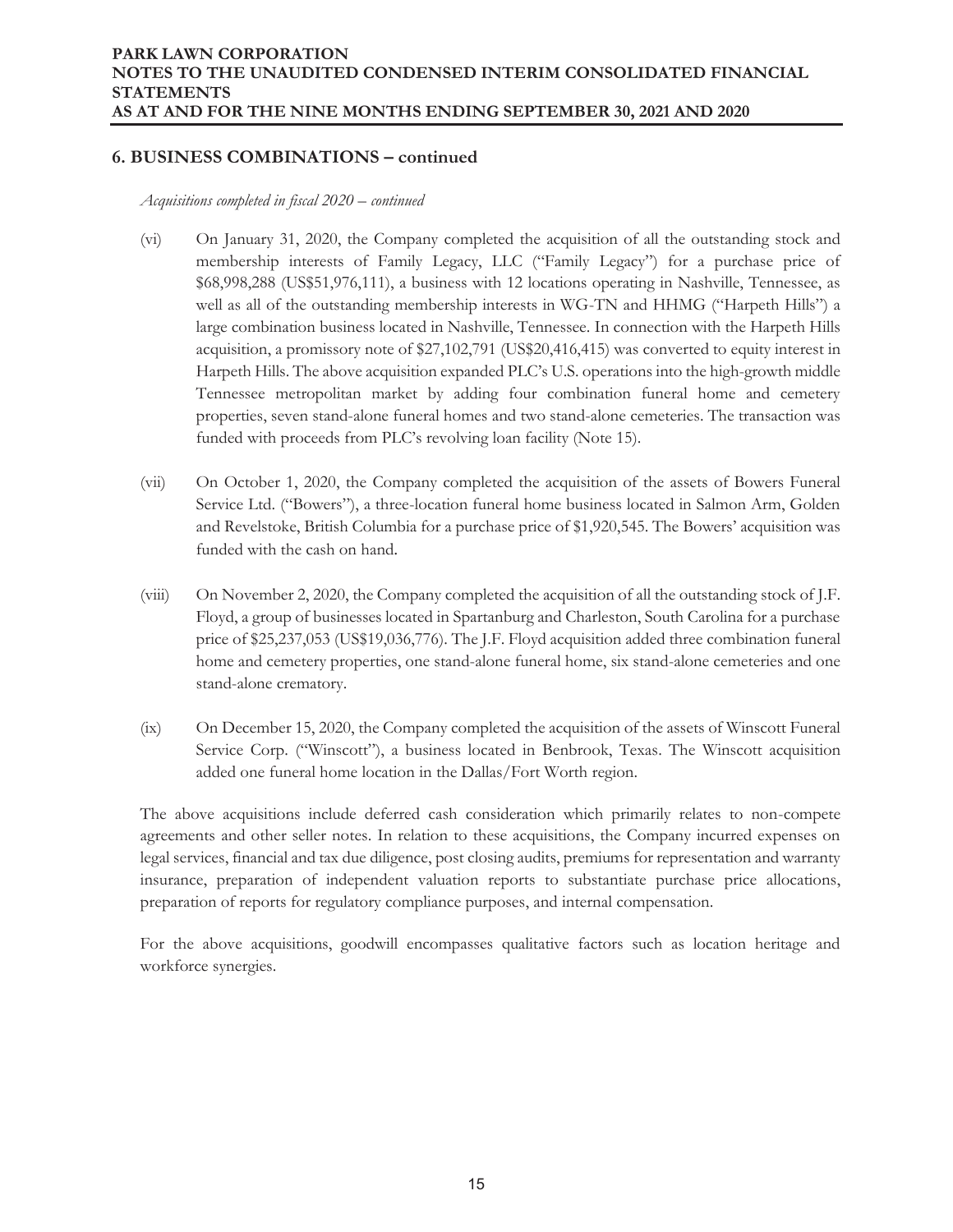# **7. LAND HELD FOR DEVELOPMENT**

Land held for development represents land held for future cemetery, funeral, and other development opportunities.

|                           | January 1,<br>2021 | Acquired in<br>business<br>combinations | Additions | Transferred<br>to inventory | Disposals | Foreign<br>currency<br>translation | September 30, 2021                                                                        |
|---------------------------|--------------------|-----------------------------------------|-----------|-----------------------------|-----------|------------------------------------|-------------------------------------------------------------------------------------------|
| Cost:                     |                    |                                         |           |                             |           |                                    |                                                                                           |
| Land held for development | 26,624,737         | 708,339                                 | 2,783,343 | (1,080,130)                 |           | 64,724                             | 29,101,013                                                                                |
| Total                     | \$26,624,737       |                                         |           |                             |           |                                    | 29,101,013                                                                                |
|                           | January 1,<br>2020 | Acquired in<br>business<br>combinations | Additions | Transferred<br>to inventory | Disposals | Foreign<br>currency<br>translation | December 31,<br>2020<br>(Restated,<br>Measurement<br>Period Adjustment<br>$-$ see Note 6) |
| Cost:                     |                    |                                         |           |                             |           |                                    |                                                                                           |
| Land held for development | 24,452,997         | 2,648,454                               | 235,448   | (214, 716)                  |           | (497, 446)                         | 26,624,737                                                                                |
| Total                     | \$24,452,997       |                                         |           |                             |           |                                    | 26,624,737                                                                                |

# **8. PROPERTY AND EQUIPMENT**

|                                                                 |                          | Acquired in<br>business |                      |              | Foreign<br>currency |    | September 30,            |
|-----------------------------------------------------------------|--------------------------|-------------------------|----------------------|--------------|---------------------|----|--------------------------|
|                                                                 | January 1, 2021          | combinations            | Additions            | Disposals    | translation         |    | 2021                     |
| Cost:                                                           |                          |                         |                      |              |                     |    |                          |
| Land<br>Buildings, cemetery and                                 | \$<br>59,669,959         | 6,812,288               | 177,584              | (1,835,374)  | 162,737             | \$ | 64,987,194               |
| funeral                                                         | 147, 177, 921            | 23,388,793              | 10,653,027           | (6,963,481)  | 556,335             |    | 174,812,595              |
| Machinery, equipment<br>and automotive                          | 25,019,932               | 5,008,204               | 4,022,130            | (1,469,993)  | 149,639             |    | 32,729,912               |
| Cemetery improvements<br>Right-of-use asset                     | 17,208,805<br>10,556,446 | 709,207<br>78,115       | 891,954<br>316,448   | (737, 545)   | 36,810<br>(2,600)   |    | 18,846,776<br>10,210,864 |
| Total                                                           | 259,633,063              | 35,996,607              | 16,061,143           | (11,006,393) | 902,921             |    | 301,587,341              |
| Accumulated depreciation:                                       |                          |                         |                      |              |                     |    |                          |
| Buildings, cemetery and<br>funeral                              | 13,913,121               |                         | 4,507,731            | (1,252,924)  | 84,201              |    | 17,252,129               |
| Machinery, equipment<br>and automotive<br>Cemetery improvements | 10,912,426<br>4,066,661  |                         | 2,913,328<br>389,678 | (716, 440)   | 51,600<br>9,816     |    | 13,160,914<br>4,466,155  |
| Right-of-use asset                                              | 3,539,718                |                         | 1,572,614            | (727, 126)   | 6,205               |    | 4,391,411                |
| Total                                                           | 32,431,926               |                         | 9,383,351            | (2,696,490)  | 151,822             |    | 39,270,609               |
| Net book value                                                  | \$<br>227, 201, 137      |                         |                      |              |                     | S  | 262,316,732              |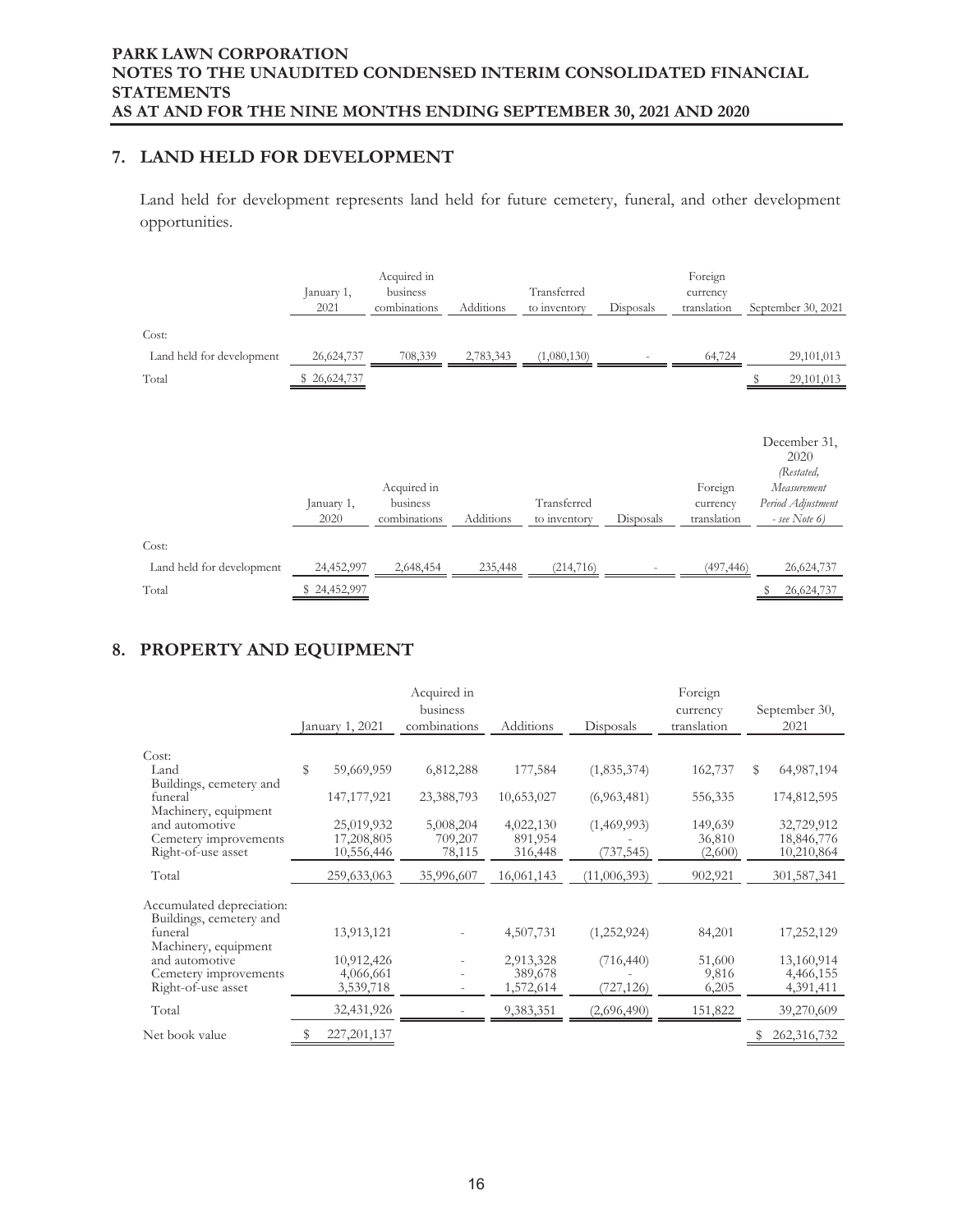# **8. PROPERTY AND EQUIPMENT - continued**

|                           | anuary 1, 2020    | Acquired in<br>business<br>combinations | Additions   | Disposals   | Foreign<br>currency<br>translation | December 31,<br>2020 |
|---------------------------|-------------------|-----------------------------------------|-------------|-------------|------------------------------------|----------------------|
|                           |                   |                                         |             |             |                                    |                      |
| Cost:                     |                   |                                         |             |             |                                    |                      |
| Land                      | \$<br>52,698,436  | 8,057,925                               | 279,240     | (101, 911)  | (1,263,731)                        | \$<br>59,669,959     |
| Buildings, cemetery and   |                   |                                         |             |             |                                    |                      |
| funeral                   | 120,933,778       | 18,210,258                              | 11,498,415  | (498, 132)  | (2,966,398)                        | 147, 177, 921        |
| Machinery, equipment      |                   |                                         |             |             |                                    |                      |
| and automotive            | 21,199,779        | 1,659,300                               | 2,987,559   | (320, 210)  | (506, 496)                         | 25,019,932           |
| Cemetery improvements     | 11,301,600        | 4,468,471                               | 1,846,565   |             | (407, 831)                         | 17,208,805           |
| Right-of-use asset        | 8,222,081         | 1,597,986                               | 1,155,936   | (305, 842)  | (113, 715)                         | 10,556,446           |
| Total                     | 214,355,674       | 33,993,940                              | 17,767,715  | (1,226,095) | (5,258,171)                        | 259,633,063          |
|                           |                   |                                         |             |             |                                    |                      |
| Accumulated depreciation: |                   |                                         |             |             |                                    |                      |
| Buildings, cemetery and   |                   |                                         |             |             |                                    |                      |
| funeral                   | 7,991,384         |                                         | 6,398,064   | (116, 101)  | (360, 226)                         | 13,913,121           |
| Machinery, equipment      |                   |                                         |             |             |                                    |                      |
| and automotive            | 7,110,147         |                                         | 4, 151, 264 | (68, 869)   | (280, 116)                         | 10,912,426           |
| Cemetery improvements     | 3,453,310         |                                         | 685,756     |             | (72, 405)                          | 4,066,661            |
| Right-of-use asset        | 1,740,955         | Ξ.                                      | 2,091,157   | (230,700)   | (61, 694)                          | 3,539,718            |
| Total                     | 20,295,796        | -                                       | 13,326,241  | (415,670)   | (774,441)                          | 32,431,926           |
| Net book value            | \$<br>194,059,878 |                                         |             |             |                                    | \$<br>227, 201, 137  |

Property and equipment depreciation expense amounted to \$9,383,351 and \$9,854,308 for the nine months period ended September 30, 2021 and 2020, respectively. Property and equipment depreciation expense amounted to \$3,173,437 and \$3,387,728 for the three months period ended September 30, 2021 and 2020, respectively. Depreciation expense is included in general and administrative expenses on the unaudited condensed interim consolidated statements of earnings.

Included in additions at September 30, 2021 are \$7,325,584 of additions at Canadian cemeteries and funeral sites (at December 31, 2020 - \$6,669,749) and \$8,735,559 of additions at U.S. cemeteries and funeral sites (at December 31, 2020 - \$11,097,966).

The disposal of \$6,598,789 relates to the sale of Parkland Funeral Holdings Ltd ("Parkland"), a nonstrategic business (see Note 25).

During the nine months period ended September 30, 2021, the Company sold property for a sale price of \$1,716,911 realizing a net gain of \$4,984.

During the nine months period ended September 30, 2020, the Company sold property for a sale price of \$756,809 realizing a net gain of \$13,408.

The gains and losses described above on the sale of property and equipment are included in other income (expenses).

Management has reviewed the valuation of the property and equipment and has not identified any indicators of impairment in the value of the property and equipment.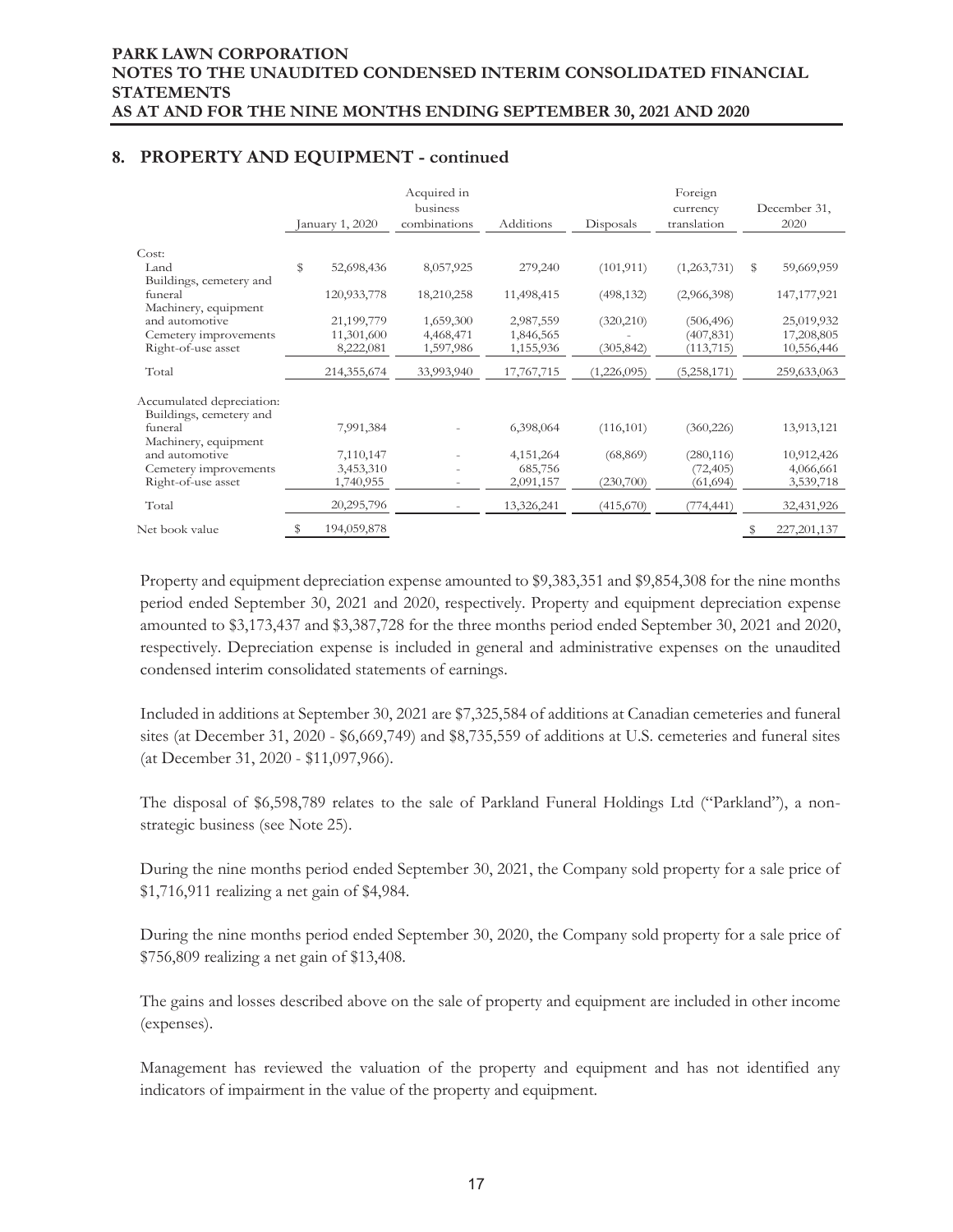# **9. CARE AND MAINTENANCE TRUST FUND INVESTMENTS**

The Company's care and maintenance trust funds were established, as required by provincial and state regulations, to receive principal contributions from the Company upon the sale of cemetery lots, mausoleum crypts and niches.

Pursuant to the requirements of provincial and state regulations, the Company is required to deposit a portion of the proceeds received in respect of the sale of cemetery lots, mausoleum crypts and niches into trust. Such amounts are treated as a cost of sale at the time of the sale.

The principal of these trusts is recorded in the unaudited condensed interim consolidated statements of financial position and represents these contributions to the trusts. The corpus generally remains in perpetuity and the income may be paid to the Company to be used exclusively for eligible care and maintenance of the cemeteries and crematoriums as defined by provincial and state regulations. In the United States, many states require capital gains and losses to be held in perpetuity in these trusts, however, certain states allow net capital gains and losses to be included in the income that is paid to the Company. Additionally, some states allow a total return distribution to the Company which may contain income, net capital appreciation, and principal.

Investment income recognized in operations amounted to \$8,304,989 and \$7,670,850 for the nine months period ended September 30, 2021, and 2020, respectively. Investment income recognized in operations amounted to \$2,608,987 and \$2,624,919 for the three months period ended September 30, 2021 and 2020, respectively.

|                           | Fair Value |                       |    | Cost                 |    |                       |    |                      |
|---------------------------|------------|-----------------------|----|----------------------|----|-----------------------|----|----------------------|
|                           |            | September 30,<br>2021 |    | December 31,<br>2020 |    | September 30,<br>2021 |    | December 31,<br>2020 |
| Cash and cash equivalents | \$         | 20,656,040            | \$ | 9,015,412            | \$ | 19,317,031            | \$ | 9,015,429            |
| <b>Fixed Income</b>       |            |                       |    |                      |    |                       |    |                      |
| Canadian                  |            |                       |    |                      |    |                       |    |                      |
| Corporate                 |            | 9,905,891             |    | 13,428,138           |    | 10,528,140            |    | 10,508,290           |
| Government                |            | 226,103               |    | 239,812              |    | 174,665               |    | 174,665              |
| US                        |            |                       |    |                      |    |                       |    |                      |
| Corporate                 |            | 4,541,878             |    | 65,423,372           |    | 4,461,265             |    | 67,263,236           |
| Government                |            |                       |    |                      |    |                       |    |                      |
| <b>Equities</b>           |            |                       |    |                      |    |                       |    |                      |
| Canadian                  |            | 61,852,531            |    | 51,234,037           |    | 48,120,564            |    | 42,929,577           |
| US                        |            | 22,753,253            |    | 35,821,065           |    | 18,890,789            |    | 32,802,514           |
| Canadian Preferred        |            | 4,238,839             |    | 2,704,463            |    | 3,466,708             |    | 2,813,131            |
| <b>US</b> Preferred       |            | 3,689,056             |    |                      |    | 3,736,197             |    |                      |
| <b>Mutual Funds/ETFs</b>  |            |                       |    |                      |    |                       |    |                      |
| Equity                    |            | 36,562,279            |    | 18,816,599           |    | 36,548,166            |    | 16,993,088           |
| Fixed Income              |            | 58,179,364            |    | 11,385,245           |    | 57,591,050            |    | 11,339,095           |
| Preferred                 |            | 29,815,538            |    | 16,251,948           |    | 29,965,953            |    | 15,835,303           |
| <b>Alternative</b>        |            | 24,562,642            |    | 21,681,390           |    | 20,573,138            |    | 18,403,284           |
|                           |            | 276,983,414           | S  | 246,001,481          |    | 253,373,666           |    | 228,077,612          |

Care and maintenance trust fund investments consist of the following: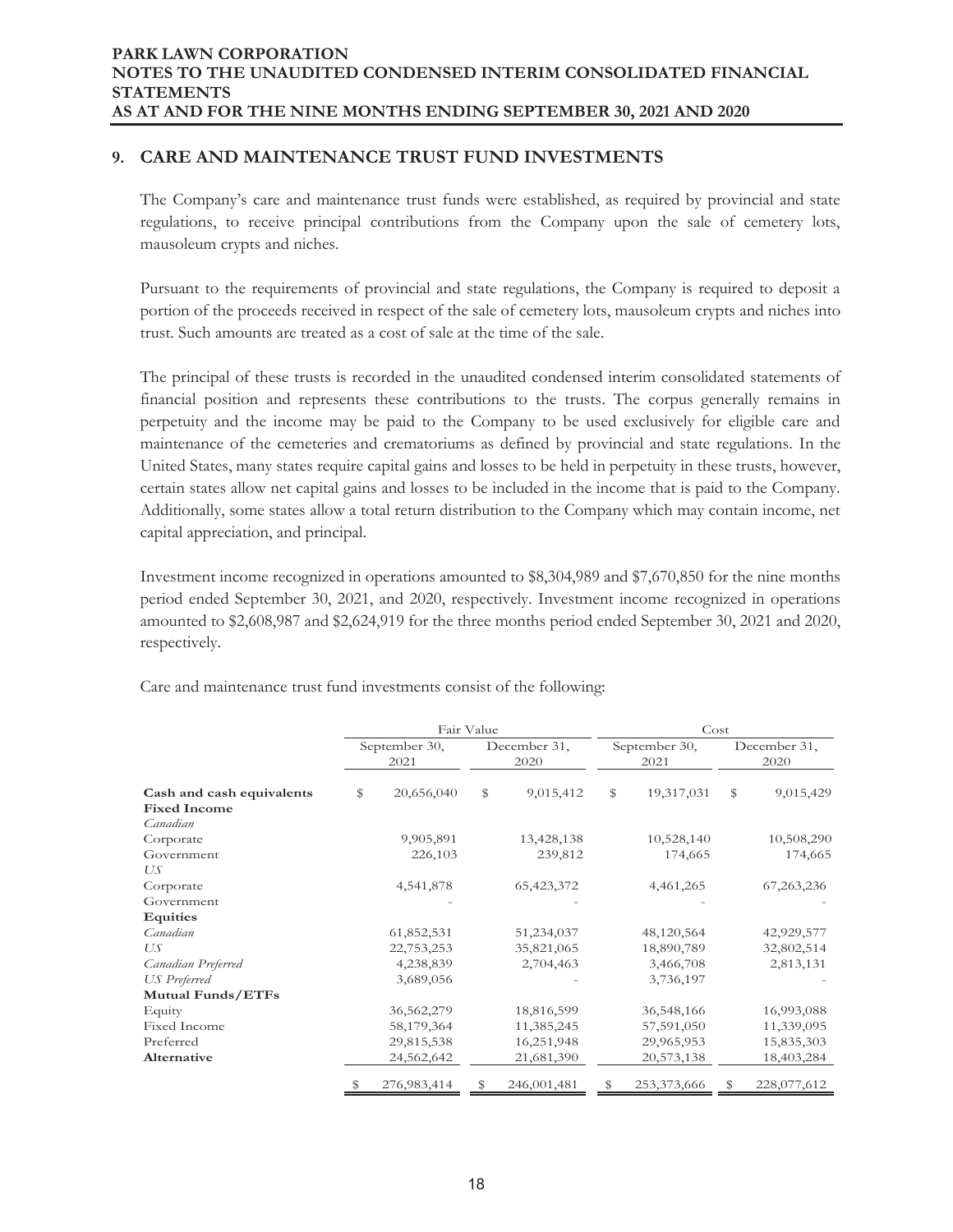## **10. PRE-NEED MERCHANDISE AND SERVICE TRUST FUND INVESTMENTS**

Pre-need merchandise and service trust funds were established as required by provincial and state regulations to hold funds paid in advance of need, to purchase when required at-need supplies and services such as funeral services, merchandise, grave and crypt openings. When the services are performed, the Company withdraws the money held in the trust funds to pay for the supplies and services.

Pre-need merchandise and service trust fund investments consist of the following:

|                           | Fair value    |              |    |              | Cost |               |    |              |  |
|---------------------------|---------------|--------------|----|--------------|------|---------------|----|--------------|--|
|                           | September 30, |              |    | December 31, |      | September 30, |    | December 31, |  |
|                           |               | 2021         |    | 2020         |      | 2021          |    | 2020         |  |
| Cash and cash equivalents | \$            | 28,570,165   | \$ | 8,852,595    | \$   | 28,570,165    | \$ | 8,852,595    |  |
| GIC's                     |               | 29,631,164   |    | 29,859,660   |      | 29,631,164    |    | 29,859,660   |  |
| <b>Fixed Income</b>       |               |              |    |              |      |               |    |              |  |
| Canadian                  |               |              |    |              |      |               |    |              |  |
| Corporate                 |               | 25,706       |    | 595,082      |      | 24,879        |    | 604,138      |  |
| Government                |               | 23,143       |    | 23,674       |      | 23,352        |    | 23,352       |  |
| US                        |               |              |    |              |      |               |    |              |  |
| Corporate                 |               | 10,398,559   |    | 66,746,827   |      | 10,407,425    |    | 55,017,818   |  |
| Government                |               | 933,000      |    |              |      | 882,981       |    |              |  |
| <b>Equities</b>           |               |              |    |              |      |               |    |              |  |
| Canadian                  |               | 235,828      |    | 1,433,234    |      | 166,787       |    | 1,511,813    |  |
| US                        |               | 13,510,525   |    | 32,111,836   |      | 12,641,403    |    | 27,716,829   |  |
| Canadian Preferred        |               |              |    |              |      |               |    |              |  |
| <b>US</b> Preferred       |               | 3,012,733    |    | 6,345,448    |      | 3,048,792     |    | 6,195,069    |  |
| Mutual Funds/ETFs         |               |              |    |              |      |               |    |              |  |
| Equity                    |               | 122,181,682  |    | 57,794,968   |      | 125,439,695   |    | 52,856,057   |  |
| Fixed Income              |               | 66, 673, 317 |    | 49,900,253   |      | 66,608,765    |    | 48,984,101   |  |
| Preferred                 |               |              |    |              |      |               |    |              |  |
| Alternative               |               | 33,108,057   |    | 39,385,007   |      | 27,685,759    |    | 32,529,371   |  |
|                           |               | 308,303,878  |    | 293,048,584  |      | 305,131,166   |    | 264,150,803  |  |

# **11. PREARRANGED FUNERAL INSURANCE CONTRACTS**

In addition to trust funded prearranged funeral services contracts, the Company also has prearranged funeral services contracts which are funded by insurance. As of September 30, 2021, the current face amount of pre-funded policies was \$495,742,823 (at December 31, 2020 – \$368,903,733). Families who have prearranged with the Company will receive a refund to the extent that the face amount of the policy exceeds the current retail value of the merchandise and services to be provided. The insurance funded contracts are not included in the unaudited condensed interim consolidated financial statements as the Company is not the beneficiary of the policy. Amounts funded through insurance are available to the Company when the funeral services are performed.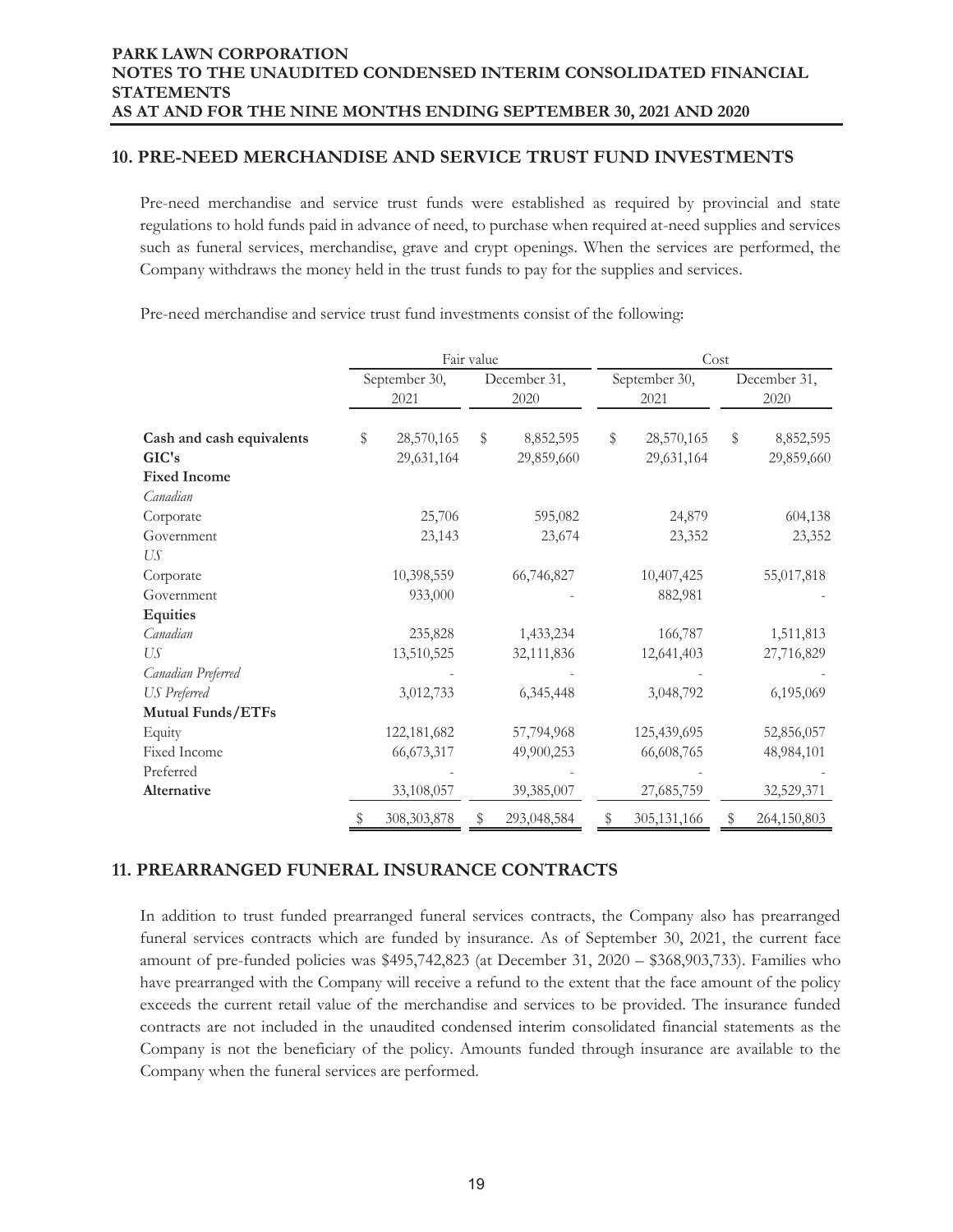# **12. GOODWILL AND INTANGIBLES**

The changes in the carrying amount of goodwill and intangible assets at September 30, 2021 were:

|                                             |                   | Acquired in                             |           |               | Foreign                            |                                                                                            |
|---------------------------------------------|-------------------|-----------------------------------------|-----------|---------------|------------------------------------|--------------------------------------------------------------------------------------------|
|                                             |                   | business                                |           |               | currency                           | September 30,                                                                              |
|                                             | January 1, 2021   | combinations                            | Additions | Disposals     | translation                        | 2021                                                                                       |
| Cost:                                       |                   |                                         |           |               |                                    |                                                                                            |
| Goodwill                                    | \$395,344,495     | 53,019,100                              |           | (2,295,458)   | 1,043,728                          | \$447,111,865                                                                              |
| Non-compete agreements                      | 12,597,984        | 2,015,776                               |           |               | 9,672                              | 14,623,432                                                                                 |
| Brand                                       | 20,974,607        | 2,252,945                               |           |               | 70,270                             | 23,297,822                                                                                 |
| Computer software                           | 1,663,925         |                                         | 620,396   |               | 12,480                             | 2,296,801                                                                                  |
| Total                                       | 430,581,011       | 57,287,821                              | 620,396   | (2, 295, 458) | 1,136,150                          | 487,329,920                                                                                |
| Accumulated amortization:                   |                   |                                         |           |               |                                    |                                                                                            |
| Non-compete agreements<br>Computer software | 5,570,999         |                                         | 1,379,051 |               |                                    | 6,950,050                                                                                  |
| Total                                       | 5,570,999         |                                         | 1,379,051 |               |                                    | 6,950,050                                                                                  |
| Net book value                              | \$425,010,012     |                                         |           |               |                                    | 480,379,870<br>\$                                                                          |
|                                             | January 1, 2020   | Acquired in<br>business<br>combinations | Additions | Disposals     | Foreign<br>currency<br>translation | December 31,<br>2020<br>(Restated,<br>Measurement<br>Period<br>Adjustment - See<br>Note 6) |
| Cost:                                       |                   |                                         |           |               |                                    |                                                                                            |
| Goodwill                                    | 353,316,157<br>\$ | 55,804,920                              |           |               | (13,776,582)                       | 395, 344, 495<br>S                                                                         |
| Non-compete agreements                      | 10,441,200        | 2,260,628                               |           |               | (103, 844)                         | 12,597,984                                                                                 |
| Brand                                       | 15,168,684        | 6,359,675                               |           |               | (553, 752)                         | 20,974,607                                                                                 |
| Computer software                           | 969,705           |                                         | 751,600   |               | (57, 380)                          | 1,663,925                                                                                  |
| Total                                       | 379,895,746       | 64,425,223                              | 751,600   |               | (14, 491, 558)                     | 430,581,011                                                                                |
| Accumulated amortization:                   |                   |                                         |           |               |                                    |                                                                                            |
| Non-compete agreements                      | 3,122,968         |                                         | 2,448,031 |               |                                    | 5,570,999                                                                                  |
| Computer software                           |                   |                                         |           |               |                                    |                                                                                            |
| Total                                       | 3,122,968         |                                         | 2,448,031 |               |                                    | 5,570,999                                                                                  |
| Net book value                              | 376,772,778<br>\$ |                                         |           |               |                                    | S<br>425,010,012                                                                           |

The disposal of \$2,295,458 relates to the sale of Parkland, a non-strategic business (see Note 25).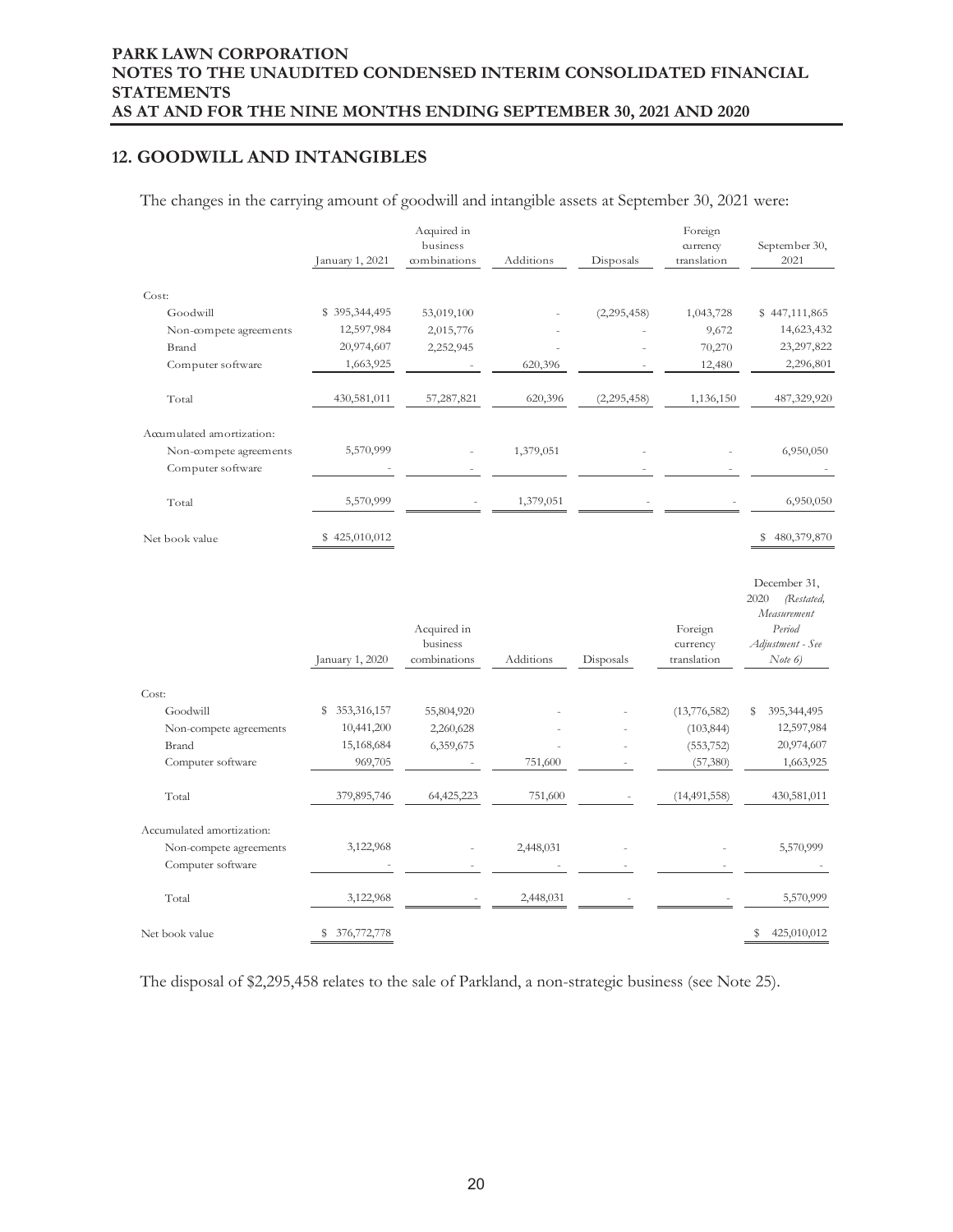# **13. DEFERRED COMMISSIONS**

|                                   | September 30, | December 31,<br>2020 |   |             |
|-----------------------------------|---------------|----------------------|---|-------------|
| Deferred commissions              |               |                      |   |             |
| Opening balance:                  | \$            | 32,814,234           | S | 28,191,067  |
| Acquired in business combinations |               | 390,138              |   | 2,730,756   |
| <b>Additions</b>                  |               | 8,314,774            |   | 7,490,472   |
| Amortization                      |               | (6,652,491)          |   | (4,675,670) |
| Foreign currency translation      |               | 103,440              |   | (922, 391)  |
| Closing balance:                  |               | 34,970,095           |   | 32,814,234  |

## **14. PREPAID EXPENSES AND OTHER ASSETS**

|                                     | September 30,<br>2021 | December 31,<br>2020 |              |  |
|-------------------------------------|-----------------------|----------------------|--------------|--|
| Promissory note                     | 1,789,683             | \$                   | 6,694,170    |  |
| Prepaid expenses and other          | 7,289,649             |                      | 5,277,775    |  |
| Total current other assets          | 9,079,332             |                      | 11,971,945   |  |
|                                     | September 30,         |                      | December 31, |  |
|                                     | 2021                  |                      | 2020         |  |
| Secured convertible debt investment | 6,468,999             | S                    | 6,399,249    |  |
| Prepaid expenses and other          | 1,340,273             |                      | 1,698,464    |  |
|                                     |                       |                      |              |  |

## *i) Current other assets*

Included in current other assets at December 31, 2020 was a promissory note of \$6,500,000 to Serenity Valley Mausoleum Inc. ("Serenity Mausoleum") and Serenity Valley P. Lawn Management Inc. ("Serenity Management") which was measured at amortized cost. The promissory note was repaid in the first quarter of 2021. Included in current other assets at September 30, 2021 is a promissory note receivable of \$1,785,147 related to sale of Parkland (see Note 25). The note bears interest at a rate of 5% per annum and matures on December 18, 2021.

## *ii) Non-current other assets*

Included in non-current other assets is a \$6,300,000 (at December 31, 2020 - \$6,300,000) secured debt investment in Humphrey Funeral Home A. W. Miles – Newbigging Chapel Limited ("Humphrey") which is measured at fair value. The debenture bears interest at 5% and is convertible into equity of Humphrey on maturity, on November 9, 2023 at the option of the Company. The debenture is due on demand after a period of five years. The fair value of the secured debt investment approximates the book value.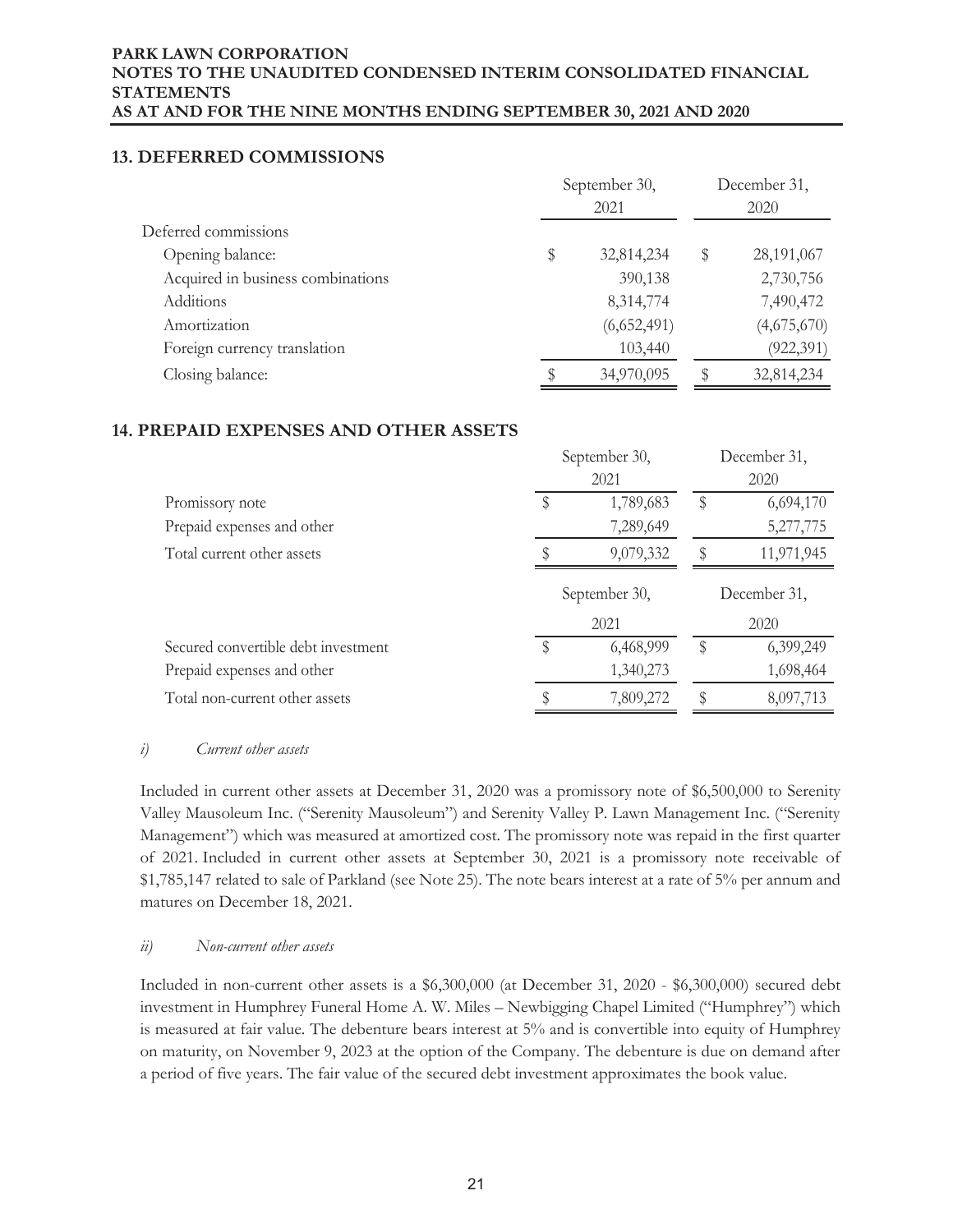## **14. PREPAID EXPENSES AND OTHER ASSETS - continued**

## *ii) Non-current other assets - continued*

In the nine months period ended September 30, 2020, the Company sold other assets resulting in a loss of \$57,624.

During the nine month period ended September 30, 2021, the Company recognized an impairment on other assets of \$306,667 (see Note 25).

## **15. LONG-TERM DEBT**

|                          | September 30, |              | December 31, |
|--------------------------|---------------|--------------|--------------|
|                          |               | 2021         | 2020         |
| Revolving loan facility  | S             | 86, 354, 711 | 144,064,440  |
| Mortgages                |               |              | 1,020,781    |
| Other debt               |               | 396,162      | 646,508      |
| Deferred financing costs |               | (2,017,824)  | (2,031,321)  |
| Total                    |               | 84,733,049   | 143,700,408  |
| Current portion          |               | 231,375      | 353,389      |
| Non-current portion      |               | 84,501,674   | 143,347,019  |

#### *Revolving loan facility*

On August 31, 2021, the Company amended its existing syndicated bank financing arrangement to increase its Credit Facility by \$50,000,000 to \$300,000,000. The amended Credit Facility has a term of five years with a maturity date of August 31, 2026. The revolving facility bears variable interest at the banker's acceptance rate plus an applicable margin based on a leverage ratio calculation. As part of the amendment the interest spread of the variable interest rate was reduced. As a part of the August 31, 2021 amendment, the leverage ratio was increased to 3.75% for the 5 year term.

At September 30, 2021, there was \$86,354,711 outstanding under the Credit Facility including \$67,654,711 (US\$53,100,000) borrowed under the Credit Facility (at December 31, 2020 - \$144,064,440 including \$2,164,440 (US\$1,800,000) borrowed under the Credit Facility). Deferred financing costs have been capitalized and are being amortized over the term of the Credit Facility. For the nine months period ended September 30, 2021 and 2020, the amortization of deferred financing costs was \$627,501 and \$465,586, respectively and for the three months period ended September 30, 2021 and 2020, the amortization of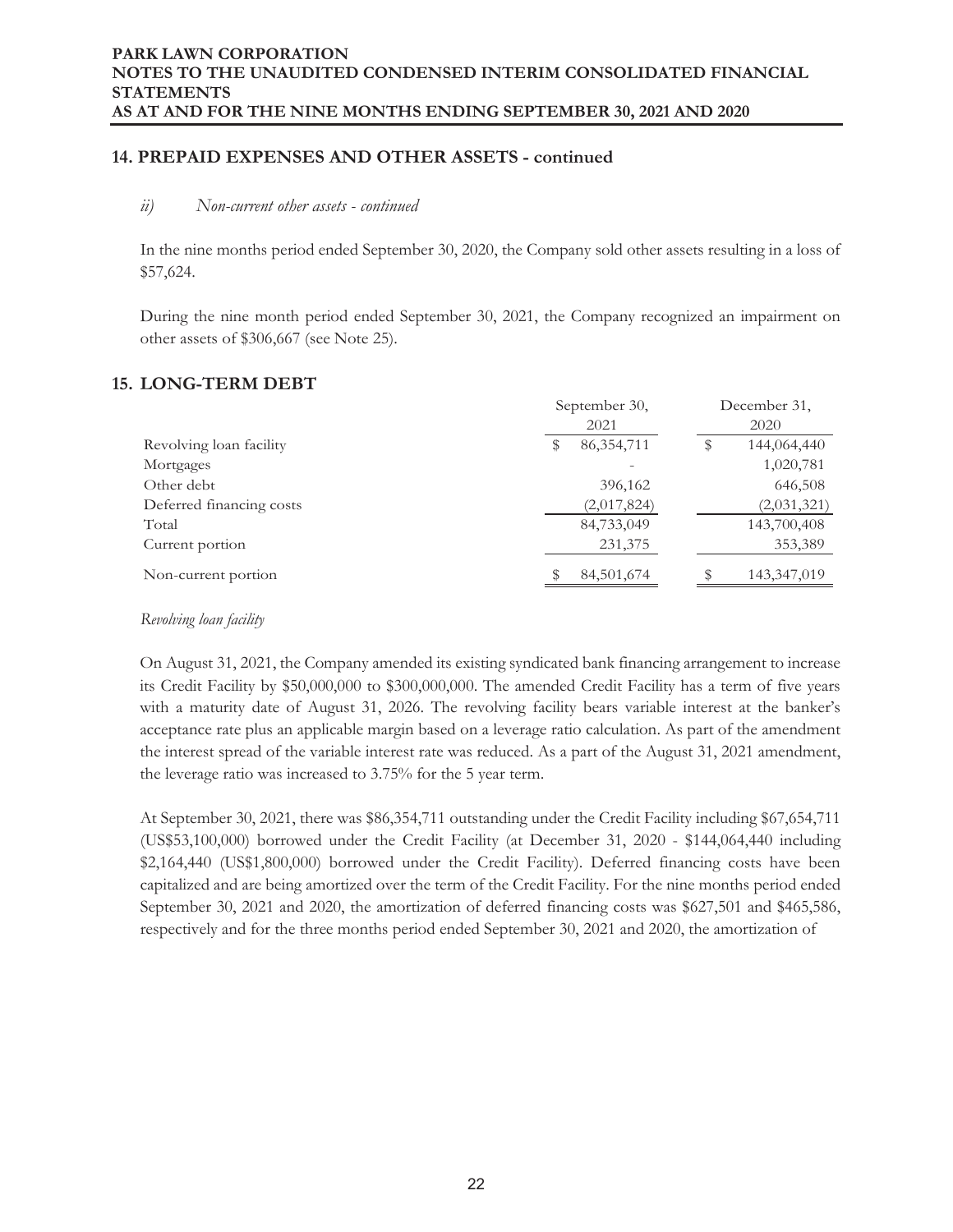## **15. LONG-TERM DEBT – continued**

#### *Revolving loan facility - continued*

deferred financing costs was \$243,610 and \$225,038, respectively. At September 30, 2021, standby letters of credit issued utilizing \$764,023 of the credit line (at December 31, 2020 - \$764,023).

#### *Other debt*

Other debt relates to equipment and is secured by the vehicles. This debt has interest rates ranging from 3% to 9% and remaining terms of 1 to 5 years.

#### *Debt covenants*

The Company was in compliance with all of its debt covenants in 2021 and 2020.

## **16. NOTES PAYABLE**

|                     | September 30, |  | December 31, |
|---------------------|---------------|--|--------------|
|                     | 2021          |  | 2020         |
| Notes payable       | 14,566,233    |  | 10,660,784   |
| Current portion     | 4,812,430     |  | 2,697,019    |
| Non-current portion | 9,753,803     |  | 7,963,765    |

## *Notes payable*

- *i*) The Company has an outstanding note payable of \$1,364,657 (at December 31, 2020 \$1,355,804) to the former owner of real estate acquired by a cemetery. The note calls for yearly payments of \$50,000 at 0% interest until the note matures in 2113. Payments of principal are allowed to be deferred until the cemetery achieves positive cash flow. The note was discounted upon recognition to reflect an imputed interest rate of 5%. The note is nonrecourse and is subject to a development agreement that can be terminated by either party after May 9, 2023. The loan can be prepaid at any time without penalty.
- *ii*) The Company has outstanding notes payable of \$13,201,576 (at December 31, 2020 \$9,305,070) to former owners of previously acquired businesses, primarily non-compete agreements, and notes related to the financing of the general business insurance policies. These notes payable have interest rates ranging from 2% to 6% and remaining terms of 1 to 10 years.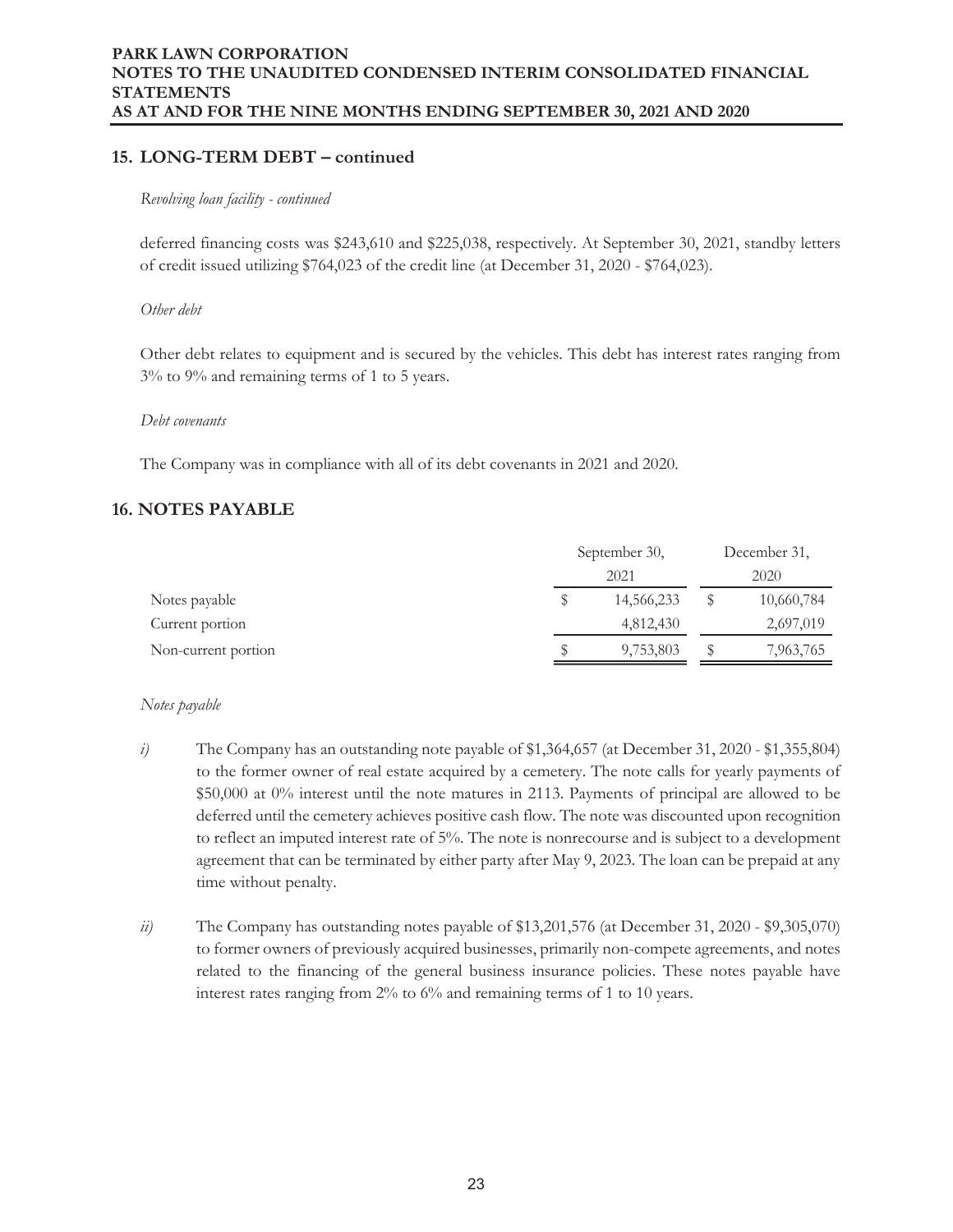# **17. LEASE LIABILITIES**

Lease liabilities relate to office space, machinery, and equipment.

|                                         | September 30,<br>2021 |             | December 31, |               |
|-----------------------------------------|-----------------------|-------------|--------------|---------------|
|                                         |                       |             |              | 2020          |
| Future minimum lease payments           |                       |             |              |               |
| Due in less than one year               | \$                    | 1,717,146   | S            | 2,277,776     |
| Due between one and two years           |                       | 1,293,376   |              | 1,430,314     |
| Due between two and three years         |                       | 1,053,855   |              | 1,128,935     |
| Due thereafter                          |                       | 3, 151, 126 |              | 3,741,628     |
| Interest                                |                       | (1,066,289) |              | (1, 287, 265) |
| Present value of minimum lease payments |                       | 6,149,214   |              | 7,291,388     |
| Current portion                         |                       | 1,538,976   |              | 2,154,722     |
| Non-current portion                     |                       | 4,610,238   |              | 5,136,666     |

Lease liabilities interest expense charged to operations amounted to \$255,401 and \$217,411 for the nine months period ended September 30, 2021 and 2020, respectively and \$92,825 and \$67,294 for the three months period ended September 30, 2021 and 2020, respectively.

# **18. SENIOR UNSECURED DEBENTURES**

On July 14, 2020, the Company completed a bought deal offering of Senior Unsecured Debentures ("Debentures") due December 31, 2025. A total of \$75,000,000 aggregate principal amount of Debentures were issued at a price of \$1,000 per Debenture. PLC also granted the underwriters an option to purchase up to an additional \$11,250,000 aggregate principal amount of Debentures, on the same terms and conditions. This option was exercised in full following the closing of the offering for total gross proceeds of \$86,250,000. The issuance included transaction costs of \$4,615,199 inclusive of \$250,000 in management compensation. The net proceeds from the offering were used to pay down the Credit Facility to free up capacity to fund potential future acquisition opportunities and for general corporate purposes.

The Debentures bear interest at a rate of 5.75% per annum, payable semi-annually in arrears on September 30 and December 31 of each year commencing on December 31, 2020 and will mature on December 31, 2025.

The Debentures are measured at amortized cost using the effective interest method over the life of the Debenture.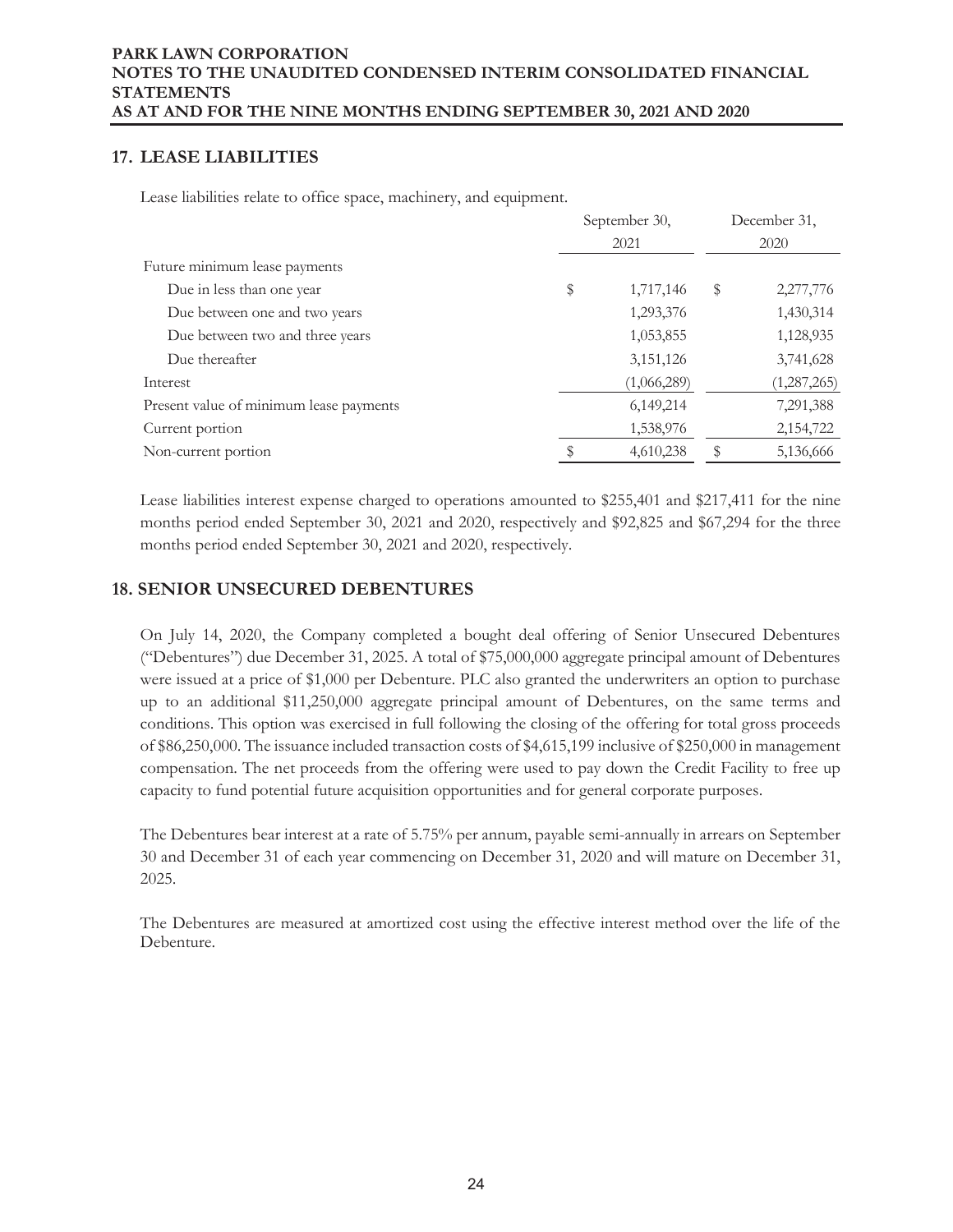## **18. SENIOR UNSECURED DEBENTURES – continued**

The balance of the Debentures as at September 30, 2021 consists of the following:

|                                  | September 30, |             |  |  |
|----------------------------------|---------------|-------------|--|--|
|                                  |               | 2021        |  |  |
| Face value upon issuance         | \$            | 86,250,000  |  |  |
| Debt issuance costs              |               | (4,615,199) |  |  |
| Fair value upon issuance         |               | 81,634,801  |  |  |
| Accretion expense for 2020       |               | 329,746     |  |  |
| Balance at December 31, 2020     |               | 81,964,547  |  |  |
| Accretion expense for the period |               | 550,899     |  |  |
| Balance at September 30, 2021    |               | 82,515,446  |  |  |

The Debentures may not be redeemed by the Company prior to December 31, 2023 (the "First Call Date").

On or after the First Call Date and prior to December 31, 2024, the Debentures may be redeemed by the Company, in whole or in part from time to time, on not more than 60 days and not less than 30 days prior notice at a redemption price equal to 102.875% of the principal amount of the Debentures redeemed plus accrued and unpaid interest, if any, up to but excluding the date set for redemption.

On or after December 31, 2024 and prior to December 31, 2025 (the "Maturity Date"), the Debentures may be redeemed by the Company, in whole or in part from time to time, on not more than 60 days and not less than 30 days prior notice at a redemption price equal to the principal amount of the Debentures redeemed plus accrued and unpaid interest, if any, up to but excluding the date set for redemption.

Interest expense on the Debentures amounted to \$3,739,866 and \$1,073,399 for the nine months period ended September 30, 2021 and 2020, respectively and \$1,260,209 and \$1,073,399 for the three months period ended September 30, 2021 and 2020, respectively. Accretion expense amounted to \$550,899 and \$111,096 for the nine months period ended September 30, 2021 and 2020, respectively and \$188,807 and \$111,096 for the three months period ended September 30, 2021 and 2020, respectively.

The Company has the right, at its sole discretion, to redeem or repay outstanding principal amounts thereunder at redemption or maturity of the Debentures by issuing common shares of the Company (the "Common Shares") rather than the payment of cash. The Common Shares will be valued at the 20-day volume weighted average price ("VWAP"), less a 5% discount. If such option is exercised by the Company, holders of Debentures will become holders of equity securities of PLC and will, consequently, be subject to the general risks and uncertainties affecting equity shareholders, including the ability to claim an entitlement only in its capacity as a shareholder.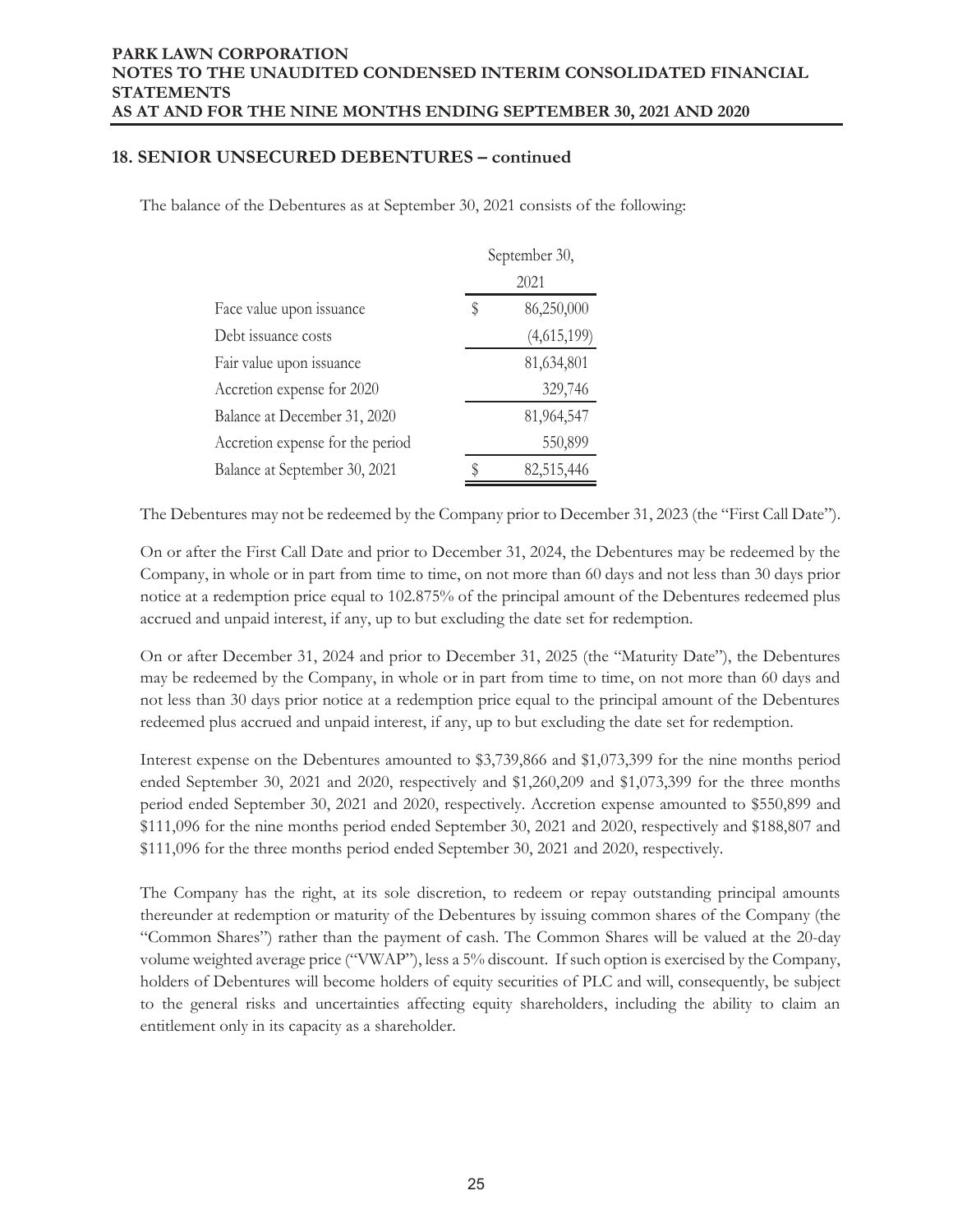## **19. DEFERRED REVENUE**

Deferred revenue represents the amount of unperformed pre-arranged cemetery and funeral contracts. The components of deferred revenue consist of the following:

|                                                            | September 30,<br>2021 |             | December 31,<br>2020 |                                                                |  |
|------------------------------------------------------------|-----------------------|-------------|----------------------|----------------------------------------------------------------|--|
|                                                            |                       |             |                      | (Restated, Measurement<br>Period Adjustment - see<br>Note $6)$ |  |
| Cemetery and funeral merchandise, lots, crypts, and niches |                       | 104,913,098 |                      | 96,652,577                                                     |  |
| Cemetery and funeral services                              |                       | 87,710,295  |                      | 78,919,806                                                     |  |
| Total                                                      |                       | 192,623,393 |                      | 175,572,383                                                    |  |

# **20. DIVIDENDS**

The Company declares and pays cash dividends on a monthly basis to shareholders. The total amount of dividends declared by the Company for the nine months period ended September 30, 2021 and 2020 were \$10,313,053 or \$0.342 per share and \$10,079,903 or \$0.342 per share, respectively. The total amount of dividends declared by the Company for the three months period ended September 30, 2021 and 2020 were \$3,547,979 or \$0.114 per share and \$3,364,999 or \$0.114 per share per share, respectively. The monthly dividend was \$0.038 per share in all periods.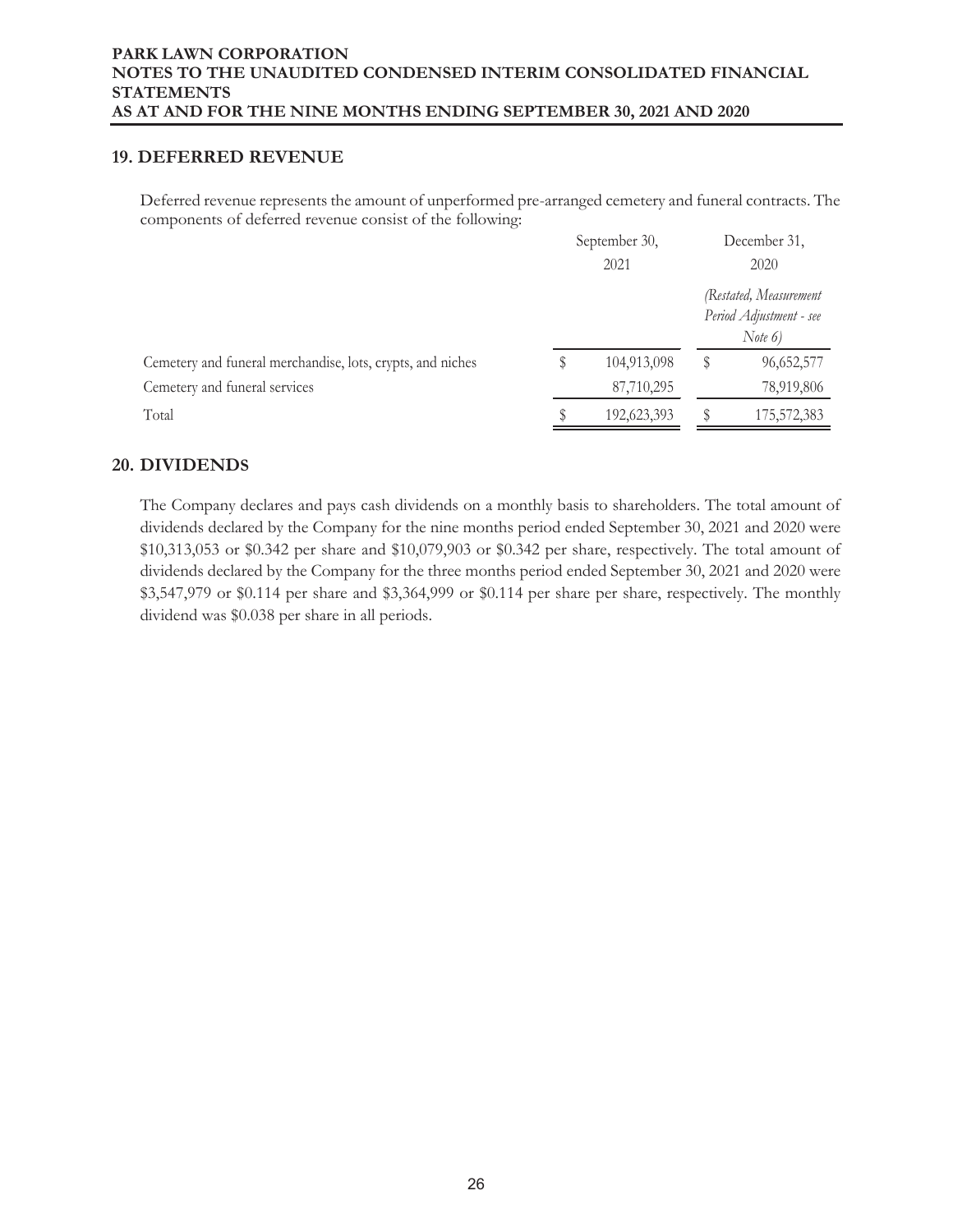# **21. SHARE CAPITAL**

*Authorized* 

#### Common shares

The Company is authorized to issue an unlimited number of Common Shares. All Common Shares issued are fully paid. The holders of Common Shares are entitled to share equally in dividends, returns of capital and to vote at shareholders' meetings.

#### *Shares issued and outstanding*

|                                                                                                                                            | Number of<br>Common Shares     | Amount |                                       |  |
|--------------------------------------------------------------------------------------------------------------------------------------------|--------------------------------|--------|---------------------------------------|--|
| Balance January 1, 2020                                                                                                                    | 29,354,844                     | \$     | 502,047,830                           |  |
| Shares issued pursuant to:<br>Dividend reinvestment plan (i)<br>Equity incentive plan (Note 22)                                            | 84,377<br>125,305              |        | 2,105,158<br>1,407,322                |  |
| Balance December 31, 2020                                                                                                                  | 29,564,526                     |        | 505,560,310                           |  |
| Shares issued pursuant to:<br>Dividend reinvestment plan (i)<br>Equity incentive plan (Note 22)<br>Prospectus financing, net of costs (ii) | 66,519<br>188,547<br>4,081,000 |        | 2,140,973<br>4,319,353<br>143,218,753 |  |
| Balance September 30, 2021                                                                                                                 | 33,900,592                     | \$     | 655,239,389                           |  |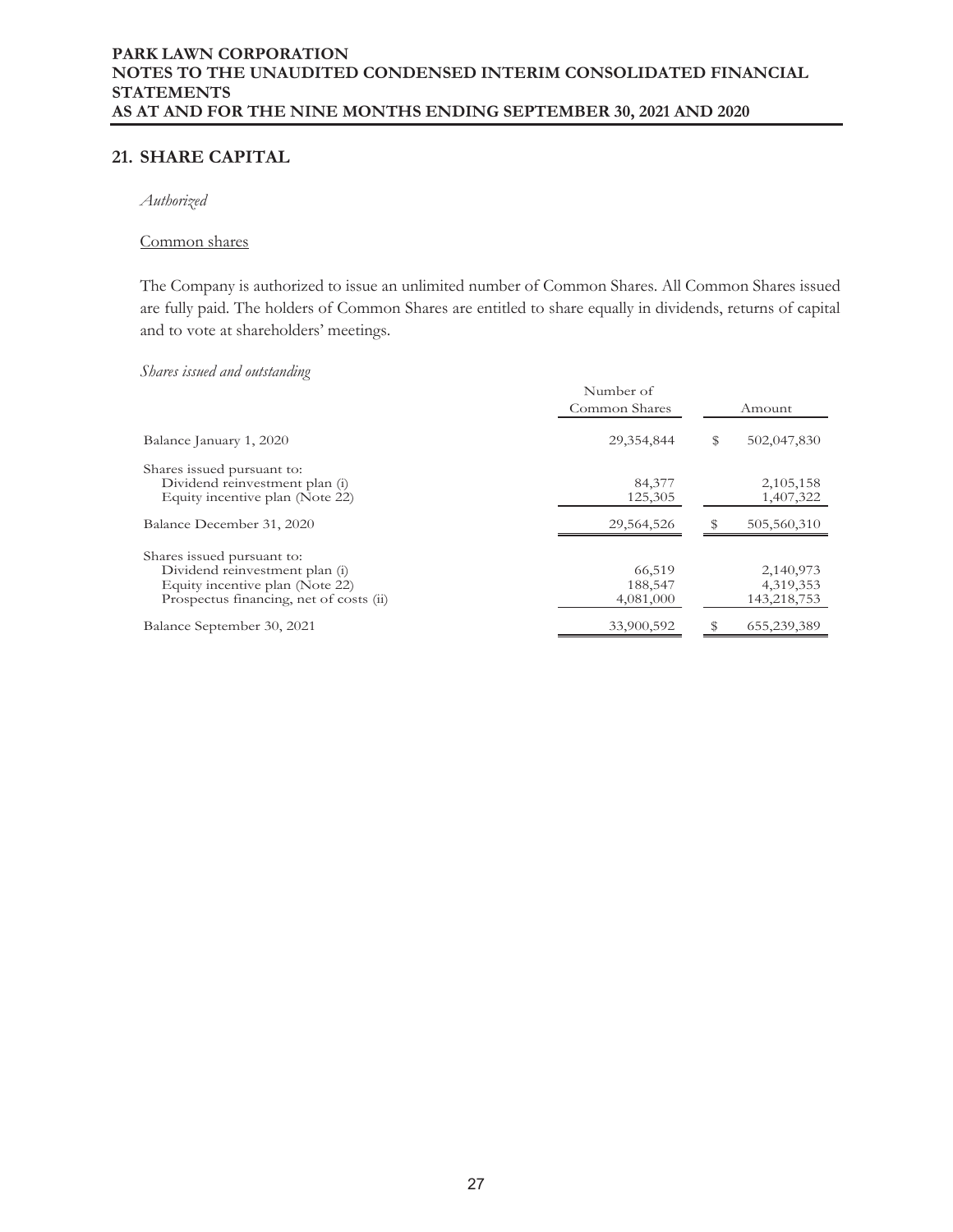# **21. SHARE CAPITAL – continued**

## *(i) Dividend reinvestment plan*

On October 13, 2015, the Company announced the implementation of a dividend reinvestment plan ("DRIP"). The DRIP allows eligible shareholders of PLC to reinvest their cash dividends into additional Common Shares, which will be issued from treasury or purchased on the open market on the applicable dividend payment date. If Common Shares are issued from treasury, the price at which such Common Shares are issued will be the volume weighted trading price of the Company's Common Shares over the five business days immediately preceding such dividend payment date less a discount, if any, of up to 5%, at the Company's election. The Company has determined to set the initial discount for purchases under the DRIP at 3%. The Company may, subject to the terms of the DRIP, alter or eliminate any discount at any time. For the nine month period ended September 30, 2021, 66,519 Common Shares were issued under the DRIP (for the year ended December 31, 2020 – 84,377).

## *(ii) Prospectus financings*

On September 3, 2021, the Company completed a bought deal financing, issuing an aggregate of 4,081,000 Common Shares at a price of \$36.40 per Common Share for total of gross proceeds of \$148,548,400, including the exercise in full of the over-allotment option (the "2021 Financing"). The 2021 Financing included transaction costs of \$5,329,647 inclusive of \$367,500 in after tax management compensation. The Company recognized a deferred tax asset of \$1,921,573 from the transaction costs.

# **22. EQUITY INCENTIVE PLAN**

At the annual and special meeting of shareholders held on May 31, 2016, the shareholders of the Company approved an equity incentive plan, as was subsequently amended and restated in May 2019 (the "EIP"). The purpose of the EIP is to, among other things: (i) provide the Company with a mechanism to attract, retain and motivate qualified directors, officers and employees of the Company, including its subsidiaries, (ii) reward directors, officers and employees that have been granted awards under the EIP for their contributions toward the long-term goals and success of the Company, and (iii) enable and encourage such directors, officers and employees to acquire Common Shares as long-term investments and proprietary interests in the Company.

On June 22, 2020, the shareholders of the Company approved a second amended and restated omnibus EIP. The amended EIP provides flexibility to the Company to grant equity-based incentive awards in the form of deferred share units ("DSUs"), restricted share units ("RSUs"), performance share units ("PSUs"), and options to acquire Common Shares ("Options"). The number of Common Shares that may be issued upon the settlement of awards granted under the EIP may not exceed 2,400,000 Common Shares of the Company.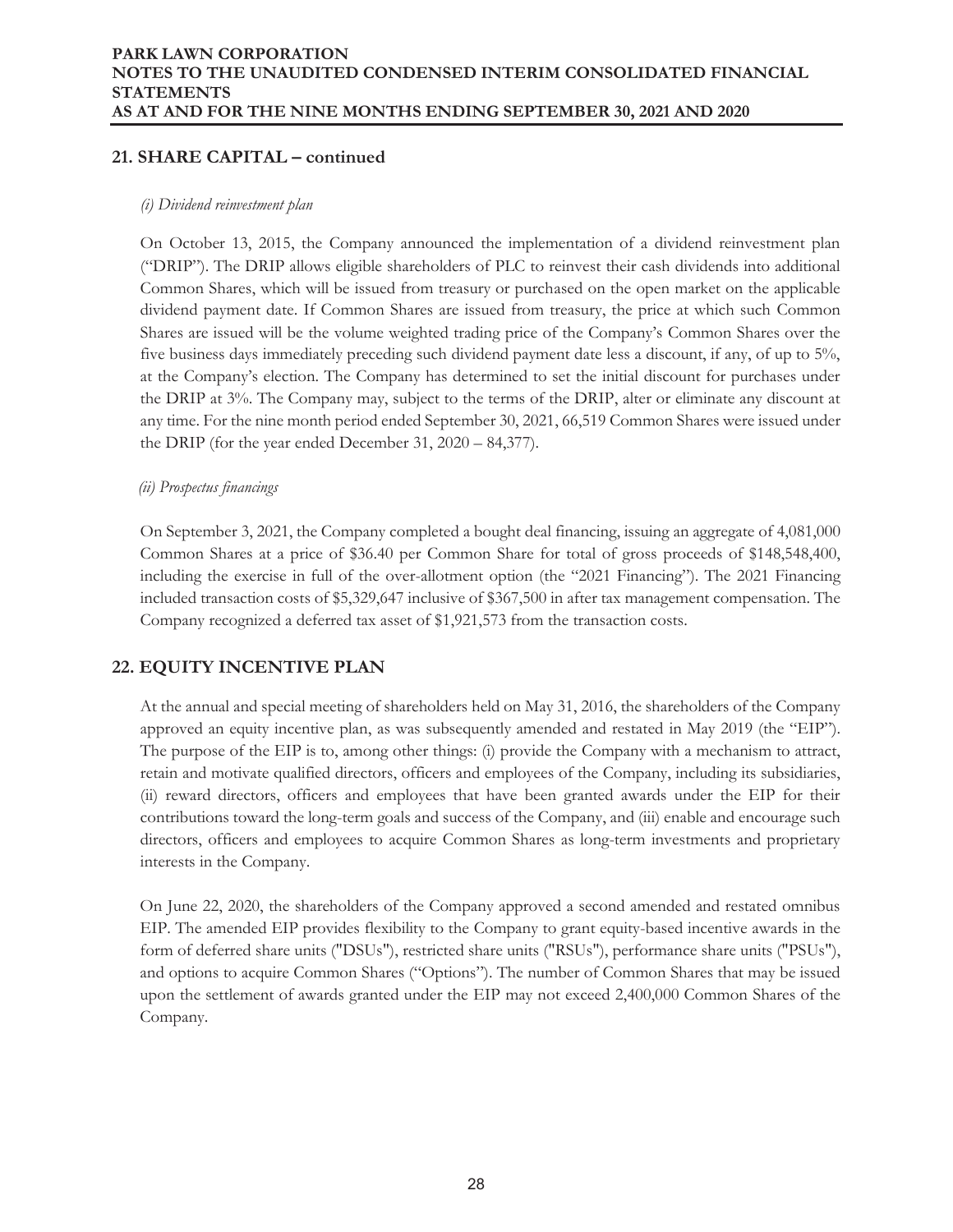# **22. EQUITY INCENTIVE PLAN - continued**

The Board plans to credit all DSUs, RSUs and PSUs with dividend equivalents in the form of additional DSUs, RSUs and PSUs, as applicable. Dividend equivalents vest in proportion to, and settle in the same manner as, the awards to which they relate.

## *Deferred share units*

With the exception of the Chair of the Board, all directors of the Company are required to receive at least 50% of their annual Board retainers in equity, although they may elect to receive a greater percentage pursuant to the terms of the EIP. Directors will receive such equity in the form of DSUs. Provided, however, in lieu of DSUs, a director may elect to receive the equity portion of their retainer in cash which then must be used to purchase an equivalent amount of equity on the open market. As it pertains to the Chair of the Board, the Chair is required to receive at least 35% of his annual board retainer in the form of equity, although he may elect to receive a greater percentage pursuant to the terms of the EIP. The Chair will receive such equity in the form of DSUs. Provided, however, in lieu of DSUs, the Chair may elect to receive the equity portion of his retainer in cash which then must be used to purchase an equivalent amount of equity on the open market.

A DSU is a unit equivalent in value to a Common Share credited by means of a bookkeeping entry in the books of the Company. The number of DSUs granted is determined by the five-day volume weighted average trading price (the "Market Price"), but their value is tied to the then trading price of PLC's Common Shares. Upon settlement (typically on termination of service), holders will receive, in respect of each vested DSU, one fully paid and non-assessable Common Share or cash. At this time, the Board plans to settle DSUs for shares. Subject to the terms of an award agreement, DSUs will vest immediately at the date of grant. DSUs will be granted to directors every three months for services rendered. The DSU costs are expensed to share based incentive compensation as granted. The fair value of the DSU is determined based on the fair value of the Common Shares on the date of issuance.

Under the EIP, the following DSUs were granted by the Company and are outstanding. Each dividend equivalent represents one Common Share.

|                                      | September 30, December 31, |         |
|--------------------------------------|----------------------------|---------|
|                                      | 2021                       | 2020    |
| Outstanding, beginning of the period | 38,068                     | 36,860  |
| Awarded                              | 14,095                     | 10,514  |
| Redemptions                          | (5,013)                    | (9,982) |
| Dividend equivalents                 | 460                        | 676     |
| Outstanding, end of the period       | 47,610                     | 38,068  |

## *Restricted share units*

A RSU is a unit equivalent in value to a Common Share credited by means of a bookkeeping entry in the books of the Company which entitles the holder to receive one Common Share for each RSU after a specified vesting period determined by the Plan Administrator (as defined in the EIP), in its sole discretion.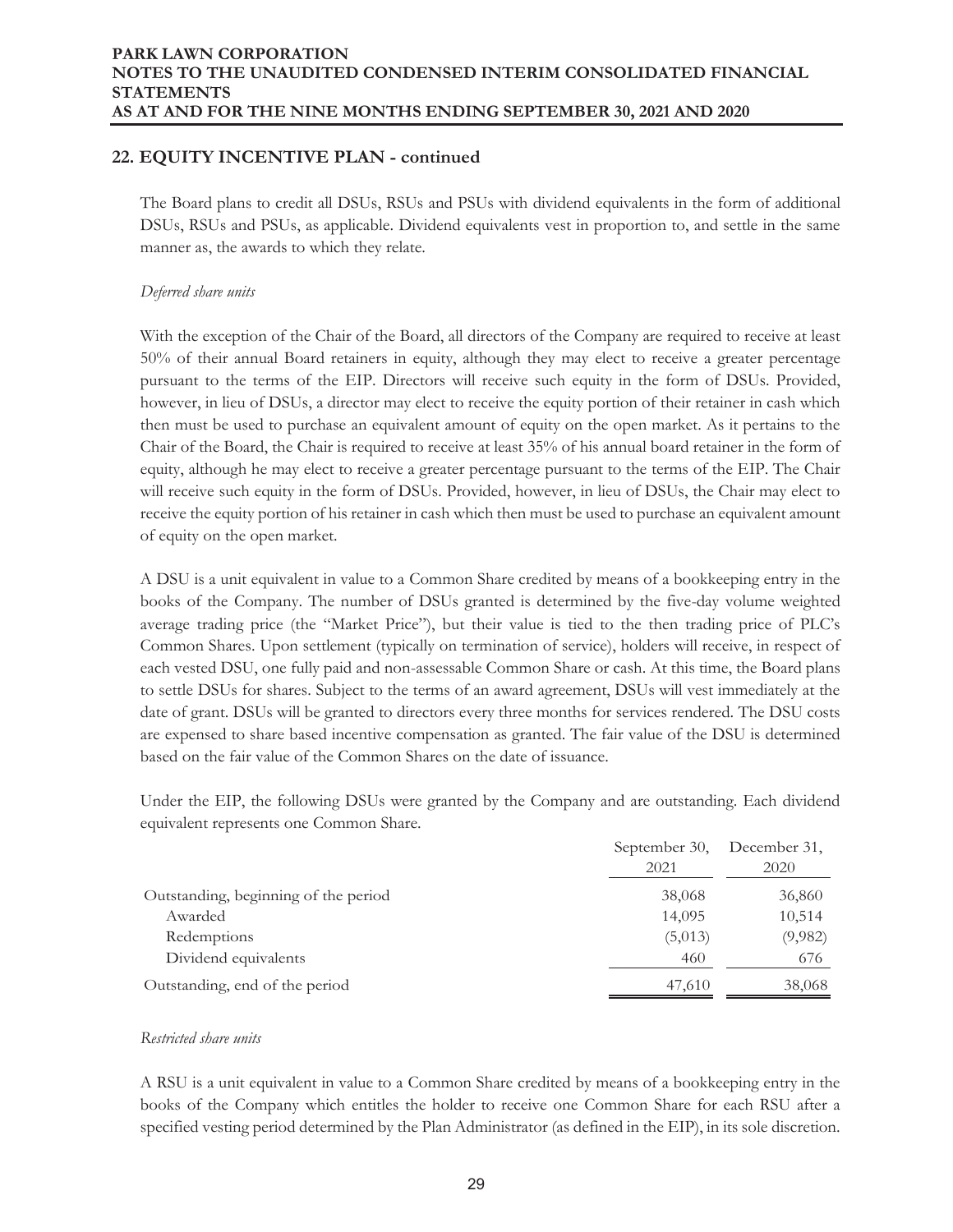# **22. EQUITY INCENTIVE PLAN – continued**

#### *Restricted share units - continued*

RSUs vest according to the terms of the applicable award agreement. All RSUs awarded to date vest within three years of their grant date.

Upon settlement, holders will receive, in respect of each vested RSU, either: (i) one fully paid and nonassessable Common Share, or (ii) subject to the approval of the Plan Administrator, a cash payment determined with reference to the Market Price in the same manner as with DSUs. At this time, the Board plans to settle RSUs for shares.

Under the EIP, the following RSUs were granted by the Company and are outstanding. Each dividend equivalent represents one Common Share. As at September 30, 2021, 125,590 of the awarded and outstanding RSUs have vested.

The RSU costs are expensed to share based incentive compensation when the RSUs vest. The fair value of the RSU is determined based on the fair value of the shares on the date of issuance. The weighted average issuance price for the nine months period ended September 30, 2021 was \$32.60 (for the twelve month period ended December 31, 2020 - \$28.42).

|                                      | September 30,<br>2021 | December 31,<br>2020 |
|--------------------------------------|-----------------------|----------------------|
| Outstanding, beginning of the period | 260,840               | 246,200              |
| Awarded                              | 58,291                | 115,888              |
| Forfeited                            | (3,382)               | (6, 148)             |
| Redemptions                          | (175,201)             | (99, 641)            |
| Dividend equivalents                 | 2,098                 | 4,541                |
| Outstanding, end of the period       | 142,646               | 260,840              |

## *Performance Share Units*

A PSU is a unit equivalent in value to a Common Share credited by means of a bookkeeping entry in the books of the Company. PSUs vest according to the terms of the applicable award agreement. The PSUs listed below will cliff vest on March 31, 2022. The actual number of share units earned with respect to the three year performance period is subject to a multiplier (of between 0 and 1.5 times) and based on the average "bonus score" (which itself is determined with reference to the Board-approved annual bonus score card) obtained over a three-year performance period. The PSU costs are expensed to share based incentive compensation when the PSUs vest. The fair value of the PSU is determined based on the fair value of the Common Shares on the date of issuance multiplied by the bonus score.

Under the EIP, the following PSUs were granted by the Company and are outstanding. Each dividend equivalent represents one Common Share. None of the awarded and outstanding PSUs have vested.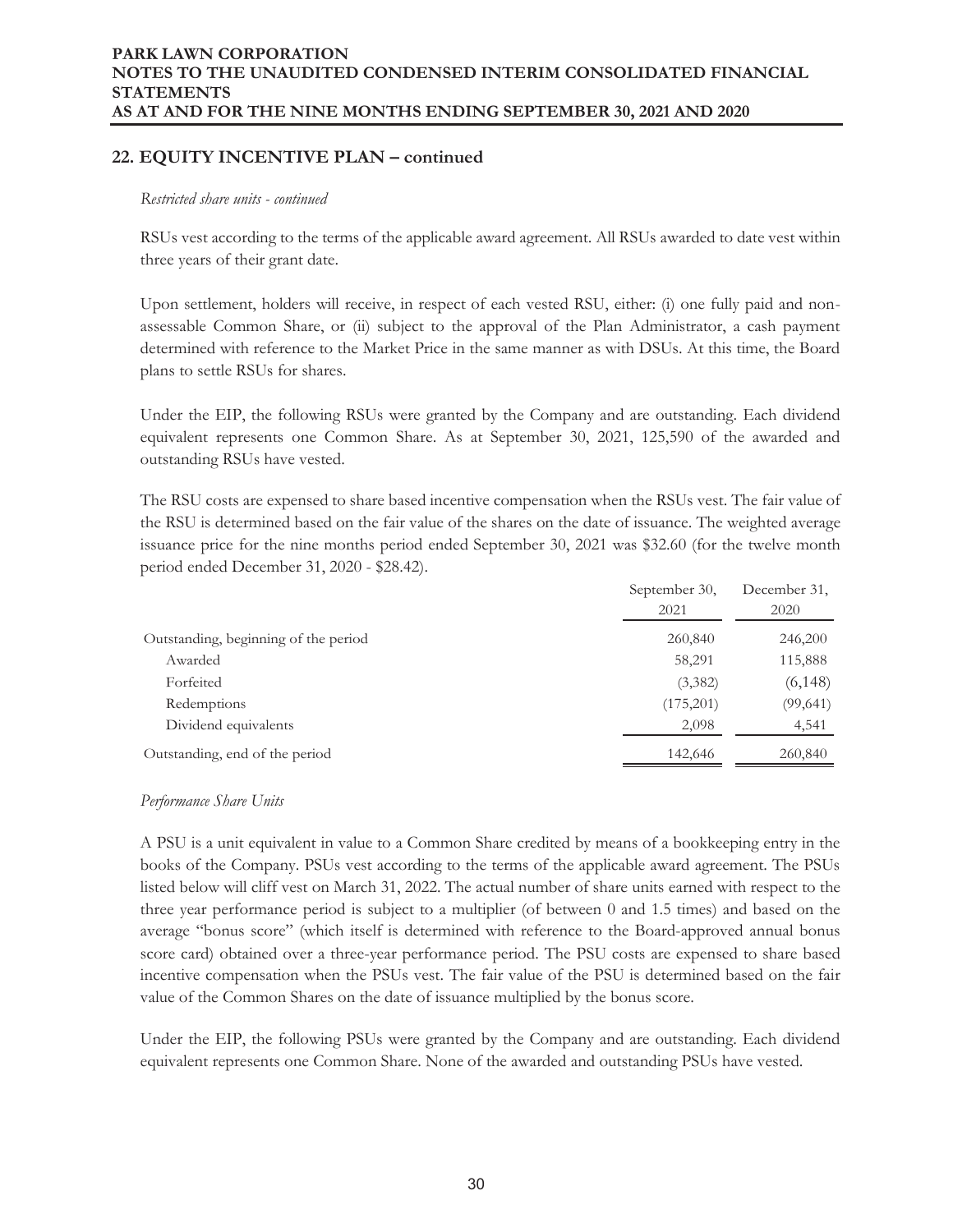# **22. EQUITY INCENTIVE PLAN – continued**

*Performance Share Units - continued* 

|                                      | September 30,<br>2021 | December 31,<br>2020 |
|--------------------------------------|-----------------------|----------------------|
| Outstanding, beginning of the period | 24,537                | 61,266               |
| Awarded                              | 86,632                |                      |
| Forfeited                            |                       | (21, 674)            |
| Redemptions                          |                       | (15,684)             |
| Dividend equivalents                 | 724                   | 629                  |
| Outstanding, end of the period       | 111,893               | 24,537               |

#### *Options*

On May 21, 2020, 390,000 Options were granted. The trading price of the Company's Common Shares at the time of the grant was \$22.26. The fair market value of Options was determined using the Black-Scholes valuation model with the following implicit assumptions: average risk-free rate of interest of 0.35%, dividend rate of 2.05%, volatility of 28.03%, forfeiture rate of 0% and an expected life of 5 years.

#### *Performance Options*

On October 5, 2020, 80,000 Options were granted. The trading price of the Common Shares at the time of the grant was \$27.94. The fair market value of the Options was determined using the Black-Scholes valuation model with the following implicit assumptions: average risk-free rate of interest of 0.26%, dividend rate of 1.63%, volatility of 28.23%, forfeiture rate of 0% and an expected life of 4 years. In addition, due to non-vesting conditions the Options were discounted using a Finnerty model, which assumed an estimated term of 7 years and a risk-free rate of 0.26%. The Options were then adjusted for non-vesting performance conditions with a weighted average expectancy of 38%.

|                   |                                    | Exercise |           |            |            |                          |            |            |                          |          |
|-------------------|------------------------------------|----------|-----------|------------|------------|--------------------------|------------|------------|--------------------------|----------|
| <b>Grant Date</b> | <b>Expiry Date</b>                 | Price    | 1-Ian-20  | Granted    | Exercised  | Expired                  | Forfeited  | 31/09/2021 | Vested                   | Unvested |
| May 30, 2019      | June $30, 2023$ \$                 | 25.43    | 1,058,000 |            |            |                          | (378,000)  | 680,000    | $\sim$                   | 680,000  |
| July 15, 2019     | June $30, 2023$ \$                 | 28.37    | 320,000   |            |            |                          |            | 320,000    | $\overline{\phantom{a}}$ | 320,000  |
| May 21, 2020      | May 21, 2025 \$                    | 20.98    |           | 390,000    | (8,333)    |                          |            | 381,667    | $\overline{\phantom{a}}$ | 381,667  |
| October 5, 2020   | October 30, 2024 \$                | 27.70    |           | 80,000     |            |                          |            | 80,000     | $\overline{\phantom{a}}$ | 80,000   |
|                   |                                    |          | 1,378,000 | 470,000    | (8, 333)   | ۰                        | (378,000)  | 1,461,667  | $\overline{\phantom{a}}$ | ,461,667 |
|                   | Weighted Average Exercise Price \$ |          | 26.11S    | $22.12$ \$ | $20.98$ \$ | $\overline{\phantom{a}}$ | $25.43$ \$ | 25.04      | $\overline{\phantom{a}}$ | 25.04    |

The compensation expense in respect of EIP amounted to \$3,432,453 and \$3,768,325 for the nine months period ended September 30, 2021 and 2020, respectively, and \$1,143,149 and \$1,165,547 for the three months period ended September 30, 2021 and 2020, respectively. Included in the compensation expense is \$118,279 and \$144,431 for the nine months period ended September 30, 2021 and 2020, respectively, of legal and administrative fees related to the issuance of EIP and \$88,173 and \$2,840 for the three months period ended September 30, 2021 and 2020, respectively. The counterpart has been reflected in contributed surplus. Management plans to settle all DSUs, RSUs, PSUs and Options by issuing Common Shares. When the DSUs, RSUs, PSUs and Options are settled for Common Shares, the amounts previously credited to contributed surplus are transferred to share capital.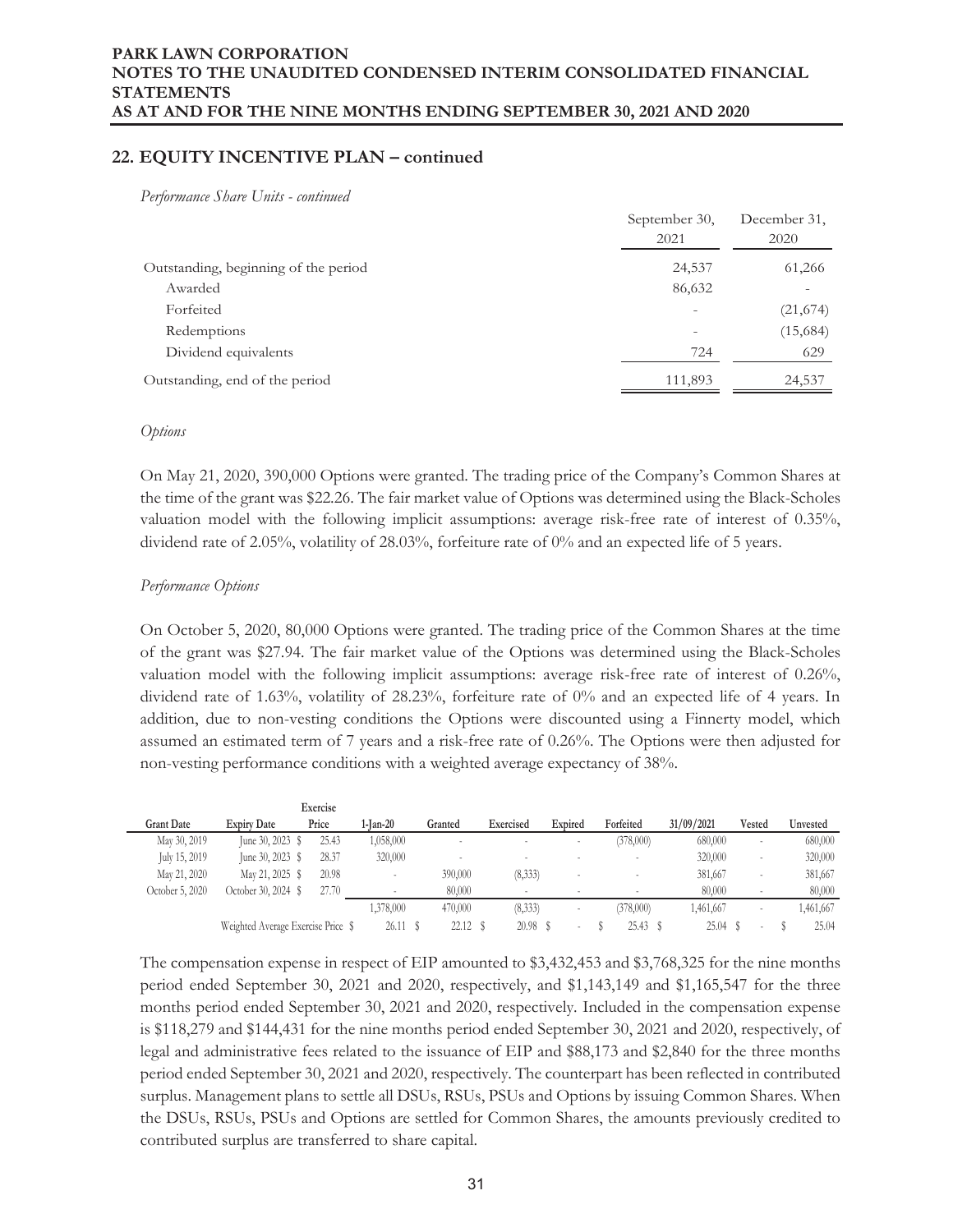# **23. NET SALES**

|                                                   |              |               |              | Three Months Ended September 30, Nine Months Ended September 30, |     |             |
|---------------------------------------------------|--------------|---------------|--------------|------------------------------------------------------------------|-----|-------------|
|                                                   | 2021         |               | 2020         | 2021                                                             |     | 2020        |
| Sales                                             | \$91,230,755 |               | \$78,933,038 | \$266,689,805                                                    | SS. | 228,315,552 |
| Contributions to care and maintenance trust funds |              | (3, 131, 343) | (2,939,555)  | (9,652,095)                                                      |     | (7,815,602) |
| Net sales                                         |              | 88,099,412    | 75,993,483   | \$257,037,710                                                    |     | 220,499,950 |

The Company has made an accounting presentation change to present the contributions to care and maintenance trust funds as a separate line below sales in the unaudited condensed interim consolidated statements of earnings. A line item called "Net sales" had been added.

The Company has reclassified the contributions to care and maintenance previously presented as cost of sales in the December 31, 2020 audited consolidated financial statements to net sales. The reclassification is a presentation change within gross profit on the unaudited condensed interim statement of earnings and has no impact on consolidated shareholders' equity, consolidated net earnings or the consolidated cash flows. The Company has made this accounting presentation change as to better reflect the economics of sale transactions, to provide comparability among peers and to provide transparency on the impact of the accounting for contributions to care and maintenance trust funds.

# **24. FINANCE COSTS**

|                                                            | Three Months Ended September 30, |            |      |           | Nine Months Ended September 30, |            |    |           |
|------------------------------------------------------------|----------------------------------|------------|------|-----------|---------------------------------|------------|----|-----------|
|                                                            | 2021<br>2020                     |            | 2021 |           | 2020                            |            |    |           |
| Finance costs:                                             |                                  |            |      |           |                                 |            |    |           |
| Interest on revolving loan facility (Note 15)              | \$                               | 527,085    | S    | 1,119,643 | \$                              | 2,201,581  | \$ | 4,993,706 |
| Interest on senior unsecured debentures (Note 18)          |                                  | 1,260,209  |      | 1,073,399 |                                 | 3,739,866  |    | 1,073,399 |
| Interest on mortgages and other debt (Note 15)             |                                  | 141,518    |      | 167,662   |                                 | 426,560    |    | 460,912   |
| Interest on lease liabilities (Note 17)                    |                                  | 92,825     |      | 67,294    |                                 | 255,401    |    | 217,411   |
| Amortization of deferred financing costs (Note 15)         |                                  | 243,610    |      | 225,038   |                                 | 627,501    |    | 465,586   |
| Accretion expense on senior unsecured debentures (Note 18) |                                  | 188,807    |      | 111,096   |                                 | 550,899    |    | 111,096   |
| Interest capitalized to construction                       |                                  | (108, 679) |      | (43,982)  |                                 | (204, 509) |    | (78, 348) |
| Unrealized foreign exchange on finance costs               |                                  | (18,950)   |      |           |                                 | (126, 717) |    |           |
| Total                                                      |                                  | 2,326,425  |      | 2,720,149 |                                 | 7,470,583  |    | 7,243,761 |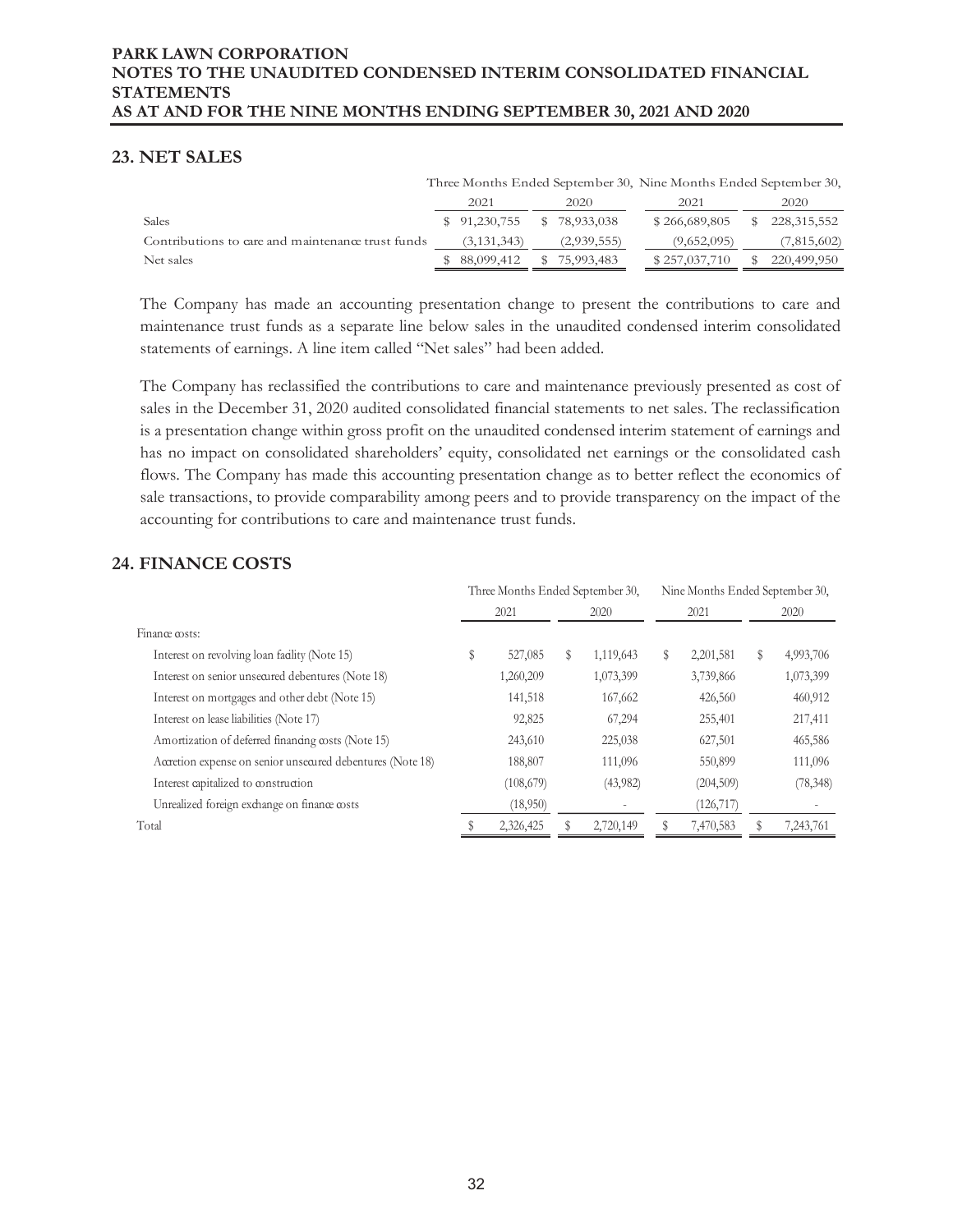|                                                                                       | Three Months Ended September 30, Nine Months Ended September 30, |            |  |           |    |             |   |               |  |
|---------------------------------------------------------------------------------------|------------------------------------------------------------------|------------|--|-----------|----|-------------|---|---------------|--|
|                                                                                       |                                                                  | 2021       |  | 2020      |    | 2021        |   | 2020          |  |
| Special Committee (i)                                                                 |                                                                  |            |  |           | \$ |             | S | (1, 147, 421) |  |
| Restructuring costs (ii)                                                              |                                                                  |            |  |           |    |             |   | (952, 593)    |  |
| Agreement (iii)                                                                       |                                                                  |            |  |           |    |             |   | (1,720,734)   |  |
| Legal costs $(iv)$                                                                    |                                                                  | (73, 677)  |  | (491,547) |    | (128, 898)  |   | (491, 547)    |  |
| CEWS(v)                                                                               |                                                                  |            |  |           |    |             |   | 1,028,872     |  |
| Loss on sale of non-strategic business (vi)                                           |                                                                  |            |  |           |    | (847, 462)  |   |               |  |
| Impairment on other assets (Note 14)<br>Gain (Loss) on sale of property and equipment |                                                                  | (306, 667) |  |           |    | (306, 667)  |   |               |  |
| and other assets (Note 8 and 14)                                                      |                                                                  | (12, 821)  |  |           |    | 4,984       |   | (44, 217)     |  |
|                                                                                       |                                                                  | (393,165)  |  | (491,547) | S  | (1,278,043) |   | (3,327,640)   |  |

# **25. OTHER INCOME (EXPENSES)**

- (i) Special Committee costs were \$1,147,422 for the nine month period ended September 30, 2020, relating to the Special Committee's strategic review work, corporate governance matters and executive management transition preparedness as previously referred to, including Board fees, legal, CEO search fees and other professional fees. The Special Committee of the Board was dissolved on May 12, 2020.
- (ii) Restructuring costs were \$952,593 for the nine month period ended September 30, 2020.
- (iii) Agreement is comprised of costs relating to the transition of Mr. Clark, former CEO of the Company in the first quarter of 2020 of \$1,720,734 (notwithstanding the terms of Mr. Clark's employment agreement) consisting of:
	- forgiveness of a \$1,648,439 loan and accrued interest of \$16,665, provided by the Company to the Nine Two Seven Limited;
	- $\bullet$  the forfeiture of 21,674 PSUs and immediate vesting of 10,632 PSUs which resulted in other expense of \$74,382;
	- $\bullet$  the forfeiture of 378,000 Options which resulted in other income of \$334,811;
	- $\bullet$  the payment of \$93,000 in legal expenses incurred by Mr. Clark in connection with his departure and other consideration valued in the amount of \$223,059.

On May 10, 2020, the Company and Mr. Clark entered into an agreement resulting in the Company having no further financial obligations to Mr. Clark. On May 12, 2020, Mr. Clark resigned from the Board.

(iv) Legal costs were \$73,677 and \$491,547 for the three months period ended September 30, 2021 and 2020 and \$128,898 and \$491,547 for the nine months period ended September 30, 2021 and 2020, respectively. Legal costs related to the defense of intellectual property created by the Company and the preservation and recovery of investments made or authorized by Mr. Clark.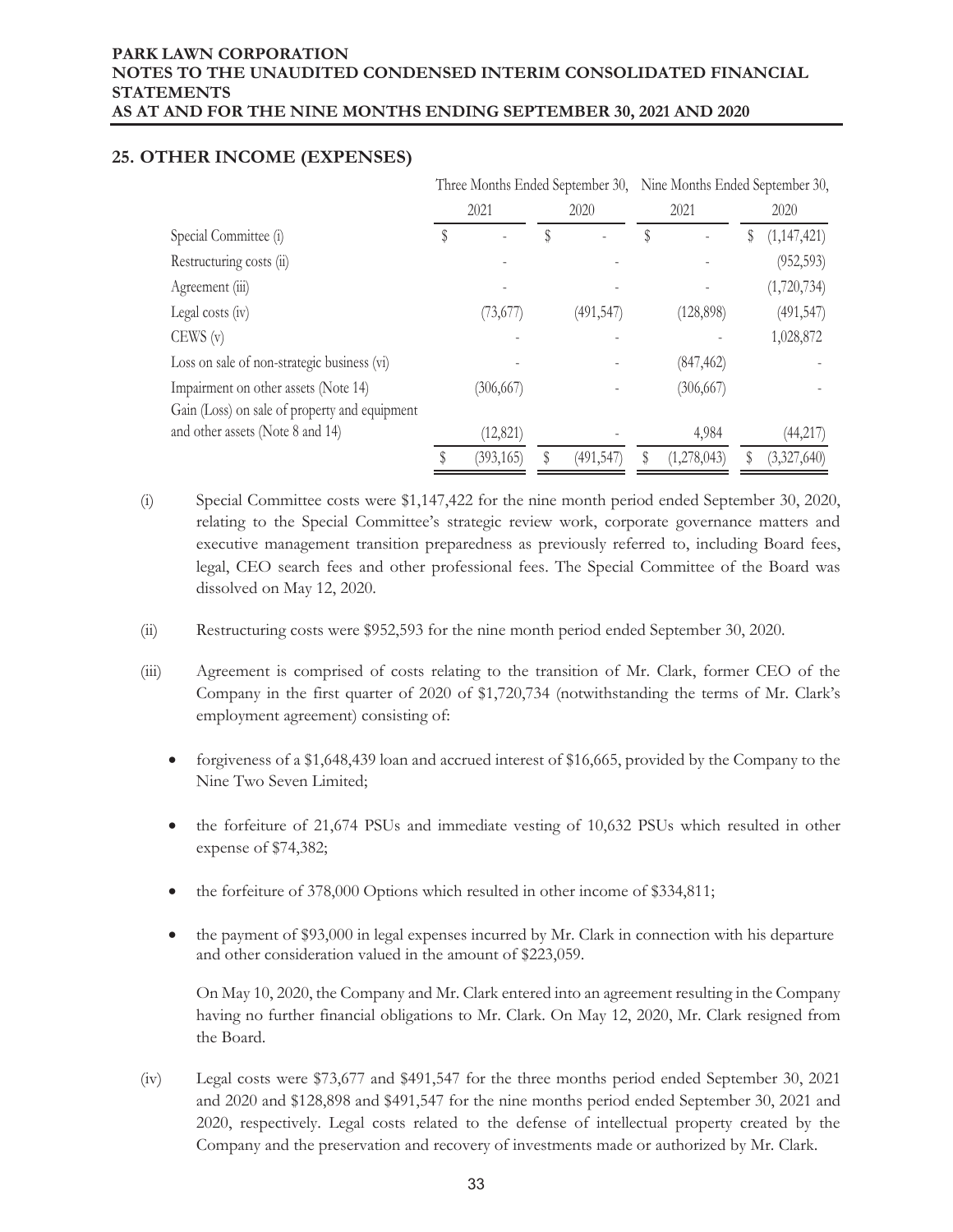# **25. OTHER INCOME (EXPENSES) - continued**

- (v) In the second quarter of 2020, the Company received \$1,028,872 of wage subsidies under the CEWS program. During the second quarter of fiscal 2020, the Government of Canada announced the CEWS program for Canadian employers whose businesses were affected by the COVID-19 pandemic. The CEWS program provides a wage subsidy of up to 75% on eligible renumeration, subject to certain criteria including demonstration of revenue declines as a result of COVID-19.
- (vi) On June 18, 2021, the Company completed the sale of all its outstanding shares of Parkland which represented a 50% ownership of Parkland. On closing, the Company received \$3,714,853 and a promissory note receivable of \$1,785,147. The note bears interest at a rate of 5% per annum and matures on December 18, 2021. The transaction resulted in a net loss of \$847,462. The sale of Parkland did not represent a strategic shift in the Company's business and did not have a major effect on its operation and financial results.

# **26. RELATED PARTY TRANSACTIONS AND BALANCES**

## *Employee share loan plan*

At the annual and special meeting of shareholders held on June 18, 2013, the shareholders of the Company approved an employee share loan plan - the "ESLP".

Amounts issued under the ESLP were as follows:

- x On October 7, 2013, the Company loaned \$1,575,000 to Nine Two Seven Limited, to acquire 210,000 Common Shares of the Company. Nine Two Seven Limited is owned by a former director and officer of the Company. The loan bore interest at a rate of 3.2% per annum payable upon maturity on August 27, 2023;
- x On January 7, 2015, the Company loaned \$746,200 to Nine Two Seven Limited to acquire 65,000 Common Shares of the Company. The loan bore interest at a rate of 3.2% per annum payable upon maturity on January 7, 2025.

The two loans described above were forgiven in the amount of \$1,665,104 on February 17, 2020 (see Note 25).

On January 7, 2015, under the ESLP the Company loaned \$1,258,750 to Leeder Holdings Inc. to acquire 125,000 Common Shares of the Company. Leeder Holding Inc. is owned by a former officer and director of the Company. The loan bore interest at a rate of 3.2% per annum payable upon maturity on January 7, 2025. The Company has agreed to forgive a \$1,035,750 loan provided by the Company to Leeder Holdings Inc. and agreed to the accelerated vesting of 4,878 PSUs and 4,878 RSUs on December 31, 2020.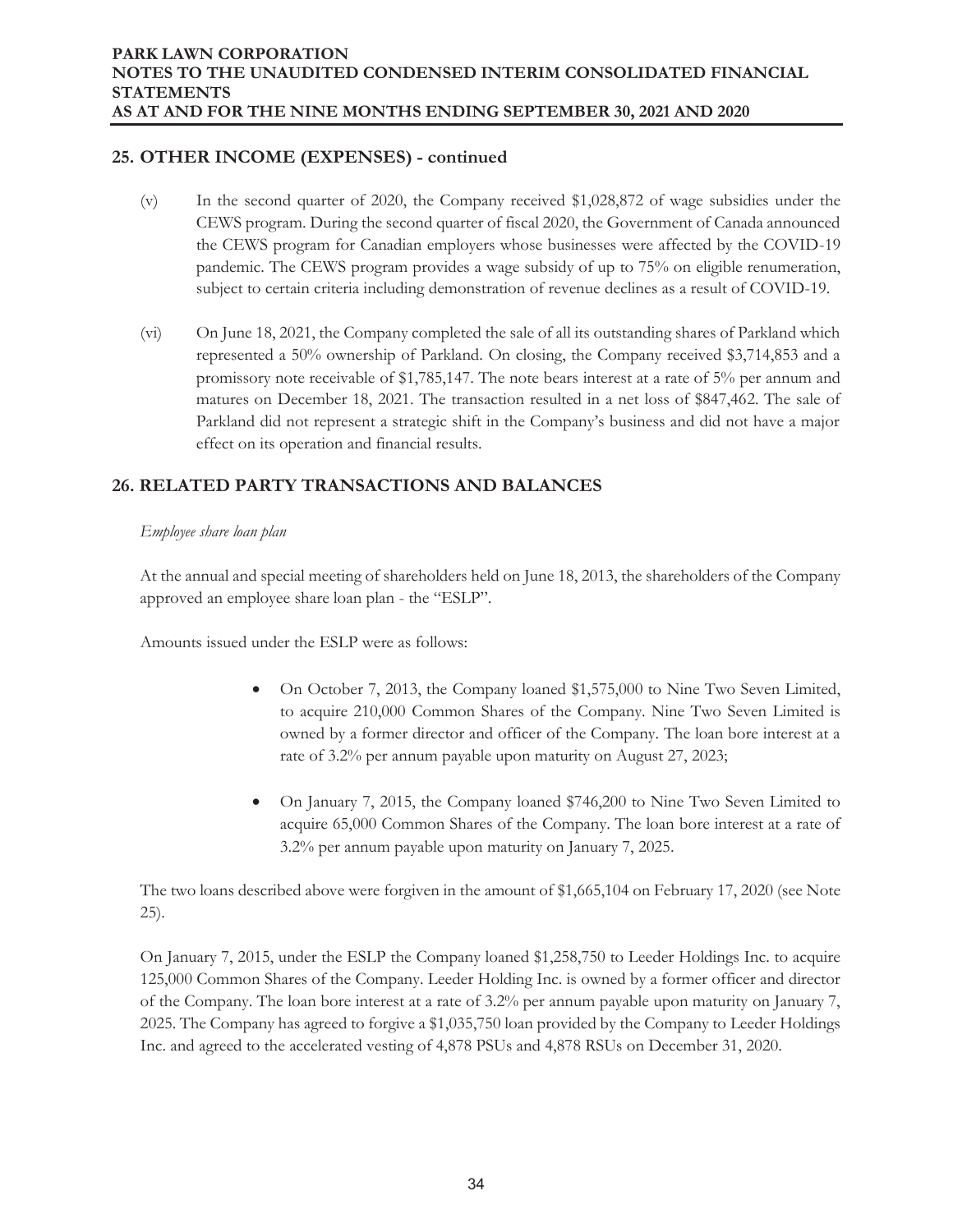# **26. RELATED PARTY TRANSACTIONS AND BALANCES – continued**

#### *Key management compensation*

Key management includes the members of the Board, the Chief Executive Officer, the Chief Financial Officer and the President and Chief Operating Officer. The compensation paid or payable to key management is shown below:

|                                                | Three Months Ended September 30, |                          |  |           | Nine Months Ended September 30, |                 |                                 |           |
|------------------------------------------------|----------------------------------|--------------------------|--|-----------|---------------------------------|-----------------|---------------------------------|-----------|
|                                                |                                  | 2021                     |  | 2020      |                                 | 2021            |                                 | 2020      |
| Directors' fees<br>and management compensation |                                  | 1,366,080                |  | 1,406,288 |                                 | 4,904,361       |                                 | 4,436,874 |
|                                                | Three Months Ended September 30, |                          |  |           |                                 |                 | Nine Months Ended September 30, |           |
|                                                |                                  | 2021                     |  | 2020      |                                 | 2021            |                                 | 2020      |
| Agreement (Note 25 iii)                        |                                  | $\overline{\phantom{0}}$ |  |           |                                 | $\qquad \qquad$ |                                 | 1,720,734 |

Directors' fees and management compensation included in share-based incentive were \$1,655,613 and \$1,745,102 for the nine months period ended September 30, 2021 and 2020 respectively, and \$426,026 and \$681,432 for the three months period ended September 30, 2021 and 2020 respectively. At September 30, 2021, included in accounts payable and accrued liabilities are directors' fees and management compensation of \$1,705,017 (at December 31, 2020 - \$1,525,650).

# **27. FINANCIAL INSTRUMENTS AND FINANCIAL RISK MANAGEMENT**

#### *Fair value of financial instruments*

Cash, accounts receivable, pre-need receivables, accounts payables and accrued liabilities, dividends payable, long-term debt and notes payable are financial instruments whose fair values approximate their carrying values due to their short-term maturity, variable interest rates or current market rates for instruments with fixed rates.

The fair value hierarchy under which the Company's financial instruments are valued is as follows:

- Level 1 includes unadjusted quoted prices in active markets for identical assets or liabilities;
- Level 2 includes inputs other than quoted prices included in Level 1 that are observable for the assets or liability, either directly or indirectly;
- Level 3 includes inputs for the assets or liability that are not based on observable market data.

As at September 30, 2021, the fair value of the secured debt investment in Humphrey's (see Note 14) is valued under Level 3.

As at September 30, 2021, the care and maintenance and pre-need merchandise and service trust funds and related liabilities are carried at fair value under Level 1, Level 2, Level 3, and amortized cost.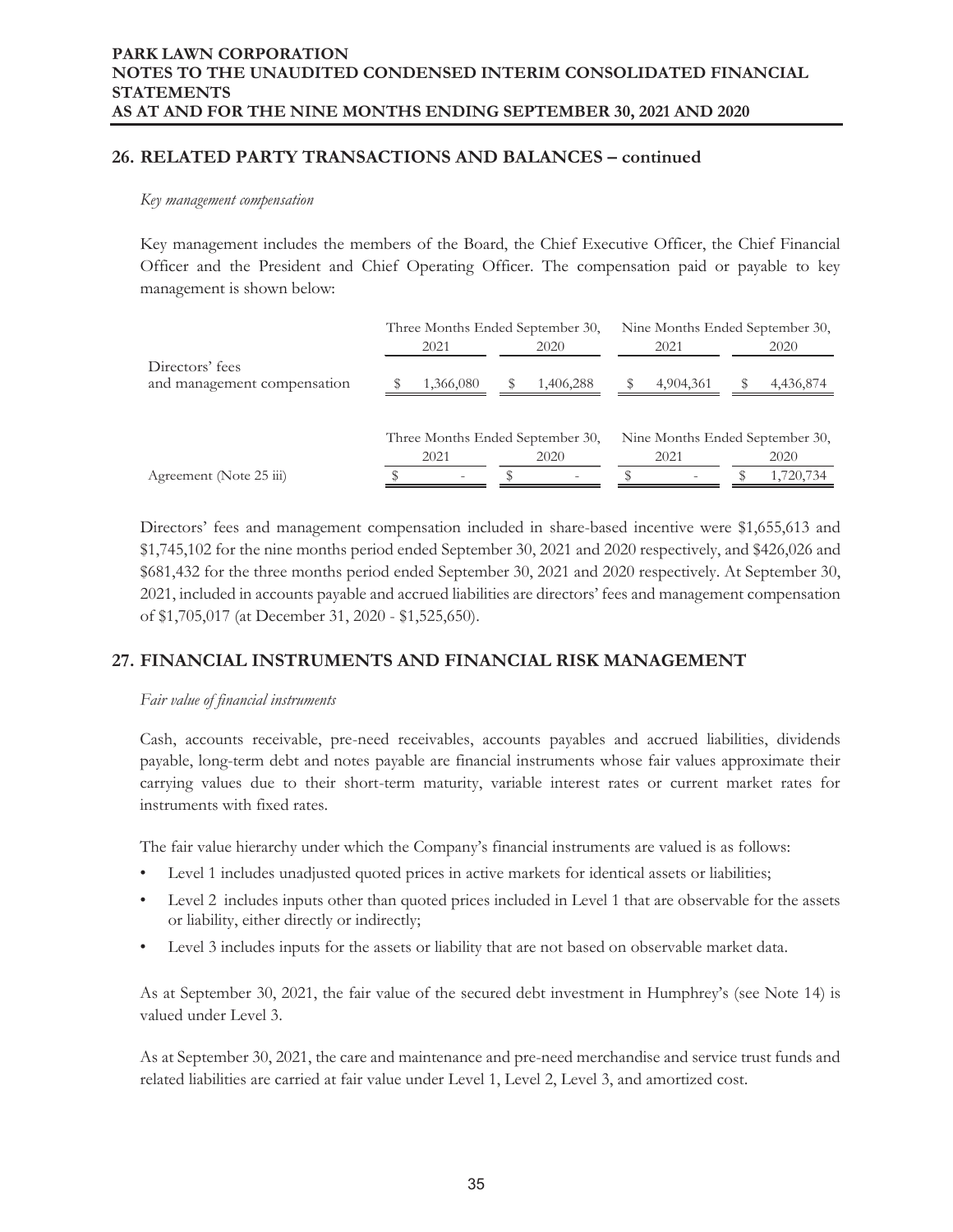## **27. FINANCIAL INSTRUMENTS AND FINANCIAL RISK MANAGEMENT – continued**

*Fair value of financial instruments – continued* 

The trust assets are valued as follows:

|                              |             |                                   | Care and maintenance trust fund investments at September 30, 2021  |                                                                         |                   |                  |  |  |  |
|------------------------------|-------------|-----------------------------------|--------------------------------------------------------------------|-------------------------------------------------------------------------|-------------------|------------------|--|--|--|
|                              | Cost        | Level 1<br>Quoted market<br>price | Level 2<br>Valuation<br>technique -<br>observable<br>market inputs | Level 3<br>Valuation<br>technique - non-<br>observable<br>market inputs | Amortized<br>cost | Total fair value |  |  |  |
| Cash and cash equivalents \$ | 19,317,031  | \$<br>20,656,040                  | \$                                                                 | S                                                                       | \$                | 20,656,040<br>ς  |  |  |  |
| <b>Fixed Income</b>          |             |                                   |                                                                    |                                                                         |                   |                  |  |  |  |
| Canadian                     |             |                                   |                                                                    |                                                                         |                   |                  |  |  |  |
| Corporate                    | 10,528,140  | 4,905,891                         |                                                                    |                                                                         | 5,000,000         | 9,905,891        |  |  |  |
| Government                   | 174,665     | 226,103                           |                                                                    |                                                                         |                   | 226,103          |  |  |  |
| US                           |             |                                   |                                                                    |                                                                         |                   |                  |  |  |  |
| Corporate                    | 4,461,265   | 4,458,392                         |                                                                    |                                                                         | 83,486            | 4,541,878        |  |  |  |
| Government                   |             |                                   |                                                                    |                                                                         |                   |                  |  |  |  |
| Equities                     |             |                                   |                                                                    |                                                                         |                   |                  |  |  |  |
| Canadian                     | 48,120,564  | 61,852,531                        |                                                                    |                                                                         |                   | 61,852,531       |  |  |  |
| US                           | 18,890,789  | 22,753,253                        |                                                                    |                                                                         |                   | 22,753,253       |  |  |  |
| Canadian Preferred           | 3,466,708   | 4,238,839                         |                                                                    |                                                                         |                   | 4,238,839        |  |  |  |
| <b>US</b> Preferred          | 3,736,197   | 3,689,056                         |                                                                    |                                                                         |                   | 3,689,056        |  |  |  |
| <b>Mutual Funds/ETFs</b>     |             |                                   |                                                                    |                                                                         |                   |                  |  |  |  |
| Equity                       | 36,548,166  | 36,562,279                        |                                                                    |                                                                         |                   | 36,562,279       |  |  |  |
| <b>Fixed Income</b>          | 57,591,050  | 58,179,364                        |                                                                    |                                                                         |                   | 58,179,364       |  |  |  |
| Preferred                    | 29,965,953  | 29,815,538                        |                                                                    |                                                                         |                   | 29,815,538       |  |  |  |
| <b>Alternative</b>           | 20,573,138  |                                   |                                                                    | 24,562,642                                                              |                   | 24,562,642       |  |  |  |
|                              | 253,373,666 | \$247,337,287                     |                                                                    | 24,562,642<br>S                                                         | 5,083,486<br>S    | 276,983,414<br>S |  |  |  |

Care and maintenance trust fund investments at December 31, 2020

|                              |             | Level 1                   | Level 2<br>Valuation<br>technique - | Level 3<br>Valuation<br>technique - non- | Amortized<br>cost |                  |
|------------------------------|-------------|---------------------------|-------------------------------------|------------------------------------------|-------------------|------------------|
|                              |             | Quoted market             | observable                          | observable                               |                   |                  |
|                              | Cost        | price                     | market inputs                       | market inputs                            |                   | Total fair value |
| Cash and cash equivalent: \$ | 9,015,429   | $\mathbb{S}$<br>9,015,412 | $\mathbb{S}$                        | \$                                       | \$                | S<br>9,015,412   |
| <b>Fixed Income</b>          |             |                           |                                     |                                          |                   |                  |
| Canadian                     |             |                           |                                     |                                          |                   |                  |
| Corporate                    | 10,508,290  | 4,781,608                 |                                     |                                          | 8,646,530         | 13,428,138       |
| Government                   | 174,665     | 239,812                   |                                     |                                          |                   | 239,812          |
| US                           |             |                           |                                     |                                          |                   |                  |
| Corporate                    | 67,263,236  | 65,423,372                |                                     |                                          |                   | 65,423,372       |
| Government                   |             |                           |                                     |                                          |                   |                  |
| Equities                     |             |                           |                                     |                                          |                   |                  |
| Canadian                     | 42,929,577  | 51,234,037                |                                     |                                          |                   | 51,234,037       |
| US                           | 32,802,514  | 35,821,065                |                                     |                                          |                   | 35,821,065       |
| Canadian Preferred           | 2,813,131   | 2,704,463                 |                                     |                                          |                   | 2,704,463        |
| <b>US</b> Preferred          |             |                           |                                     |                                          |                   |                  |
| <b>Mutual Funds/ETFs</b>     |             |                           |                                     |                                          |                   |                  |
| Equity                       | 16,993,088  | 18,816,599                |                                     |                                          |                   | 18,816,599       |
| Fixed Income                 | 11,339,095  | 11,385,245                |                                     |                                          |                   | 11,385,245       |
| Preferred                    | 15,835,303  | 16,251,948                |                                     |                                          |                   | 16,251,948       |
| Alternative                  | 18,403,284  |                           |                                     | 21,681,390                               |                   | 21,681,390       |
|                              | 228,077,612 | \$215,673,561             | \$                                  | 21,681,390<br>S                          | 8,646,530<br>\$   | \$246,001,481    |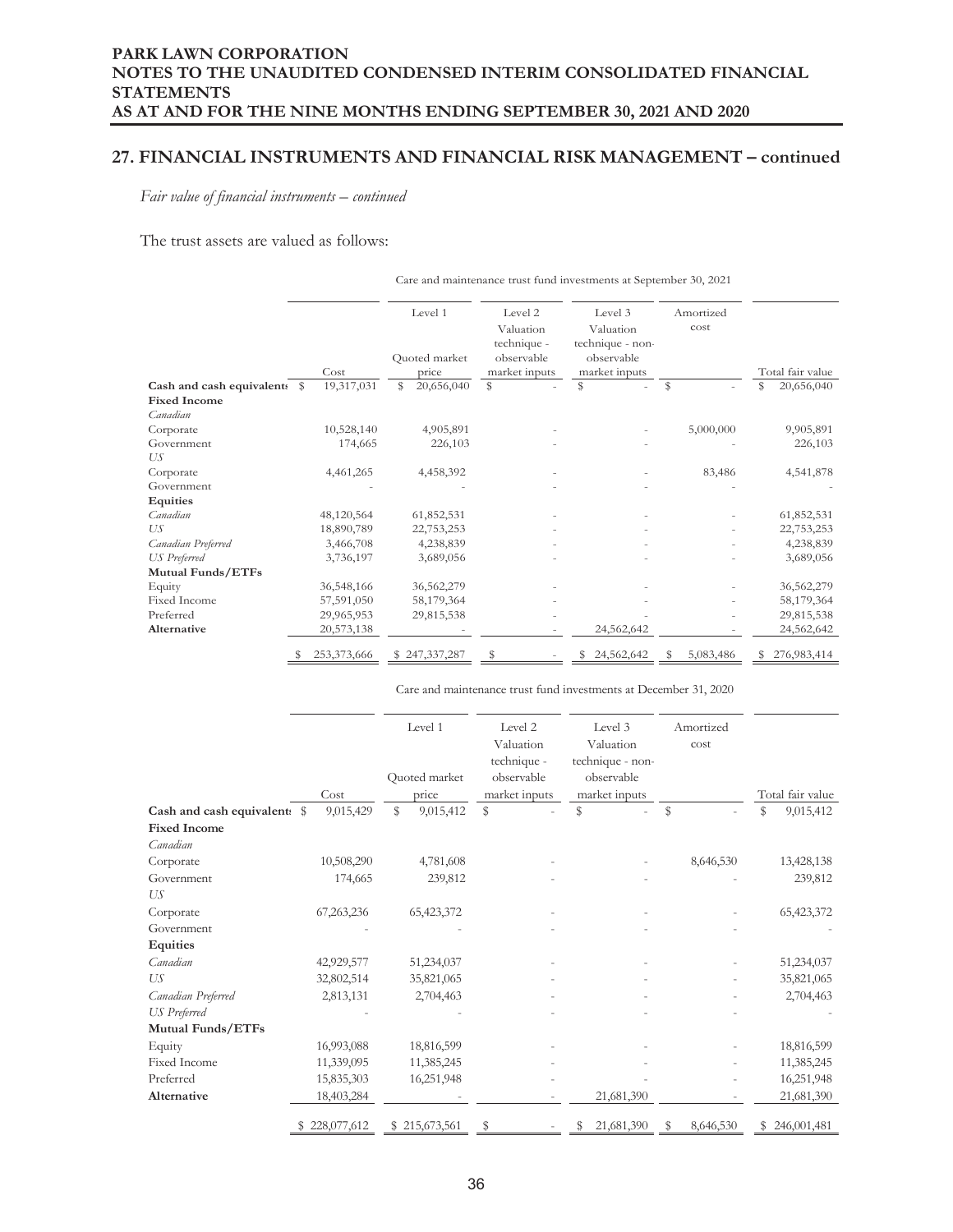## **27. FINANCIAL INSTRUMENTS AND FINANCIAL RISK MANAGEMENT – continued**

*Fair value of financial instruments – continued* 

|                              |                    | Level 1<br>Quoted market | Level 2<br>Valuation<br>technique -<br>observable<br>market inputs | Level 3<br>Valuation<br>technique - non-<br>observable | Amortized<br>cost | Total fair value |
|------------------------------|--------------------|--------------------------|--------------------------------------------------------------------|--------------------------------------------------------|-------------------|------------------|
| Cash and cash equivalents \$ | Cost<br>28,570,165 | price<br>28,570,165<br>S | $\mathbb{S}$                                                       | market inputs<br>\$                                    | $\mathbb S$       | 28,570,165<br>S  |
| GIC's                        | 29,631,164         | 29,631,164               |                                                                    |                                                        |                   | 29,631,164       |
| <b>Fixed Income</b>          |                    |                          |                                                                    |                                                        |                   |                  |
| Canadian                     |                    |                          |                                                                    |                                                        |                   |                  |
| Corporate                    | 24,879             | 25,706                   |                                                                    |                                                        |                   | 25,706           |
| Government                   | 23,352             | 23,143                   |                                                                    |                                                        |                   | 23,143           |
| US                           |                    |                          |                                                                    |                                                        |                   |                  |
| Corporate                    | 10,407,425         | 10,398,559               |                                                                    |                                                        |                   | 10,398,559       |
| Government                   | 882,981            | 933,000                  |                                                                    |                                                        |                   | 933,000          |
| Equities                     |                    |                          |                                                                    |                                                        |                   |                  |
| Canadian                     | 166,787            | 235,828                  |                                                                    |                                                        |                   | 235,828          |
| US                           | 12,641,403         | 13,510,525               |                                                                    |                                                        |                   | 13,510,525       |
| Canadian Preferred           |                    |                          |                                                                    |                                                        |                   |                  |
| <b>US</b> Preferred          | 3,048,792          | 3,012,733                |                                                                    |                                                        |                   | 3,012,733        |
| <b>Mutual Funds/ETFs</b>     |                    |                          |                                                                    |                                                        |                   |                  |
| Equity                       | 125,439,695        | 122,181,682              |                                                                    |                                                        |                   | 122,181,682      |
| Fixed Income                 | 66,608,765         | 66,673,317               |                                                                    |                                                        |                   | 66,673,317       |
| Preferred                    |                    |                          |                                                                    |                                                        |                   |                  |
| Alternative                  | 27,685,759         |                          |                                                                    | 33,108,057                                             |                   | 33,108,057       |
|                              | \$305,131,166      | \$275,195,822            | S                                                                  | 33,108,057                                             | S                 | \$308,303,878    |

Pre-need merchandise and service trust fund investments at September 30, 2021

Pre-need merchandise and service trust fund investments at December 31, 2020

|                              |               | Level 1        | Level 2<br>Valuation<br>technique - | Level 3<br>Valuation<br>technique - non- | Amortized<br>cost |                  |  |
|------------------------------|---------------|----------------|-------------------------------------|------------------------------------------|-------------------|------------------|--|
|                              |               | Quoted market  | observable                          | observable                               |                   |                  |  |
|                              | Cost          | price          | market inputs                       | market inputs                            |                   | Total fair value |  |
| Cash and cash equivalent: \$ | 8,852,595     | S<br>8,852,595 | ${\mathbb S}$                       | S                                        | $\mathbb{S}$      | \$<br>8,852,595  |  |
| GIC's                        | 29,859,660    | 29,859,660     |                                     |                                          |                   | 29,859,660       |  |
| <b>Fixed Income</b>          |               |                |                                     |                                          |                   |                  |  |
| Canadian                     |               |                |                                     |                                          |                   |                  |  |
| Corporate                    | 604,138       | 595,082        |                                     |                                          |                   | 595,082          |  |
| Government                   | 23,352        | 23,674         |                                     |                                          |                   | 23,674           |  |
| US                           |               |                |                                     |                                          |                   |                  |  |
| Corporate                    | 55,017,818    | 66,746,827     |                                     |                                          |                   | 66,746,827       |  |
| Government                   |               |                |                                     |                                          |                   |                  |  |
| Equities                     |               |                |                                     |                                          |                   |                  |  |
| Canadian                     | 1,511,813     | 1,433,234      |                                     |                                          |                   | 1,433,234        |  |
| US                           | 27,716,829    | 32,111,836     |                                     |                                          |                   | 32,111,836       |  |
| Canadian Preferred           |               |                |                                     |                                          |                   |                  |  |
| <b>US</b> Preferred          | 6,195,069     | 6,345,448      |                                     |                                          |                   | 6,345,448        |  |
| Mutual Funds/ETFs            |               |                |                                     |                                          |                   |                  |  |
| Equity                       | 52,856,057    | 57,019,589     |                                     |                                          | 775,379           | 57,794,968       |  |
| <b>Fixed Income</b>          | 48,984,101    | 49,900,253     |                                     |                                          |                   | 49,900,253       |  |
| Preferred                    |               |                |                                     |                                          |                   |                  |  |
| Alternative                  | 32,529,371    |                |                                     | 39,385,007                               |                   | 39,385,007       |  |
|                              | \$264,150,803 | \$252,888,198  | \$                                  | 39,385,007<br>s                          | S<br>775,379      | \$293,048,584    |  |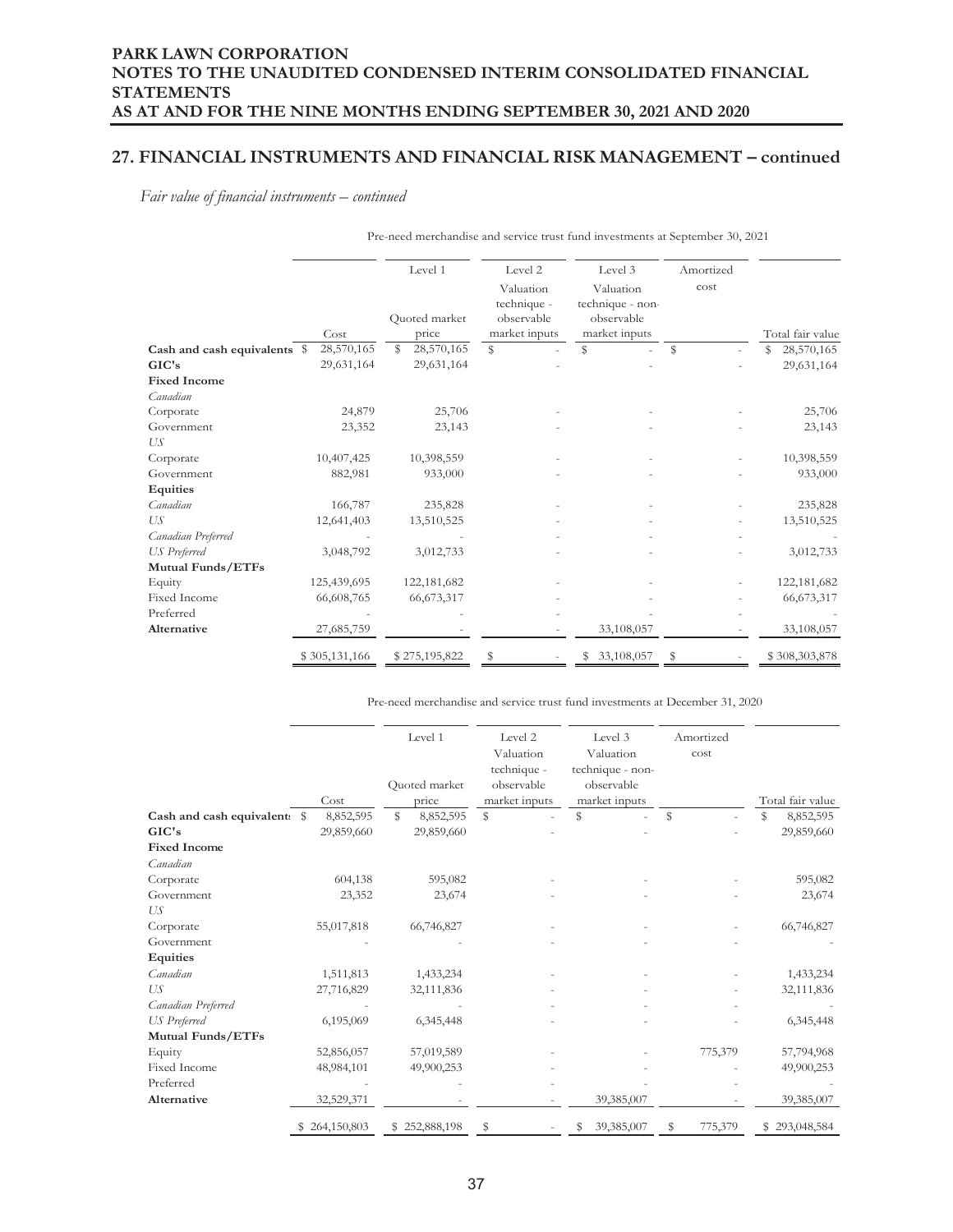## **27. FINANCIAL INSTRUMENTS AND FINANCIAL RISK MANAGEMENT – continued**

*Fair value of financial instruments – continued* 

Market Risk

#### Pre-need merchandise and service trust fund investments

The principal objective of the pre-need cemetery and funeral trusts are to preserve the original principal balance invested in the trust and to achieve growth in the principal over time to preserve and increase the purchasing power of the assets. Since pre-need contracts generally take several years to turn atneed, the funds deposited into the pre-need trusts are invested through several investment cycles. The risk profiles of the investments are adjusted to achieve the desired goal and are weighted toward fixed income and equities with both a capital growth and income component. The portfolio is diversified and managed by professional fund managers specialized in this asset class with a long-term view on acceptable risk tolerance.

#### Care and maintenance trust fund investments

The cemetery perpetual care and maintenance trust funds, in accordance with provincial and state regulations, emphasize yield orientated investments that prioritize current investment income with some capital appreciation over time in order to provide for the care and maintenance of the cemetery properties. In most jurisdictions, only investment income received, and not capital gains, may be applied to pay the cost of eligible care and maintenance expenses. If income from this trust should exceed eligible care and maintenance expenses, the excess must be added to the capital of the trust and would not be eligible for pay out to the Company in the future.

In order to achieve current investment income and some longer-term capital growth, the cemetery perpetual care fund portfolio is weighted more heavily to fixed income and yield oriented equity investments. The portfolio is diversified and managed by professional fund managers specialized in this asset class with a long-term view on acceptable risk tolerance.

# **28. COMMITMENTS AND CONTINGENCIES**

#### *Litigation*

From time to time the Company is subject to legal proceedings and claims arising in the ordinary course of business. Some of the more frequent ordinary routine litigations incidental to our business are based on burial practices claims and employment related matters. Management is of the opinion based upon information presently available, that it is unlikely that any such liability, to the extent not provided for by insurance or otherwise, would have a material adverse effect in relation to the Company's consolidated financial position, liquidity, or results of operations.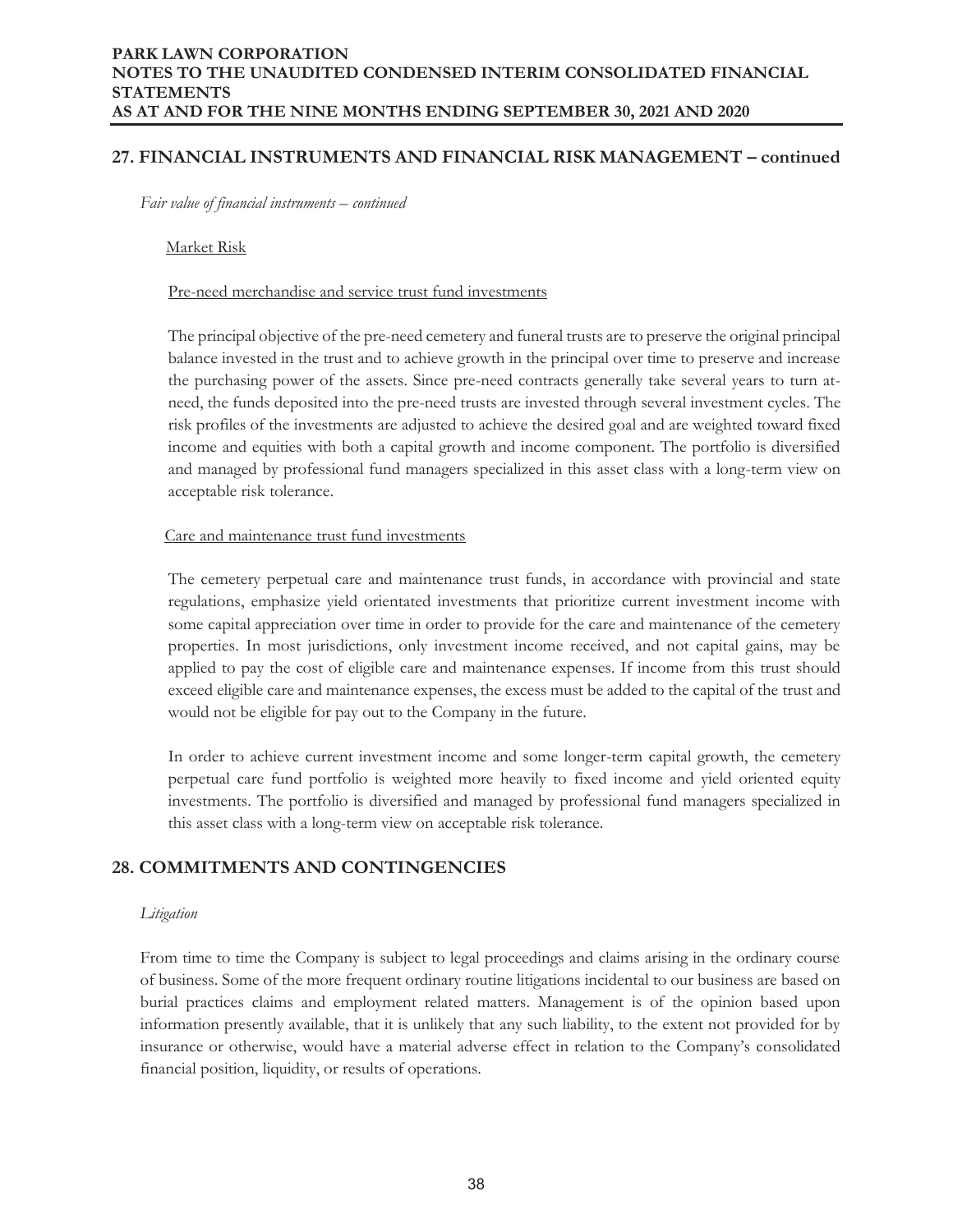# **28. COMMITMENTS AND CONTINGENCIES - continued**

#### *Construction*

The Company has 13 construction commitments with the remaining balance of \$7,822,111, primarily for the construction of Westminster funeral visitation and reception centre in Toronto, Ontario and for funeral homes, mausoleums, and cemetery development in the United States. To date, the Company has spent \$28,152,031 on these construction commitments in progress.

# **29. SEGMENTED INFORMATION**

 IFRS 8 - "Operating Segments" defines an operating segment as a component of an entity that engages in business activities from which it may earn revenues and incur expenses; whose operating results are regularly reviewed by the entity's chief operating decision maker to make decisions about resources to be allocated to the segment and to assess its performance; and for which discrete financial information is available.

The Company has two operating segments, one which provides goods and services associated with the disposition and memorialization of remains in Canada and the other which provides the same goods and services in the United States. The Company's operating segments are consistent with its geographic segments, and therefore the required disclosures are made below.

## *Geographic information*

For the Company's geographically segmented non-current assets the Company has allocated based on the location of assets, as follows:

|                      | September 30,<br>2021 |               |  | December 31,<br>2020 |  |  |
|----------------------|-----------------------|---------------|--|----------------------|--|--|
| Canada               |                       | 213,862,445   |  | 206,887,380          |  |  |
| <b>United States</b> |                       | 1,361,808,460 |  | 1,220,963,716        |  |  |
| Total                |                       | 1,575,670,905 |  | 1,427,851,096        |  |  |

For the Company's geographically segmented net revenue, the Company has allocated net revenue based on the location of the customer, as follows: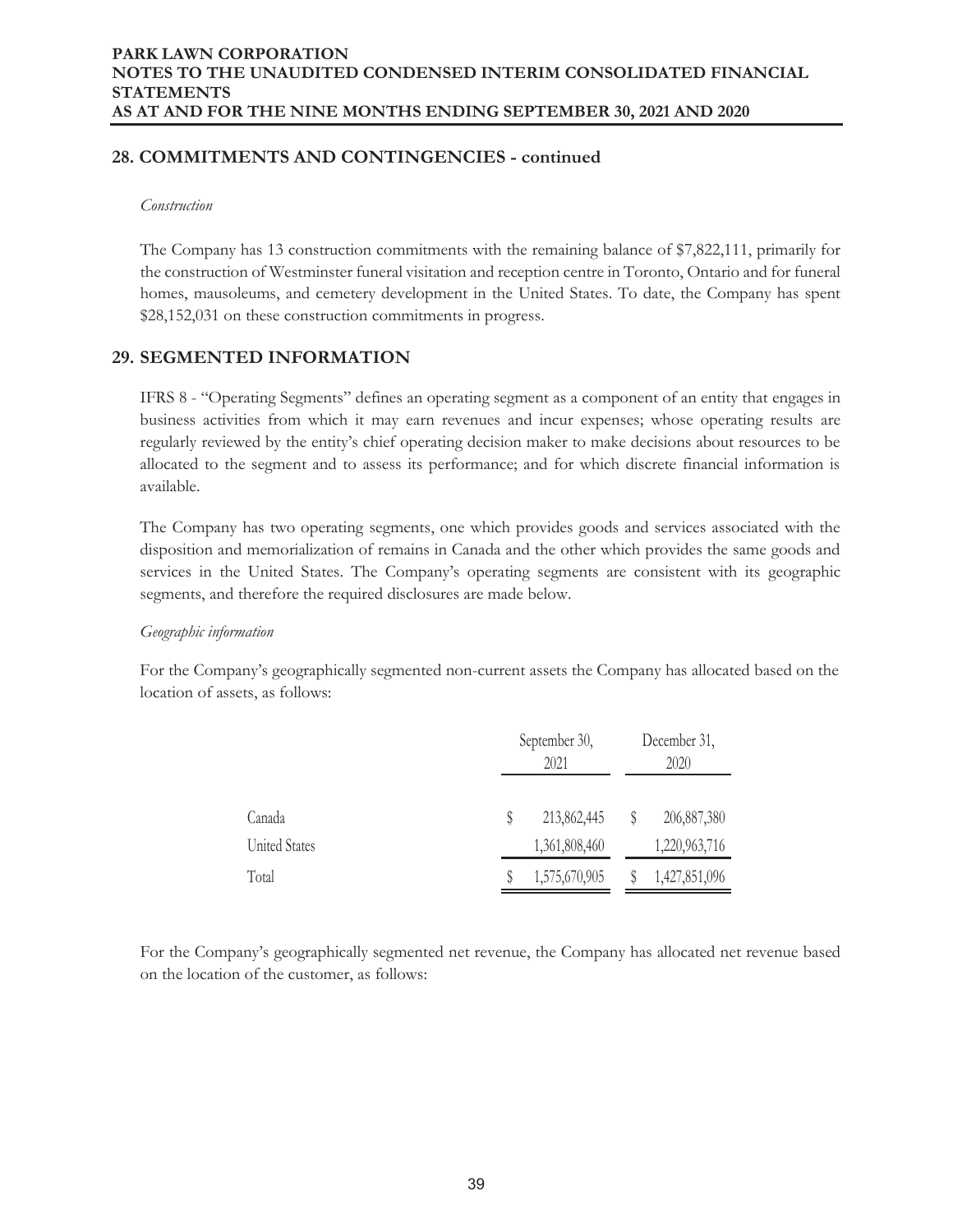# **29. SEGMENTED INFORMATION – continued**

*Geographic information - continued* 

|                                              | Three Months Ended September 30, |            |      |            | Nine Months Ended September 30, |             |      |             |  |
|----------------------------------------------|----------------------------------|------------|------|------------|---------------------------------|-------------|------|-------------|--|
|                                              | 2021                             |            | 2020 |            |                                 | 2021        | 2020 |             |  |
| Net revenue:                                 |                                  |            |      |            |                                 |             |      |             |  |
| Net sales:                                   |                                  |            |      |            |                                 |             |      |             |  |
| Canada                                       | $\mathbb S$                      | 8,248,039  | \$   | 8,454,375  | \$                              | 27,169,414  | S    | 25,402,750  |  |
| <b>United States</b>                         |                                  | 79,851,373 |      | 67,539,108 |                                 | 229,868,296 |      | 195,097,200 |  |
| Total net sales                              |                                  | 88,099,412 |      | 75,993,483 |                                 | 257,037,710 |      | 220,499,950 |  |
| Income from care and maintenance funds:      |                                  |            |      |            |                                 |             |      |             |  |
| Canada                                       |                                  | 1,230,751  |      | 1,155,000  |                                 | 3,860,733   |      | 3,005,000   |  |
| <b>United States</b>                         |                                  | 1,378,236  |      | 1,469,919  |                                 | 4,444,256   |      | 4,665,850   |  |
| Total income from care and maintenance funds |                                  | 2,608,987  |      | 2,624,919  |                                 | 8,304,989   |      | 7,670,850   |  |
| Interest and other income:                   |                                  |            |      |            |                                 |             |      |             |  |
| Canada                                       |                                  | 169,809    |      | 301,805    |                                 | 800,031     |      | 985,429     |  |
| <b>United States</b>                         |                                  | 1,169,563  |      | 1,347,190  |                                 | 3,912,922   |      | 3,906,931   |  |
| Total interest and other income              |                                  | 1,339,372  |      | 1,648,995  |                                 | 4,712,953   |      | 4,892,360   |  |
| Total net revenue:                           |                                  |            |      |            |                                 |             |      |             |  |
| Canada                                       |                                  | 9,648,599  |      | 9,911,180  |                                 | 31,830,178  |      | 29,393,179  |  |
| <b>United States</b>                         |                                  | 82,399,172 |      | 70,356,217 |                                 | 238,225,474 |      | 203,669,981 |  |
| Total net revenue                            |                                  | 92,047,771 |      | 80,267,397 |                                 | 270,055,652 |      | 233,063,160 |  |

# **30. SUBSEQUENT EVENTS**

#### *Ontario*

On October 1, 2021, the Company acquired substantially all the assets of Malcolm, Deavitt & Binhammer Funeral Home Limited, a funeral home in Pembroke, Ontario.

#### *North Carolina*

On October 25, 2021, the Company acquired substantially all the assets of Pugh Funeral Homes and New Hope Memorial Gardens, a business consisting of five funeral homes and one cemetery located in central North Carolina.

#### *Tennessee*

On October 14, 2021, the Company announced that it has entered into a definitive agreement to purchase substantially all the assets of Smith Funeral & Cremation Service, Life & Legacy Cremation Center and Smith Event Centers, as well as Grandview Cemetery and Cremation by Grandview, comprised of one funeral home, one combination funeral home and cemetery property and five event centers in Maryville, Tennessee. The transaction is anticipated to close in mid-November following the satisfaction of regulatory requirements.